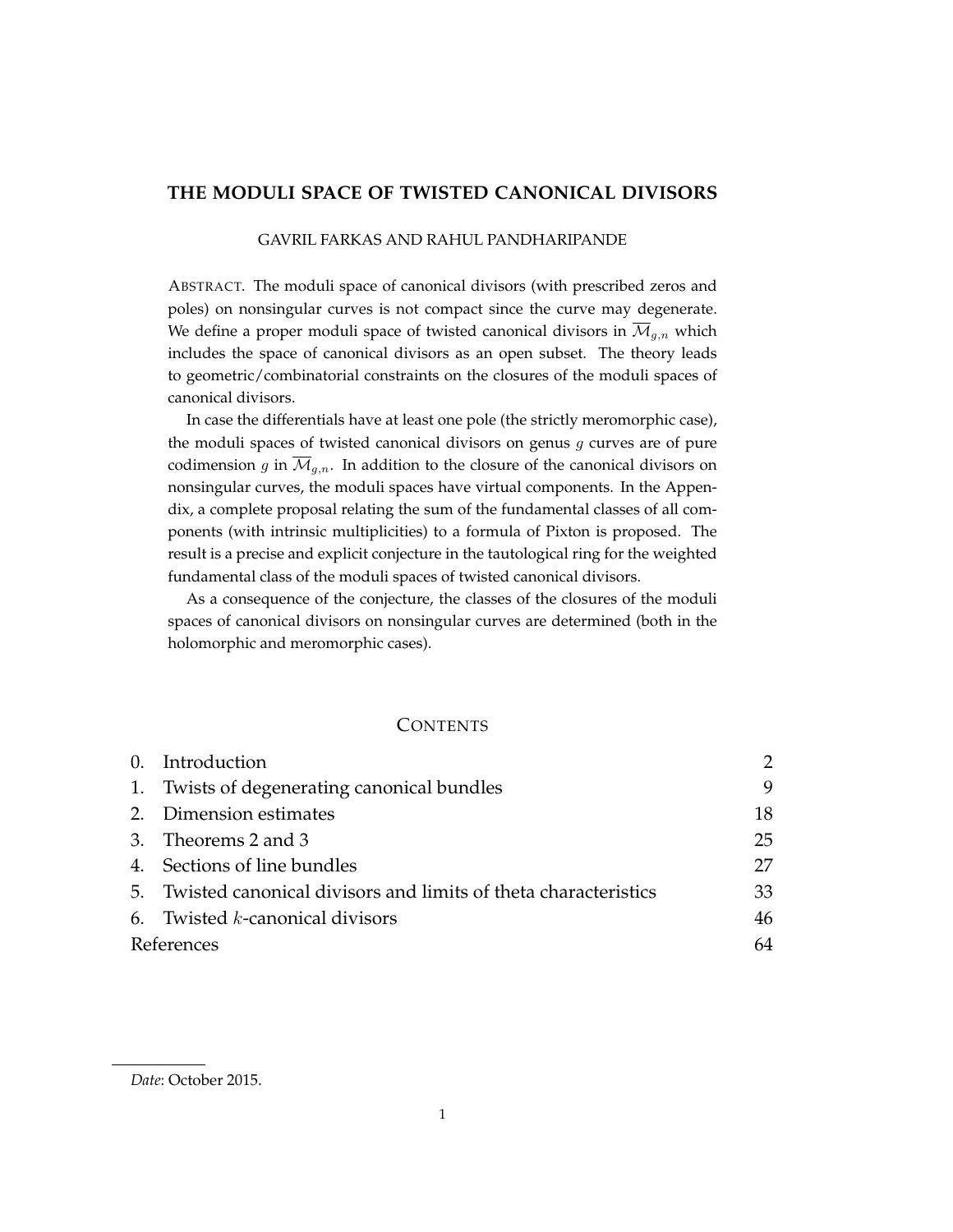#### 0. INTRODUCTION

0.1. **Zeros and poles.** Let  $\mathcal{M}_q$  be the moduli space of nonsingular curves of genus  $g \geq 2$ . The *Hodge bundle*,

$$
\mathbb{E}\to \mathcal{M}_g\,,
$$

has fiber over the moduli point  $[C] \in \mathcal{M}_g$  given by the space of *holomorphic differentials*  $H^0(C, \omega_C)$ *. The projectivization* 

$$
\mathcal{H}_g = \mathbb{P}(\mathbb{E}) \to \mathcal{M}_g
$$

is a moduli space of *canonical divisors* on nonsingular curves. We may further stratify  $\mathcal{H}_g$  by canonical divisors with multiplicities of zeros specified by a partition  $\mu$  of 2g − 2. Neither  $\mathcal{H}_g$  nor the strata with specified zero multiplicities are compact. We describe a natural compactification of the strata associated to a partition  $\mu$ .

*Meromorphic differentials* arise naturally in the analysis of the boundary of the spaces of holomorphic differentials. We will consider meromorphic differentials on curves with prescribed zero and pole multiplicities. Let

$$
\mu = (m_1, \ldots, m_n), \quad m_i \in \mathbb{Z}
$$

satisfy  $\sum_{i=1}^n m_i = 2g-2$ . The vector  $\mu$  prescribes the zero multiplicities of a meromorphic differential via the positive parts  $m_i > 0$  and the pole multiplicities via the negative parts  $m_i < 0$ . Parts with  $m_i = 0$  are also permitted (and will correspond to points on the curve which are neither zeros nor poles and otherwise unconstrained).

Let g and n be in the stable range  $2g - 2 + n > 0$ . For a vector  $\mu$  of length n, we define the closed substack  $\mathcal{H}_g(\mu) \subset \mathcal{M}_{g,n}$  by

$$
\mathcal{H}_g(\mu) = \left\{ [C, p_1, \ldots, p_n] \in \mathcal{M}_{g,n} \, \middle| \, \mathcal{O}_C\Big(\sum_{i=1}^n m_i p_i\Big) = \omega_C \right\}.
$$

Consider first the case where all parts of  $\mu$  are non-negative. Since  $\mathcal{H}_g(\mu)$  is the locus of points

$$
[C, p_1, \ldots, p_n] \in \mathcal{M}_{g,n}
$$

for which the evaluation map

$$
H^0(C, \omega_C) \to H^0(C, \omega_{C|m_1p_1+\cdots+m_np_n})
$$

is not injective, every component of  $\mathcal{H}_g(\mu)$  has dimension at least 2g−2+n in  $\mathcal{M}_{g,n}$ by degeneracy loci considerations [13]. Polishchuk [25] has shown that  $\mathcal{H}_g(\mu)$  is a *nonsingular* substack of  $\mathcal{M}_{g,n}$  of pure dimension  $2g - 2 + n$ . In fact, the arguments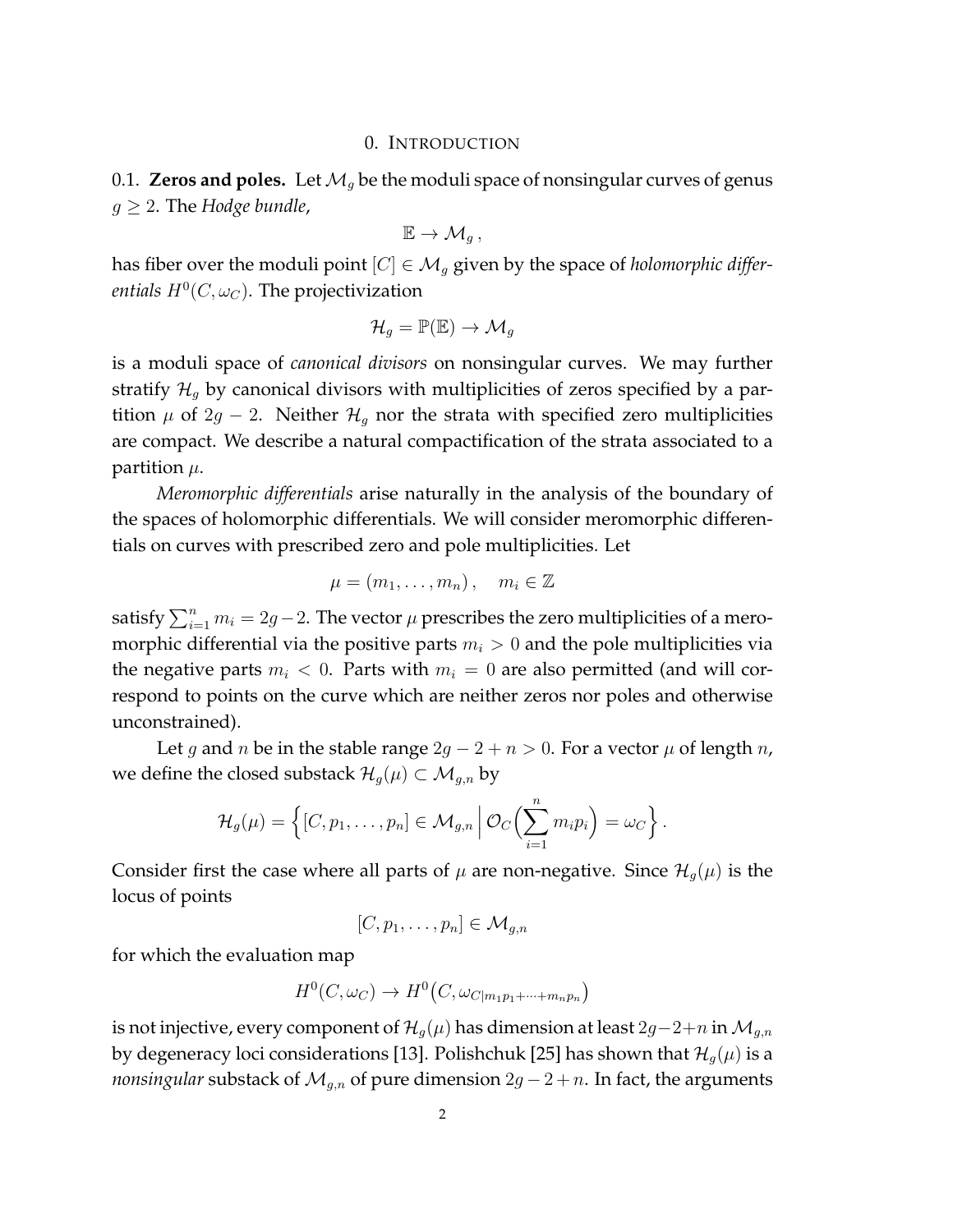of [25] can be extended to the case where the vector  $\mu$  has negative parts. $^1$  In the strictly meromorphic case,  $\mathcal{H}_q(\mu)$  is a nonsingular substack of dimension 2g−3+n in  $\mathcal{M}_{a,n}$ .

In the holomorphic case, the spaces  $\mathcal{H}_q(\mu)$  have been intensely studied from the point of view of flat surfaces (which leads to natural coordinates and a volume form), see [9]. However, an algebro-geometric study of the strata has been neglected: basic questions concerning the birational geometry and the cohomology classes of the strata of differentials are open.

We define here a proper moduli space of *twisted canonical divisors*

$$
\widetilde{\mathcal{H}}_g(\mu)\subset \overline{\mathcal{M}}_{g,n}
$$

which contains  $\mathcal{H}_g(\mu)$  as an open set

$$
\mathcal{H}_g(\mu) \subset \mathcal{H}_g(\mu).
$$

The space  $\widetilde{\mathcal{H}}_q(\mu)$  will typically be *larger* than the closure

$$
\overline{\mathcal{H}}_g(\mu) \subset \widetilde{\mathcal{H}}_g(\mu).
$$

We prove every irreducible component of  $\mathcal{H}_q(\mu)$  supported entirely in the boundary of  $\overline{\mathcal{M}}_{q,n}$  has codimension g in  $\overline{\mathcal{M}}_{q,n}$ .

In the *strictly meromorphic case* where there exists an  $m_i < 0$ , the moduli space  $\mathcal{H}_q(\mu)$  is of pure codimension g in  $\overline{\mathcal{M}}_{q,n}$ . The closure

$$
\overline{\mathcal{H}}_g(\mu)\subset \widetilde{\mathcal{H}}_g(\mu)
$$

is a union of irreducible components. The components of  $\mathcal{H}_q(\mu)$  which do not lie in  $\overline{\mathcal{H}}_q(\mu)$  are called *virtual*. The virtual components play a basic role in the study of canonical divisors.

0.2. **Pixton's formula.** A relation to a beautiful formula of Pixton for an associated cycle class in  $R^g(\overline{\mathcal M}_{g,n})$  is explored in the Appendix: the contributions of the virtual components of  $\mathcal{H}_g(\mu)$  are required to match Pixton's formula. The result is a precise and explicit conjecture in the tautological ring of  $\overline{\mathcal{M}}_{q,n}$  for the sum of the fundamental classes (with intrinsic multiplicities) of all irreducible components of  $\mathcal{H}_q(\mu)$  in the strictly meromorphic case.

 $^1$ Occurances of  $\omega_C$  in Polishchuk's argument should be replaced by  $\omega_C\left(\sum_{i=1}^{\widehat{n}} |m_i| p_i\right)$  where  $m_1, ..., m_{\hat{n}}$  are the negative parts of  $\mu$ . The reason for the change from codimension  $g - 1$  in the holomorphic case to codimension g in the strictly meromorphic case is that  $\omega_C$  is special and  $\omega_C\left(\sum_{i=1}^{\widehat{n}} |m_i| p_i\right)$  is not.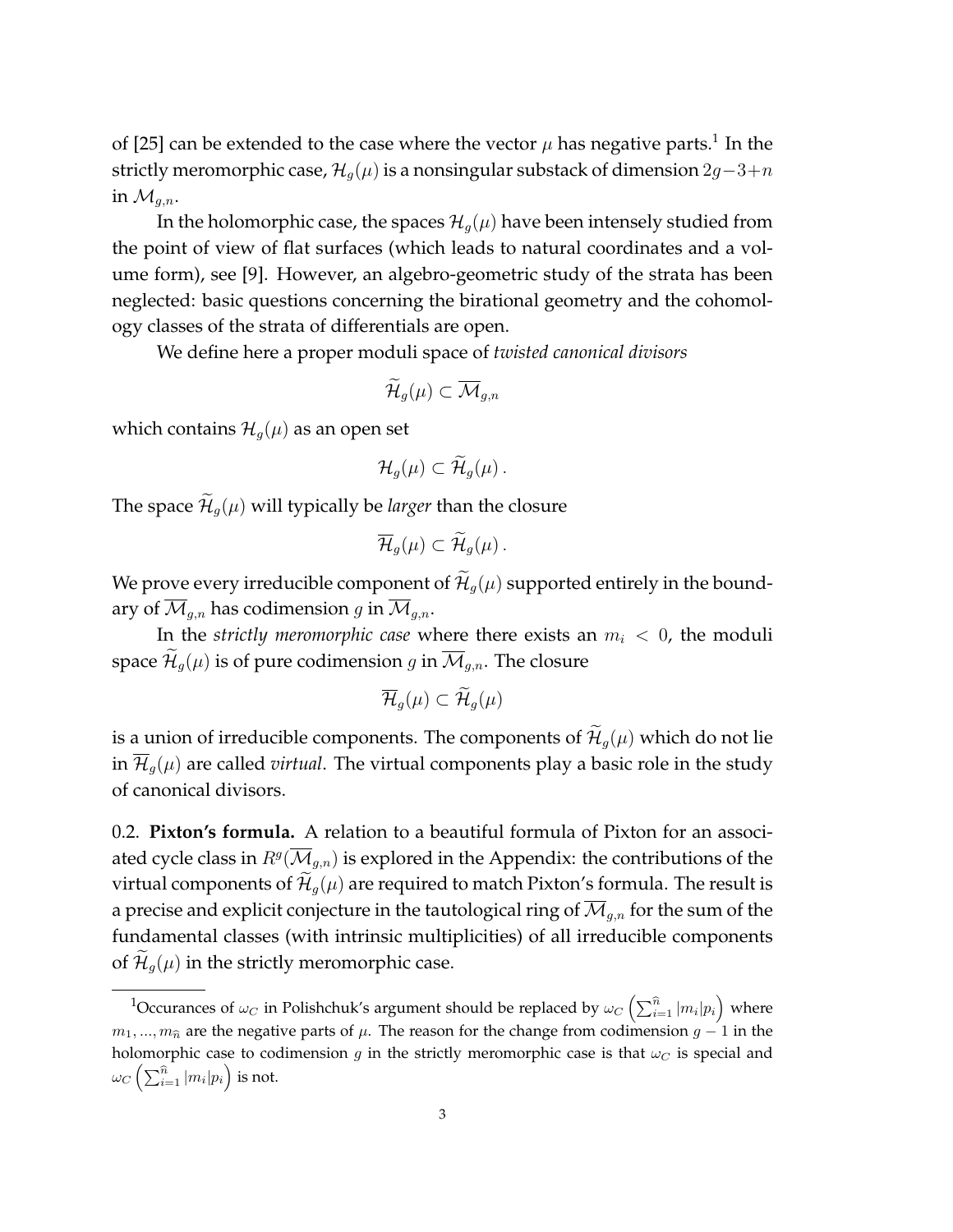In the holomorphic case where all  $m_i \geq 0$ , the connection to Pixton's formula is more subtle since

$$
\widetilde{\mathcal{H}}_g(\mu)\subset \overline{M}_{g,n}
$$

is not of pure codimension  $g$ . The more refined approach to the moduli of canonical divisors proposed by Janda [19] via relative Gromov-Witten theory and virtual fundamental classes will likely be required to understand the holomorphic case (and to prove the conjecture of the Appendix in the strictly meromorphic case). However, the virtual components clearly also play a role in the holomorphic case.

Remarkably, the fundamental classes of the varieties of closures

$$
\overline{\mathcal{H}}_g(\mu)\subset \overline{\mathcal{M}}_{g,n},
$$

in *both* the holomorphic and strictly meromorphic cases, are determined in the Appendix as a consequence of the conjectured link between Pixton's formula and the weighted fundamental class of the moduli space of twisted canonical divisors in the strictly meromorphic case.

0.3. **Twists.** Let  $[C, p_1, \ldots, p_n]$  be a Deligne-Mumford stable *n*-pointed curve.<sup>2</sup> Let

$$
\mathsf{N}(C) \subset C
$$

be the nodal locus. A node  $q \in N(C)$  is *basic* if q lies in the intersection of two distinct irreducible components of C. Let

$$
BN(C) \subset N(C)
$$

be the set of basic nodes, and let

$$
BN(C) \to BN(C)
$$

be the canonical double cover defined by

$$
BN(C) = \{ (q, D) | q \in BN(C), q \in D, \text{ and } D \subset C \text{ an irreducible component} \}.
$$

A *twist* I of the curve C is a function

$$
I : \widetilde{\mathsf{BN}}(C) \to \mathbb{Z}
$$

satisfying the *balancing*, *vanishing*, *sign*, and *transitivity* conditions defined as follows.

**Balancing:** *If a basic node* q *lies in the intersection of distinct irreducible components*  $D, D' \subset C$ , then

$$
I(q, D) + I(q, D') = 0.
$$

<sup>&</sup>lt;sup>2</sup>The definition of a twist given here is valid for any connected nodal curve.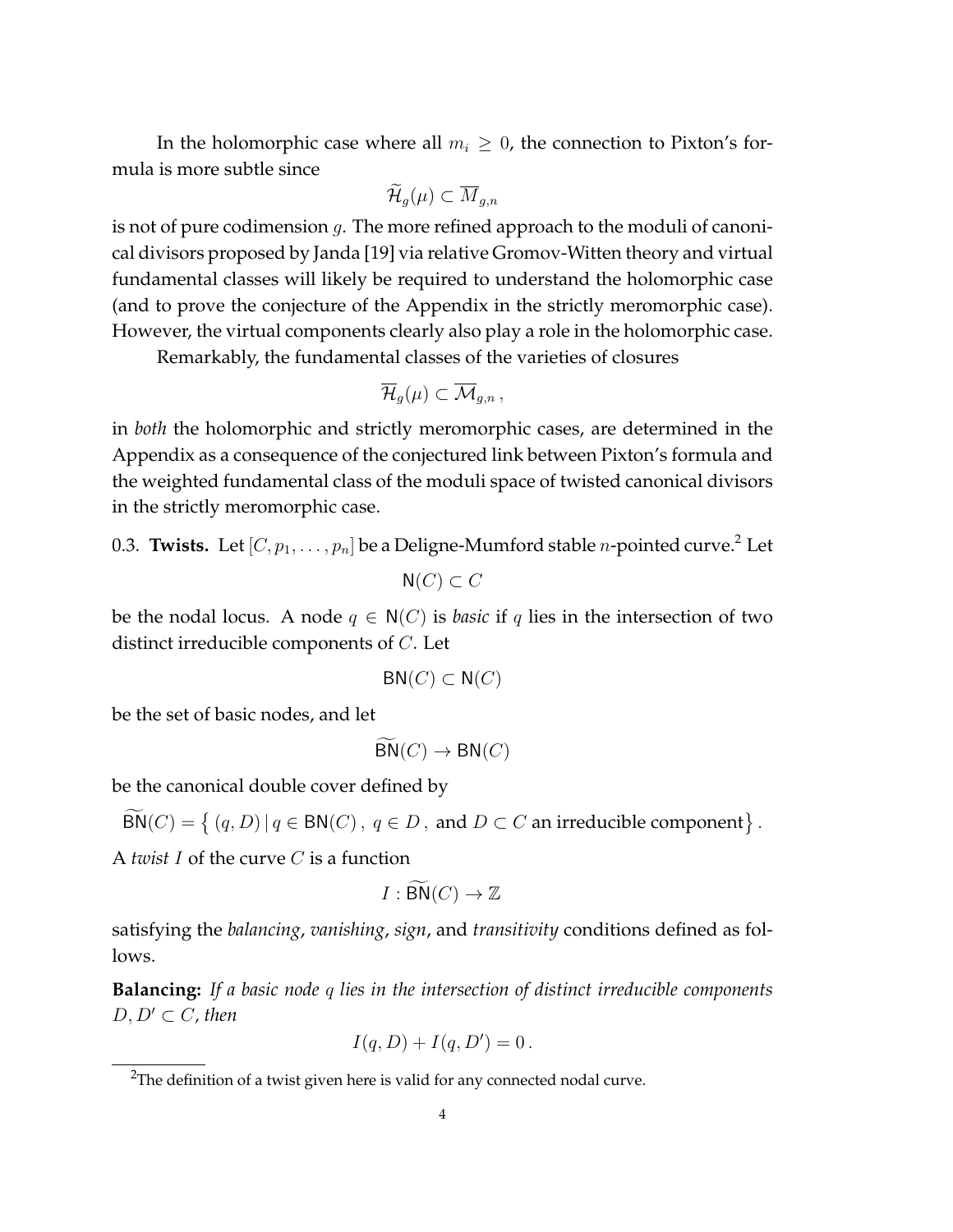Let  $\text{Irr}(C)$  be the set of irreducible components of C. If

$$
D, D' \in \mathsf{Irr}(C)
$$

and there exists  $q \in D \cap D'$  with  $I(q, D) = 0$ , we write

$$
D\approx D'\,.
$$

By the balancing condition, ≈ is symmetric. Let ∼ be the minimal *equivalence relation* on  $\text{Irr}(C)$  generated by  $\approx$ .

**Vanishing:** *If*  $D, D' \in \text{Irr}(C)$  *are distinct irreducible components in the same* ∼*-equivalence*  $class and q \in D \cap D'$ , then

$$
I(q, D) = I(q, D') = 0.
$$

**Sign:** Let  $q \in D \cap D'$  and  $\widehat{q} \in \widehat{D} \cap \widehat{D}'$  be basic nodes of C. If  $D \sim \widehat{D}$  and  $D' \sim \widehat{D}'$ , then

$$
I(q, D) > 0 \implies I(\widehat{q}, \widehat{D}) > 0.
$$

Let  $\mathsf{Irr}(C)^\sim$  be the set of  $\sim$ -equivalence classes. We define a directed graph  $\Gamma_I(C)$  with vertex set  $\textsf{Irr}(C)^\sim$  by the following construction. A directed edge

$$
v\to v'
$$

is placed between equivalence classes  $v, v' \in \mathsf{Irr}(C)^\sim$  if there exist

(1) 
$$
D \in v, \ D' \in v' \text{ and } q \in D \cap D'
$$

satisfying  $I(q, D) > 0$ .

The vanishing condition prohibits self-edges at the vertices of  $\Gamma_I(C)$ . By the sign condition, vertices are *not* connected by directed edges in both directions: there is at most a single directed edge between vertices. The fourth defining condition for a twist I is easily stated in terms of the associated graph  $\Gamma_I(C)$ .

**Transitivity:** *The graph*  $\Gamma_I(C)$  *has no directed loops.* 

If  $C$  is curve of compact type, distinct irreducible components of  $C$  intersect in at most one point. The vanishing and sign conditions are therefore trivial. Since  $\Gamma_I(C)$  is a tree, the transitivity condition is always satisfied. In the compact type case, only the balancing condition is required for the definition of a twist.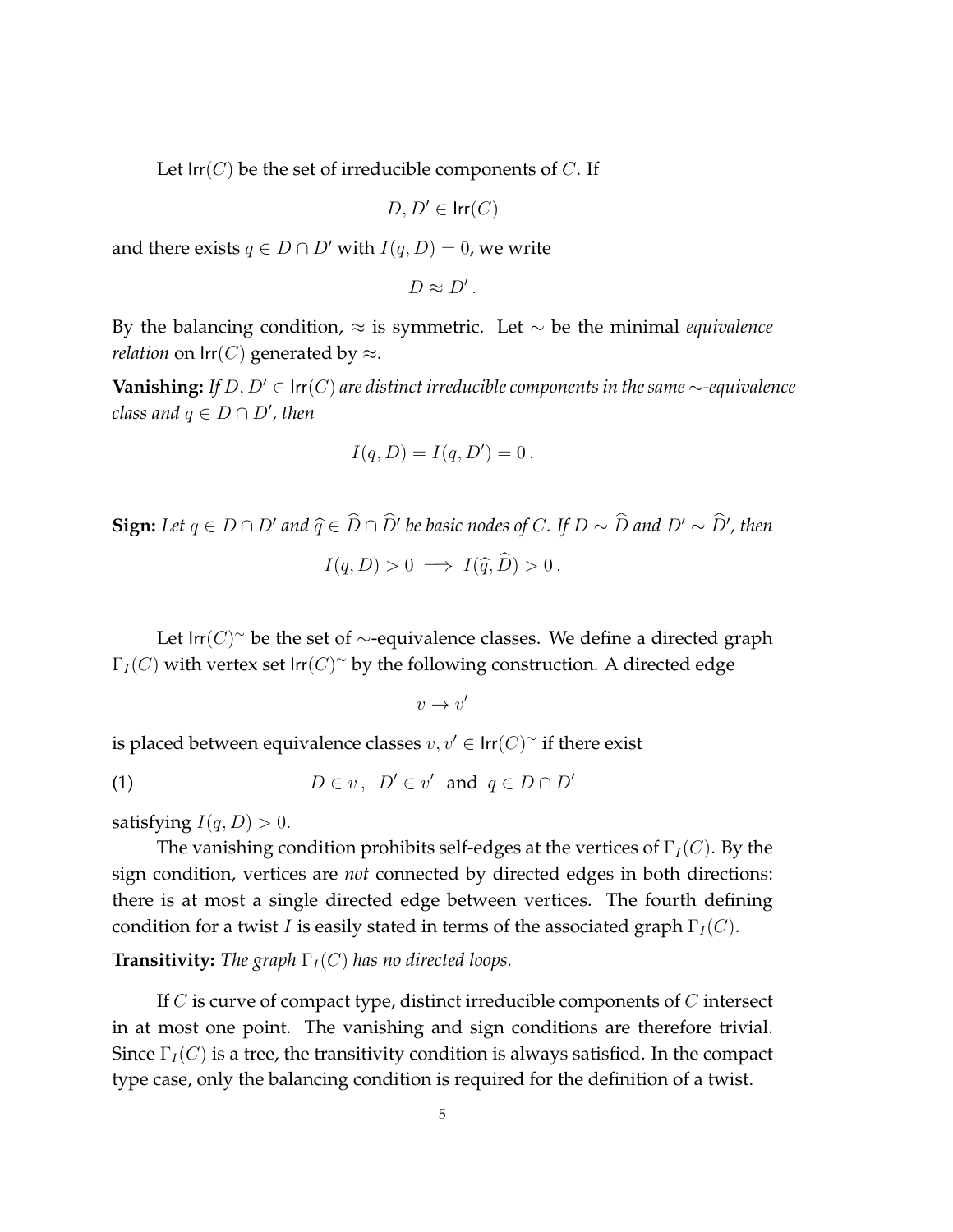0.4. **Twisted canonical divisors.** Let  $[C, p_1, \ldots, p_n] \in \overline{\mathcal{M}}_{g,n}$ , and let

$$
I : \widetilde{\mathsf{BN}}(C) \to \mathbb{Z}
$$

be a twist. Let  $N_I \subset BN(C)$  be the set of basic nodes at which I is non-zero,

$$
\mathsf{N}_I = \left\{ \, q \in \mathsf{BN}(C) \, \big| \, I(q, D) \neq 0 \, \text{ for } q \in D \, \right\}
$$

.

.

Associated to  $I$  is the partial normalization

$$
\nu:C_I\to C
$$

defined by normalizing exactly the nodes in  $N_I$ . The curve  $C_I$  may be disconnected.

For a node  $q \in N_I$  in the intersection of distinct components  $D'$  and  $D''$  of  $C$ , we have  $\nu^{-1}(q) = \{q', q''\}$ . Let

$$
D'_q \subset \nu^{-1}(D')
$$
 and  $D''_q \subset \nu^{-1}(D'')$ 

denote the irreducible components of  $C_I$  such that  $q' \in D'_q$  and  $q'' \in D''_q$ . By the definition of  $\nu$  and the sign condition,

$$
D'_q \cap D''_q = \emptyset \text{ in } C_I.
$$

Let  $\mu = (m_1, \ldots, m_n)$  be a vector satisfying  $\sum_{i=1}^n m_i = 2g - 2$ . To the stable curve  $[C, p_1, \ldots, p_n]$ , we associate the Cartier divisor  $\sum_{i=1}^n m_i p_i$  on  $C$ .

**Definition 1.** The divisor  $\sum_{i=1}^{n} m_i p_i$  associated to  $[C, p_1, \ldots, p_n]$  is *twisted canonical* if there exists a twist  $I$  for which

$$
\nu^* \mathcal{O}_C \left( \sum_{i=1}^n m_i p_i \right) \stackrel{\sim}{=} \nu^* (\omega_C) \otimes \mathcal{O}_{C_I} \left( \sum_{q \in \mathbb{N}_I} I(q, D'_q) \cdot q' + I(q, D''_q) \cdot q'' \right)
$$

on the partial normalization  $C_I$ .

We define the subset  $\widetilde{\mathcal{H}}_q(\mu) \subset \overline{\mathcal{M}}_{q,n}$  parameterizing twisted canonical divisors by

$$
\widetilde{\mathcal{H}}_g(\mu) = \left\{ [C, p_1, \dots, p_n] \in \overline{\mathcal{M}}_{g,n} \, \Big| \, \sum_{i=1}^n m_i p_i \text{ is a twisted canonical divisor} \right\}
$$

By definition, we have

$$
\mathcal{H}_g(\mu) \cap \mathcal{M}_{g,n} = \mathcal{H}_g(\mu) ,
$$

so  $\mathcal{H}_g(\mu) \subset \widetilde{\mathcal{H}}_g(\mu)$  is an open set.

If  $\mu$  has a part equal to 0, we write  $\mu = (\mu', 0)$ . Let

$$
\tau: \overline{\mathcal{M}}_{g,n} \to \overline{\mathcal{M}}_{g,n-1}
$$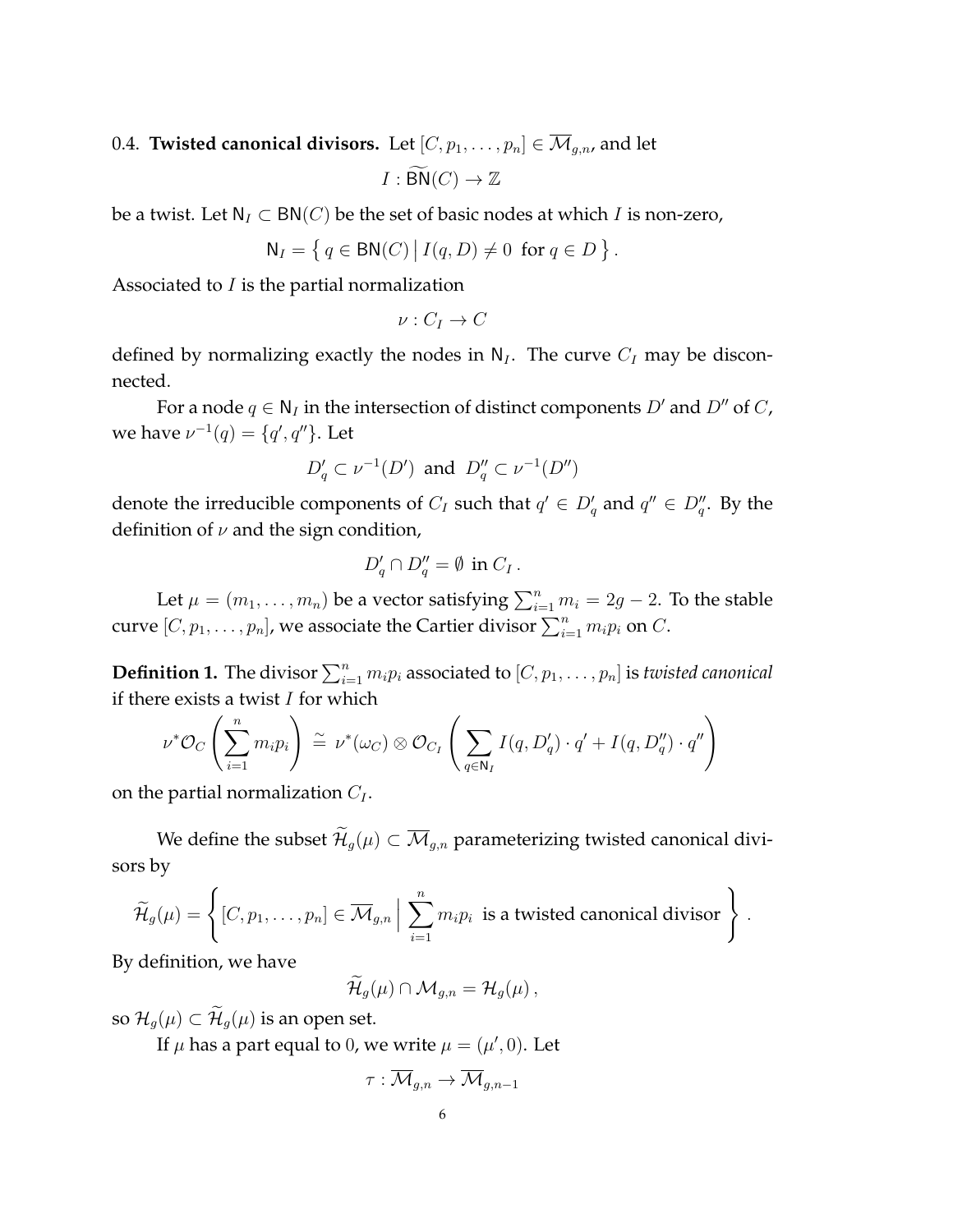be the map forgetting the 0 part (when permitted by stability). As a straightforward consequence of Definition 1, we obtain

$$
\widetilde{\mathcal{H}}_g(\mu)=\tau^{-1}\Big(\widetilde{\mathcal{H}}_g(\mu')\Big)\,.
$$

**Theorem 2.** If all parts of  $\mu$  are non-negative,  $\widetilde{\mathcal{H}}_q(\mu) \subset \overline{\mathcal{M}}_{q,n}$  is a closed substack with *irreducible components of dimension either* 2g − 2 + n *or* 2g − 3 + n*. The substack*

$$
\overline{\mathcal{H}}_g(\mu) \subset \widetilde{\mathcal{H}}_g(\mu)
$$

*is the union of the components of dimension*  $2g - 2 + n$ .

**Theorem 3.** If  $\mu$  has a negative part,  $\widetilde{\mathcal{H}}_q(\mu) \subset \overline{\mathcal{M}}_{q,n}$  is a closed substack of pure dimen*sion* 2g − 3 + n *which contains*

$$
\overline{\mathcal{H}}_g(\mu)\subset \widetilde{\mathcal{H}}_g(\mu)
$$

*as a union of components.*

Theorems 2 and 3 constrain the closures of the strata of holomorphic and meromorphic differentinals in geometric and combinatorial terms depending only on the partial normalization  $C_I$  of C. By degree considerations on the curve  $[C, p_1, \ldots, p_n]$ , there are only finitely many twists I which are relevant to determining whether  $\sum_{i=1}^n m_i p_i$  is a twisted canonical divisor.<sup>3</sup>

Because of the virtual components in the boundary, Theorems 2 and 3 do not characterize the closure  $\mathcal{H}_q(\mu)$ . Further constraints can easily be found on the closure via residue conditions. Our perspective is not to exclude the virtual components, but rather to include them. In the strictly meromorphic case, the virtual components in the boundary are described in Lemma 13 via star graphs defined in Section 2.2. The virtual components may be seen as a shadow of the virtual fundamental class of an approach to the moduli space of differentials via relative stable maps proposed by Janda [19].

In Section 5, we discuss the relationship between twisted canonical divisors and spin curves via theta characteristics in case all the parts of  $\mu$  are positive and even. The basic criterion of Proposition 16 of Section 4.2 for the smoothability of a twisted canonical divisor in the holomorphic case is used in the discussion of the classical examples.

The zero locus of a nontrivial section of  $\omega_C^k$  on a nonsingular curve  $C$  is a k*-canonical divisor*. The moduli space of k-canonical divisors is an open set of the proper moduli space of *twisted* k*-canonical divisors* defined in Section 6 for all

 $3A$  proof is given in Lemma 10 of Section 2.3 below.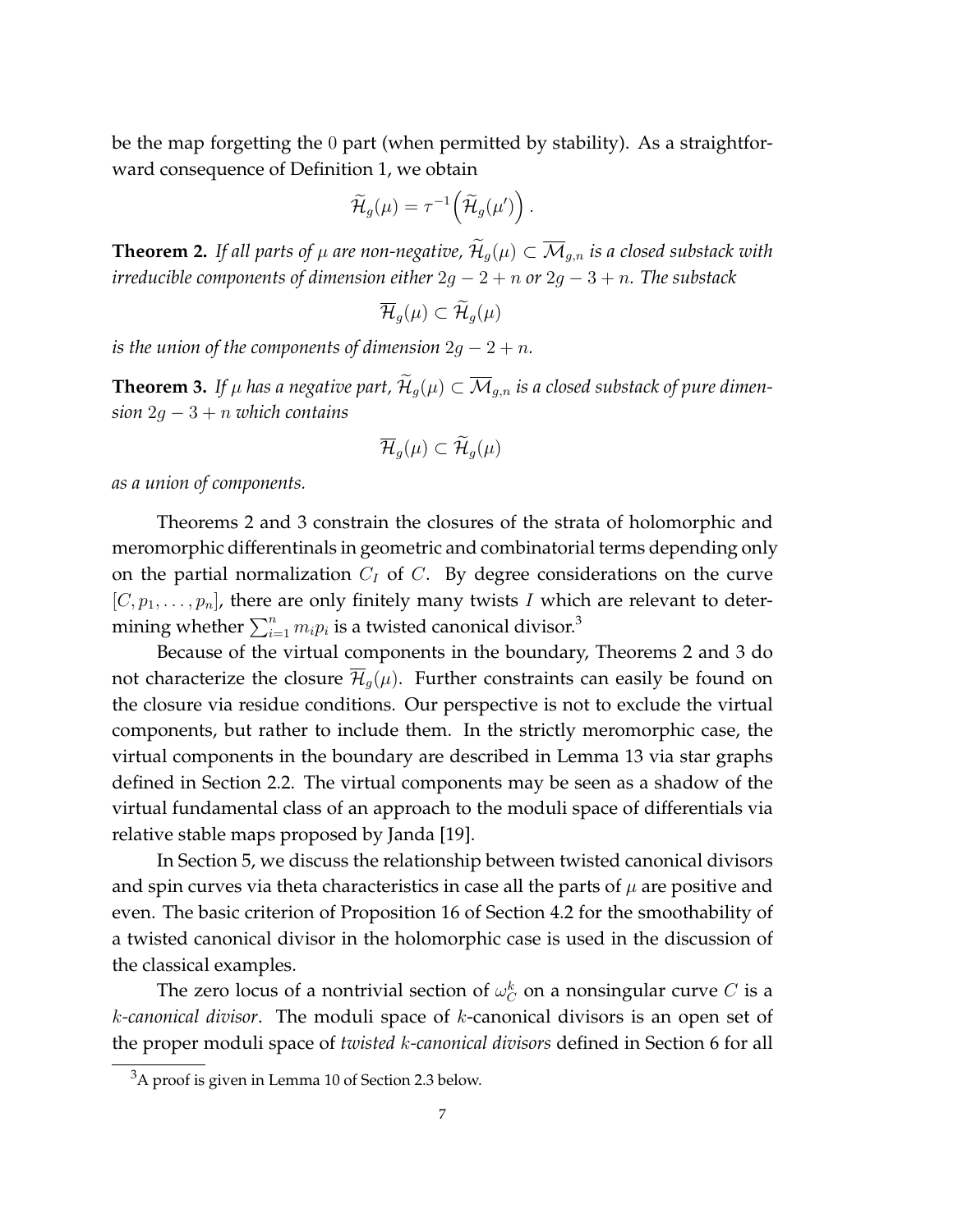$k \geq 0$ . However, our results for  $k \neq 1$  are weaker since the associated dimension theory in the case of nonsingular curves is yet to be developed.

0.5. **Related work.** There are several approaches to compactifying the spaces of canonical divisors:

• Janda's approach (which has been discussed briefly above) is motivated by relative Gromov-Witten theory and the proof of Pixton's conjecture for the double ramification cycle [18]. Our moduli of twisted canonical divisors predicts the image of Janda's space under the map to  $\overline{\mathcal{M}}_{q,n}$ . Because of the pure dimension result of Theorem 3 in the strictly meromorphic case, the push-forward of the virtual class can also be predicted (see the Appendix).

The purity of dimension in the strictly meromorphic case allows for the approach to Pixton's formula taken in the Appendix based entirely on classical geometry. The development is unexpected. For example, both the definition and the calculation of the double ramification cycle in [18] make essential use of obstruction theories and virtual fundamental classes.

• Sauvaget and Zvonkine [26] propose a different approach to the compactification of canonical divisors which stays closer to the projectivization of the Hodge bundle

$$
\mathbb{P}(\mathbb{E}) \to \overline{\mathcal{M}}_g.
$$

An advantage is the existence of the tautological line  $\mathcal{O}(1)$  of the projectivization which is hoped eventually to provide a link to the volume calculations of [9, 10]. There should also be connections between the recursions for fundamental classes found by Sauvaget and Zvonkine and the conjecture of the Appendix.

• Twisting related (but not equal) to Definition 1 was studied by Gendron [14]. Chen [4] considered twists in the compact type case motivated by the study of limit linear series (however [4, Proposition 4.23] for stable curves is related to the theory of twists presented here). In further work of Bainbridge, Chen, Gendron, Grushevsky, and Möller [1], the authors study twists and residue conditions for stable curves via analytic methods with the goal of characterizing the closure  $\mathcal{H}_{q}(\mu)$ .

For the study of the moduli of canonical divisors from the point of Teichmüller dynamics, we refer the reader to [9].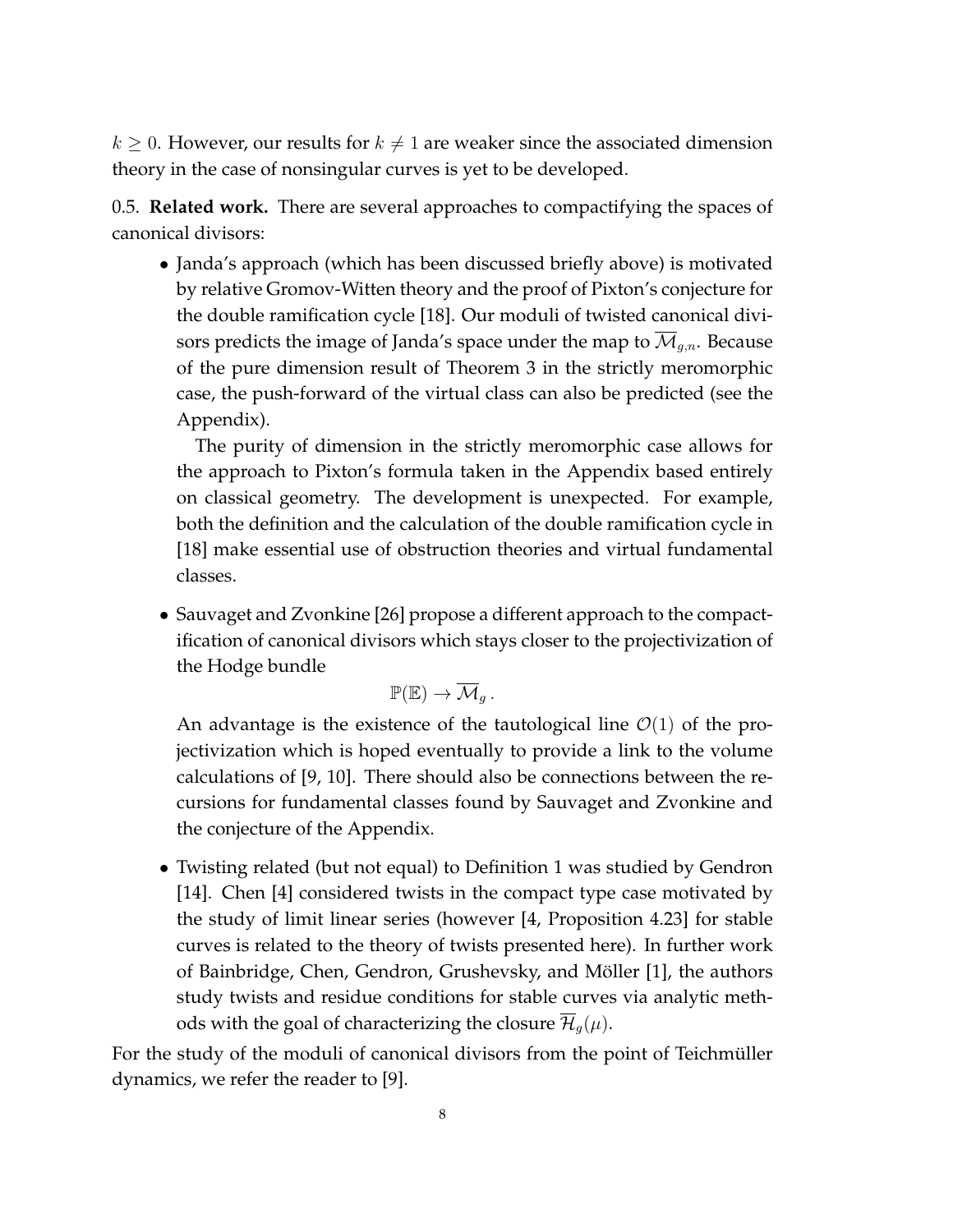Our paper takes a more naive perspective than the work discussed above. We propose a precise definition of a twisted canonical divisor and take the full associated moduli space seriously as a mathematical object.

0.6. **Acknowledgements.** We thank E. Clader, A. Eskin, C. Faber, J. Guéré, F. Janda, A. Pixton, A. Polishchuk, A. Sauvaget, R. Thomas, and D. Zvonkine for helpful discussions and correspondence concerning the moduli space of canonical divisors. At the *Mathematische Arbeitstagung* in Bonn in June 2015, there were several talks and hallway discussions concerning flat surfaces and the moduli of holomorphic differentials (involving D. Chen, S. Grushevsky, M. Moller, A. ¨ Zorich and others) which inspired us to write our perspective which had been circulating as notes for a few years. The precise connection to Pixton's cycle in the Appendix was found in the summer of 2015.

G.F. was supported by the DFG Sonderforschungsbereich *Raum-Zeit-Materie*. R.P. was supported by the Swiss National Science Foundation and the European Research Council through grants SNF-200021-143274 and ERC-2012-AdG-320368-MCSK. R.P was also supported by SwissMap and the Einstein Stiftung. We are particularly grateful to the Einstein Stiftung for supporting our collaboration in Berlin.

## 1. TWISTS OF DEGENERATING CANONICAL BUNDLES

1.1. **Valuative criterion.** Let  $\mu = (m_1, \ldots, m_n)$  be a vector of zero and pole multiplicities satisfying

$$
\sum_{i=1}^{n} m_i = 2g - 2 \, .
$$

By Definition 1,

$$
\widetilde{\mathcal{H}}_g(\mu)\subset \overline{\mathcal{M}}_{g,n}
$$

is easily seen to be a construcible subset.

**Proposition 4.** *The locus*  $\mathcal{H}_q(\mu) \subset \overline{\mathcal{M}}_{q,n}$  *is Zariski closed.* 

To prove Proposition 4, we will use the valuative criterion. Consider a 1 parameter family of stable *n*-pointed curves over a disk  $\Delta$ ,

$$
\pi: \mathcal{C} \to \Delta, \qquad p_1, \ldots, p_n: \Delta \to \mathcal{C},
$$

where the punctured disk  $\Delta^* = \Delta \setminus 0$  maps to  $\mathcal{H}_q(\mu)$ . The sections  $p_i$  correspond to the markings. We must show the special fiber over  $0 \in \Delta$ ,

$$
[C_0, p_1, \ldots, p_n],
$$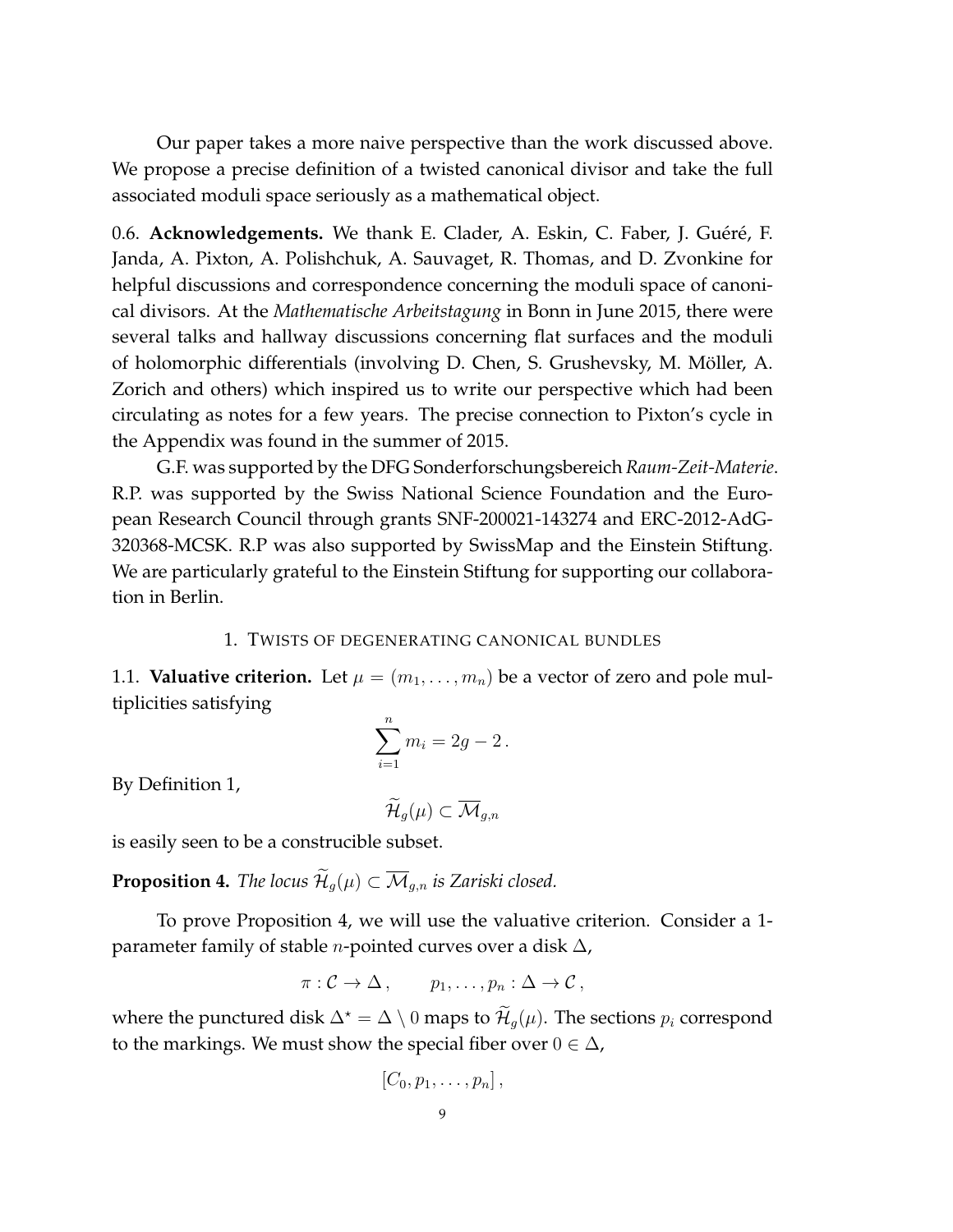also lies in  $\mathcal{H}_q(\mu)$ .

After possibly shrinking  $\Delta$ , the topological type of the fibers over  $\Delta^*$  may be assumed to be constant. After base change, we may assume there is no monodromy in the components of the fibers over  $\Delta^*$ . Finally, after further shrinking, we may assume the twist I guaranteed by Definition 1 for each fiber over  $\Delta^*$  is the *same*.

Since the topological type and the twist I is the same over  $\Delta^*$ , the structures

$$
\operatorname{Irr}(C_{\zeta}), \quad \operatorname{Irr}(C_{\zeta})^{\sim}, \quad \Gamma_{I}(C_{\zeta})
$$

do *not* vary as the fiber  $C_{\zeta}$  varies over  $\zeta \in \Delta^*$ .

The basic nodes of the special fiber  $C_0$  are of two types: basic nodes smoothed by the family  $\pi$  and basic nodes *not* smoothed by the family. The unsmoothed basic nodes correspond to basic nodes of  $C_{\zeta\neq0}$ , so the twist I already assigns integers to the unsmoothed basic nodes of  $C_0$ . However, we must assign twists to the basic nodes of  $C_0$  which are smoothed by  $\pi$ .

For  $\zeta \in \Delta^*$ , consider a vertex  $v \in \Gamma_I(C_\zeta)$  which corresponds (by taking the union of the irreducible components in  $\sim$ -equivalence class v) to a connected subcurve  $C_{\zeta}^v$ . As  $\zeta$  varies, an associated family

$$
\mathcal{C}^v\to \Delta^\star
$$

is defined with closure in  $\mathcal C$  given by

$$
\pi^v:\overline{\mathcal{C}}^v\to \Delta\,.
$$

The markings which lie on  $\overline{\mathcal{C}}^v$  yield sections

$$
p_{1_v},\ldots,p_{x_v}:\Delta\to\overline{\mathcal{C}}^v.
$$

The nodes connecting  $C_{\zeta}^v$  to the complement in  $C_{\zeta}$  yield further sections

$$
q_{1_v},\ldots,q_{y_v}:\Delta\to\overline{\mathcal{C}}^v
$$

at which the twist I is *not* zero.

By the definition of a twisted canonical divisor, we have

$$
\omega_{C_{\zeta}^v} \stackrel{\simeq}{=} \mathcal{O}_{C_{\zeta}^v} \bigg( \sum_{i=1}^x m_{i_v} p_{i_v} - \sum_{j=1}^y (I(q_{j_v}, v) + 1) q_{j,v} \bigg) .
$$

Hence, the curve

$$
[C^v_{\zeta}, p_{1_v},\ldots,p_{x_v}, q_{1_v},\ldots,q_{y_v}]
$$

is a twisted canonical divisor for the vector

$$
(m_{1_v},\ldots,m_{x_v},-I(q_{1_v},v)-1,\ldots,-I(q_{y_v},v)-1)
$$
.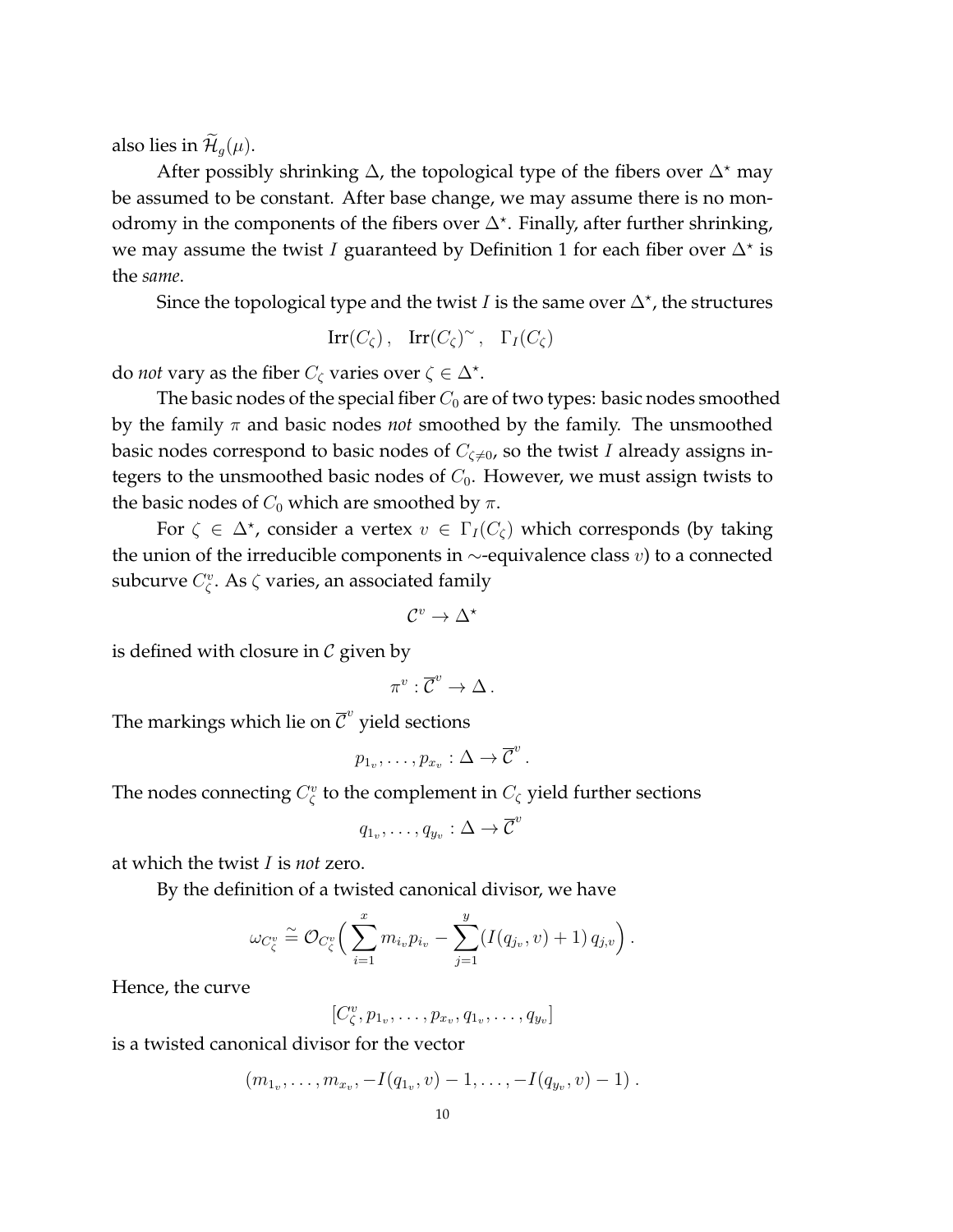In Section 1.2 below, we will show the fiber of

$$
\pi^v: \overline{\mathcal{C}}^v \to \Delta \,, \qquad p_{1_v}, \ldots, p_{x_v}, q_{1_v}, \ldots, q_{y_v}: \Delta \to \mathcal{C} \,,
$$

over  $0 \in \Delta$  is a twisted canonical divisor (with nonzero twists only at basic nodes of  $\overline{C}^v_0$  which are smoothed by the family  $\pi^v$ ).

By considering all the vertices  $v \in \Gamma_I(C_{\zeta \neq 0})$ , we define twists at all basic nodes of the special fiber  $C_0$  which are smoothed by  $\pi$ . We now have defined twists at *all* basic nodes of  $C_0$ ,

$$
I_0 : \widetilde{\mathsf{BN}}(C_0) \to \mathbb{Z} \, .
$$

Via these twists, we easily see

$$
[C_0, p_1, \ldots, p_n]
$$

is a twisted canonical divisor. Checking the balancing, vanishing, sign, and transitivity conditions is straightforward:

- Balancing holds for  $I_0$  by construction.
- The vanishing, sign, and transitivity for  $I_0$  are all implied by the respective conditions for *I* and for the twists constructed on  $\overline{C}^v$ .
- The required isomorphism of line bundles on the partial normalization

$$
\nu:C_{0,I_0}\to C_0
$$

determined by  $I_0$  is a consequence of corresponding isomorphisms on the partial normalizations of  $\overline{\mathcal{C}}_{0}^{v}$  determined by the twists.

1.2. **Generically untwisted families.** In Section 1.1, we have reduced the analysis of the valuative criterion to the generically untwisted case.

Let  $\mu = (m_1, \ldots, m_n)$  be a vector of zero and pole multiplicities satisfying  $\sum_{i=1}^{n} m_i = 2g - 2$ . Let

$$
\pi: \mathcal{C} \to \Delta, \qquad p_1, \ldots, p_n: \Delta \to \mathcal{C}
$$

be a 1-parameter family of stable  $n$ -pointed curves for which we have an isomorphism

(2) 
$$
\omega_{C_{\zeta}} \stackrel{\sim}{=} \mathcal{O}_{C_{\zeta}} \Big( \sum_{i=1}^n m_i p_i \Big)
$$

for all  $\zeta \in \Delta^*$ . We will show the special fiber over  $0 \in \Delta$ ,

$$
[C_0,p_1,\ldots,p_n],
$$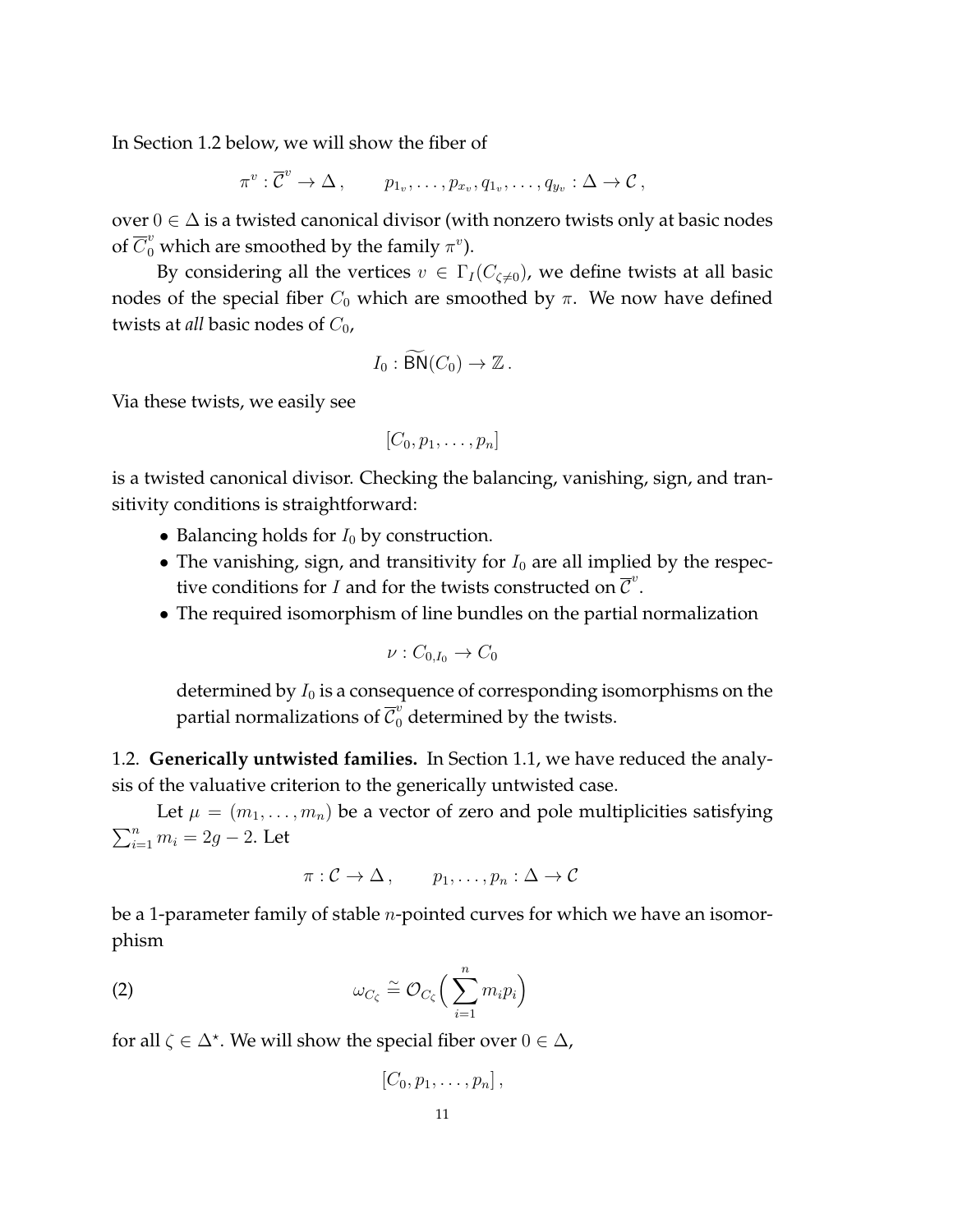is a twisted canonical divisor with respect to  $\mu$  via a twist

$$
I_0: \widetilde{\mathsf{BN}}(C_0) \to \mathbb{Z}
$$

supported only on the basic nodes of  $C_0$  which are smoothed by the family  $\pi$ .

The total space of the family  $C$  has (at worst)  $A_r$ -singularities at the nodes of  $C_0$  which are smoothed by  $\pi$ . Let

$$
\widetilde{\mathcal{C}}\overset{\epsilon}{\longrightarrow}\mathcal{C}\overset{\pi}{\longrightarrow}\Delta
$$

be the crepant resolution (via chains of (−2)-curves) of all singularities occurring at the smoothed nodes of  $C_0$ . The line bundles

(3) 
$$
\epsilon^* \omega_{\pi} \text{ and } \epsilon^* \mathcal{O}_{\mathcal{C}} \Big( \sum_{i=1}^n m_i p_i \Big)
$$

on  $\tilde{C}$  are isomorphic over  $\Delta^*$  by (2). Therefore, the bundles (3) differ by a Cartier divisor  $\mathcal{O}_{\tilde{C}}(T)$  on  $\tilde{C}$  satisfying the following properties:

- (i)  $\mathcal{O}_{\tilde{C}}(T)$  is supported over  $0 \in \Delta$ ,
- (ii)  $\mathcal{O}_{\tilde{C}}(T)$  restricts to the trivial line bundle on every exceptional (−2)-curve of the resolution  $\epsilon$ .

By property (i), the Cartier divisor  $\mathcal{O}_{\tilde{C}}(T)$  must be a sum of irreducible components of the fiber  $\widetilde{C}_0$  of  $\widetilde{C}$  over  $0 \in \Delta$ , that is,

$$
T = \sum_{D \in \text{Irr}(\widetilde{C}_0)} \gamma_D \cdot D, \quad \text{with } \gamma_D \in \mathbb{Z}.
$$

The irreducible components of  $C_0$  correspond<sup>4</sup> to the irreducible components of  $C_0$  together with all the exceptional  $(-2)$ -curves,

$$
\mathsf{Irr}(\tilde{C}_0) = \mathsf{Irr}(C_0) \cup \{E_i\} .
$$

The Cartier property implies that

$$
\gamma_D=\gamma_{D'}
$$

for distinct components  $D, D' \in \text{Irr}(C_0)$  which intersect in at least 1 node of  $C_0$ which is *not* smoothed by π.

Let  $E_1 \cup \ldots \cup E_r \subset C_0$  be the full exceptional chain of  $(-2)$ -curves for the resolution of an A<sub>r</sub>-singularity of C corresponding to a node  $q \in C_0$  which is smoothed by  $\pi$ . We have the following data:

•  $E_1$  intersects the irreducible component  $D \subset \widetilde{C}_0$ ,

<sup>&</sup>lt;sup>4</sup>The irreducible components of  $C_0$  maybe be partially normalized in  $\tilde{C}_0$ . We denote the strict transform of  $D \in \text{Irr}(C_0)$  also by  $D \in \text{Irr}(\widetilde{C}_0)$ .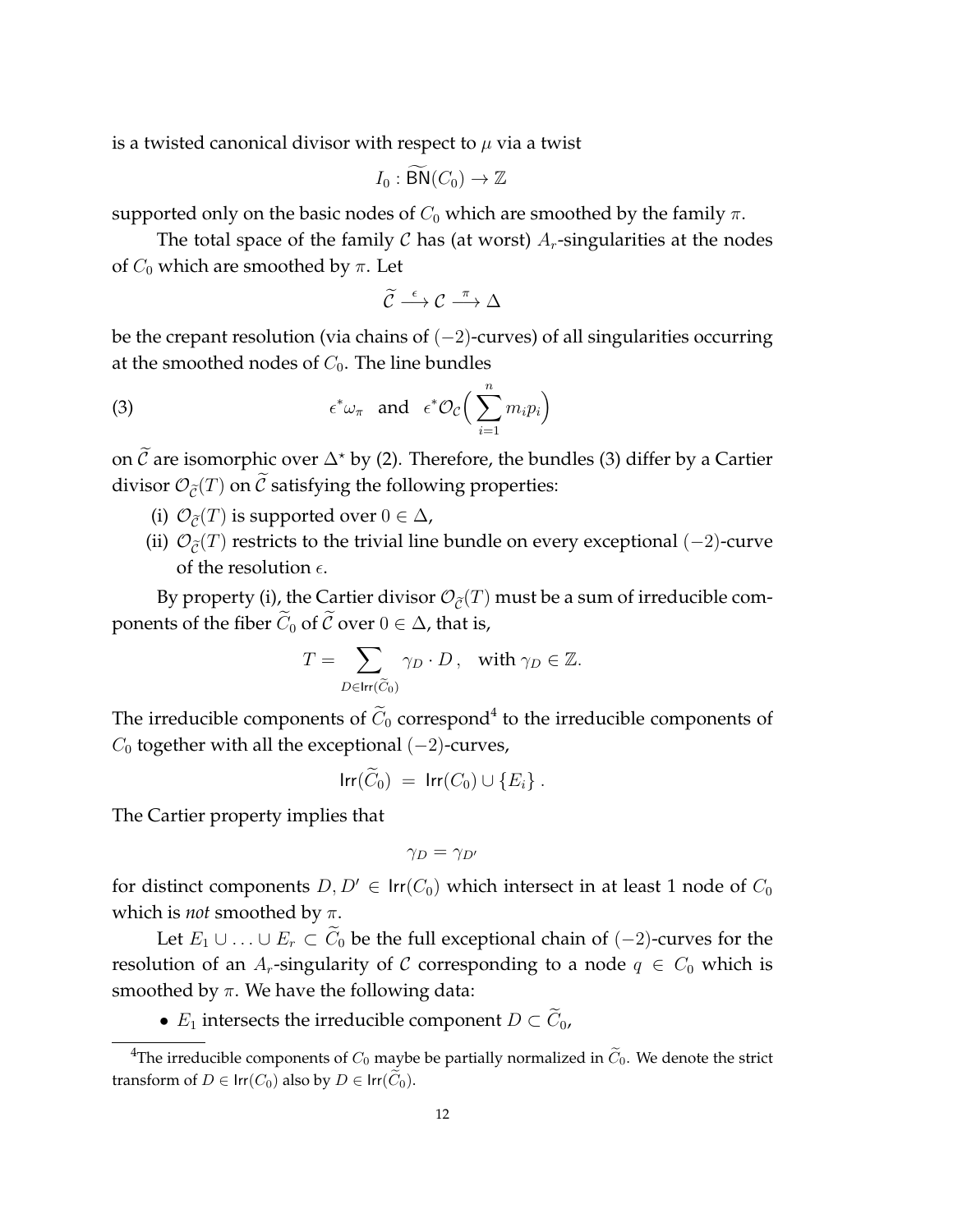•  $E_r$  intersects the irreducible component  $D' \subset \widetilde{C}_0$ ,

see Figure 1. By property (ii), we find  $r$  equations obtained from the triviality of



FIGURE 1. The curve  $\widetilde{C}_0$ 

 $\mathcal{O}_{\widetilde{\mathcal{C}}}(T)$  on each subcurve  $E_i$ :

(4) 
$$
2\gamma_{E_1} = \gamma_D + \gamma_{E_2}, \ldots, 2\gamma_{E_i} = \gamma_{E_{i-1}} + \gamma_{E_{i+1}}, \ldots, 2\gamma_{E_r} = \gamma_{E_{r-1}} + \gamma_{D'}.
$$

The equations (4) are uniquely solvable<sup>5</sup> in the variables  $\gamma_{E_1},\ldots,\gamma_{E_r}$  in terms of  $\gamma_D$  and  $\gamma_{D'}$ . If  $\gamma_D = \gamma_{D'}$ , then the unique solution is

(5) 
$$
\gamma_{E_i} = \gamma_D \text{ for all } i.
$$

The solution (5) is always the case when q is a non-basic node (since then  $D = D'$ ).

If q is a basic node and  $\gamma_D \neq \gamma_{D}$ , then equations (4) imply the values of  $\gamma_{E_i}$ are uniformly spaced and lie strictly between  $\gamma_D$  and  $\gamma_{D'}$ . For example if  $\gamma_D=3$ and  $\gamma_{D'} = 9$  and  $r = 2$ , we have

$$
3 \; < \; \gamma_{E_1} = 5 \; < \; \gamma_{E_2} = 7 \; < \; 9 \; .
$$

The equations imply

(6) 
$$
-\gamma_D + \gamma_{E_1} = -\gamma_{E_r} + \gamma_{D'}.
$$

If  $q \in BN(C_0)$  is a basic node, then we assign the twists

$$
I_0(q, D) = -\gamma_D + \gamma_{E_1}, \quad I_0(q, D') = -\gamma_{D'} + \gamma_{E_r}.
$$

If there are no  $(-2)$ -curves over  $q \in C_0$ , then

$$
I_0(q, D) = -\gamma_D + \gamma_{D'}, \quad I_0(q, D') = -\gamma_{D'} + \gamma_D.
$$

<sup>&</sup>lt;sup>5</sup>The unique solution yields  $\gamma_{E_i} \in \mathbb{Q}$ . For solution  $\gamma_{E_i} \in \mathbb{Z}$ ,  $r + 1$  must divide  $-\gamma_D + \gamma_{D'}$ .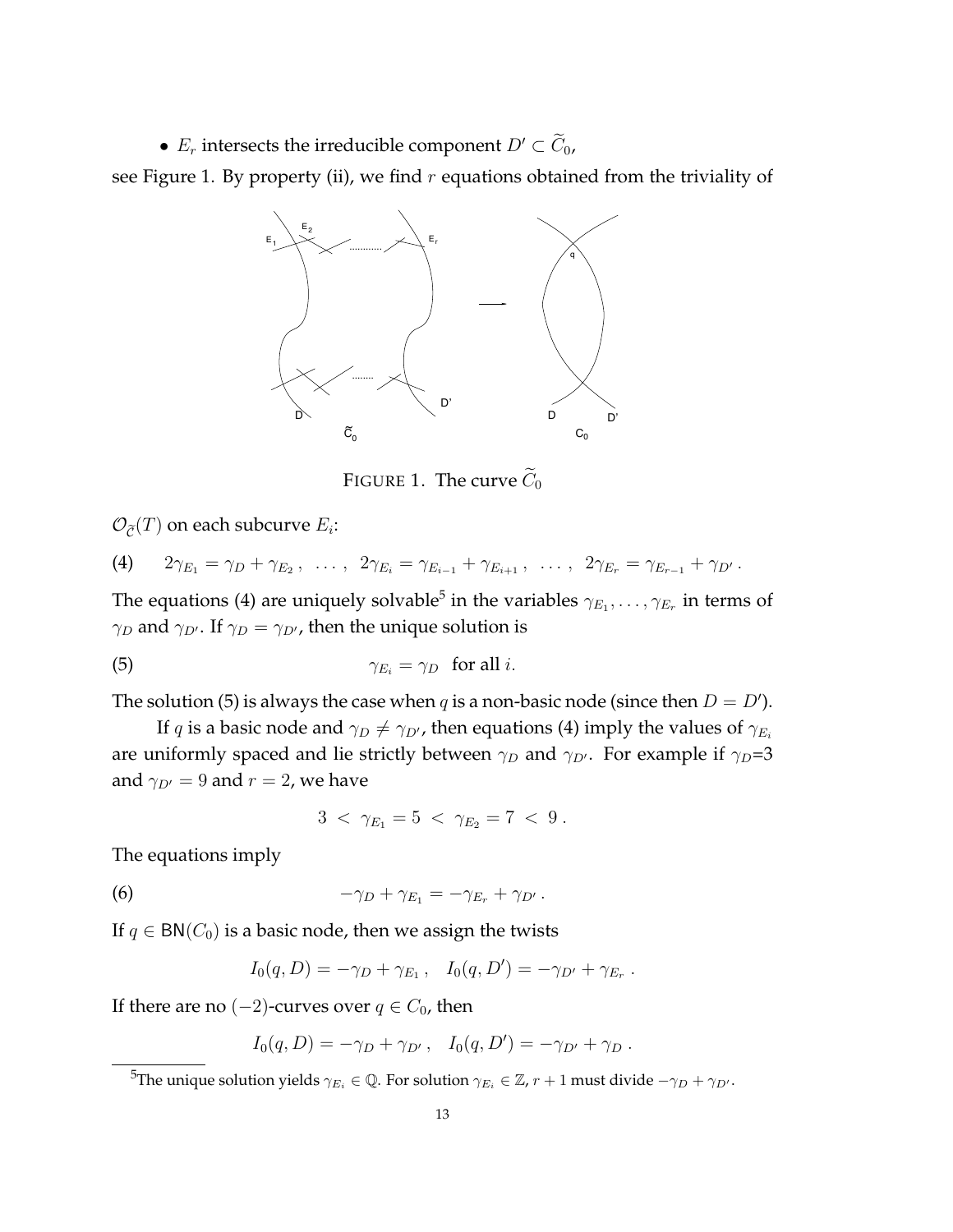**Lemma 5.** *The assignment*  $I_0$  :  $BN(C_0) \rightarrow \mathbb{Z}$  *defined above satisfies the balancing*, *vanishing, sign, and transitivity conditions.*

*Proof.* As usual, the balancing condition holds by construction (6). We index the components  $D \in \text{Irr}(C_0)$  by the integer  $\gamma_D$ ,

$$
\gamma: \mathsf{Irr}(C_0) \to \mathbb{Z}\,, \quad D \mapsto \gamma_D.
$$

The equivalence relation  $\sim$  defined by  $I_0$  is easily understood: the equivalence classes are exactly maximal connected subcurves of  $C_0$  for which the value of  $\gamma$ is constant. The basic nodes of  $C_0$  lying entirely within such a subcurve have twist 0 by (5). The basic nodes of  $C_0$  connecting different equivalence classes have non-zero twist by the uniform spacing property of the solutions to (4). The vanishing condition is therefore established. The sign condition follows again from the uniform spacing property. A directed edge in  $\text{Irr}(C_0)^\sim$  points in the direction of higher  $\gamma$  values, so transitivity is immediate.

Finally, in order to show that the special fiber of  $\pi$ ,

$$
[C_0,p_1,\ldots,p_n],
$$

is a twisted canonical divisor (with respect to  $\mu$  and  $I_0$ ), we must check the isomorphism

$$
(7) \qquad \nu^* \mathcal{O}_{C_0}\left(\sum_{i=1}^n m_i p_i\right) \stackrel{\sim}{=} \nu^* (\omega_{C_0}) \otimes \mathcal{O}_{C_{0,I_0}}\left(\sum_{q \in \mathbb{N}_I} I(q, D'_q) \cdot q' + I(q, D''_q) \cdot q''\right)
$$

on the partial normalization

$$
C_{0,I_0}\to C_0.
$$

A connected component  $C_{0,I_0}^v$  of the partial normalization  $C_{0,I_0}$  corresponds to a vertex  $v \in \text{Irr}(C_0)^\sim$ . A node of  $C^v_{0,I_0}$ , necessarily untwisted by  $I_0$ , corresponds to a chain of  $(-2)$ -curves of  $C_0$ . After inserting these corresponding chains of rational components at the nodes of  $C^v_{0,I_0}$ , we obtain a curve  $\widetilde{C}^v_{0,I_0}$  with canonical maps

$$
(8) \tC_{0,I_0}^v \leftarrow \widetilde{C}_{0,I_0}^v \rightarrow \widetilde{\mathcal{C}}_0.
$$

The left map of (8) contracts the added rational components and the right map of (8) is the inclusion. The isomorphism (7) on  $C_{0,I_0}^v$  follows directly from the isomorphism

$$
\epsilon^* \mathcal{O}_{\mathcal{C}} \Big( \sum_{i=1}^n m_i p_i \Big) \stackrel{\sim}{=} \epsilon^* \omega_{\pi} \otimes \mathcal{O}_{\widetilde{\mathcal{C}}}(T)
$$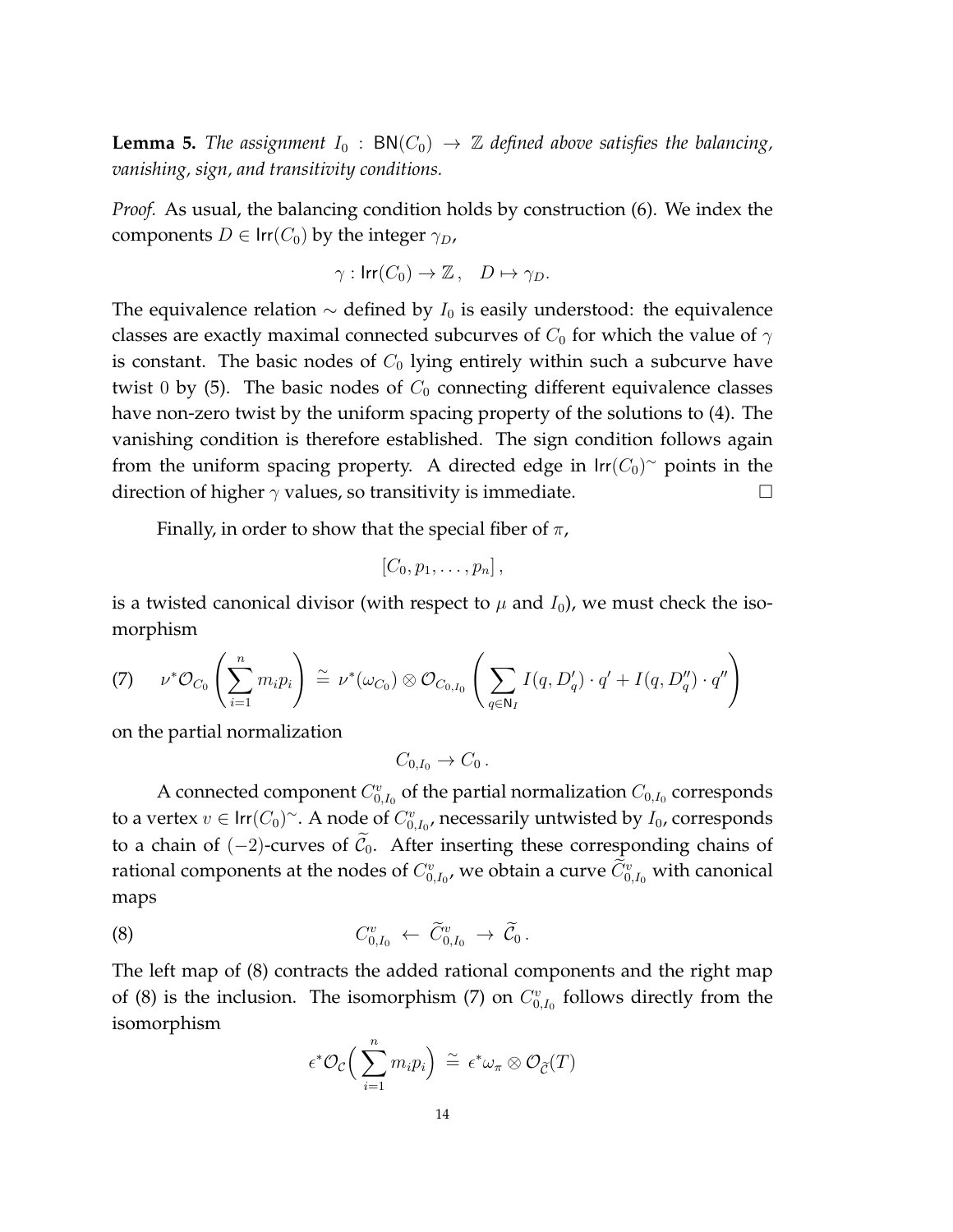on  $\tilde{C}$  after pull-back via the right map of (8) and push-forward via the left map of (8). The proof of Proposition 4 is complete. of (8). The proof of Proposition 4 is complete.

1.3. **Smoothings.** Let  $\mu = (m_1, \ldots, m_n)$  be a vector of zero and pole multiplicities satisfying  $\sum_{i=1}^n m_i = 2g - 2$ . Let

$$
[C,p_1,\ldots,p_n]\in \widetilde{\mathcal{H}}_g(\mu)\subset \overline{\mathcal{M}}_{g,n},
$$

be a twisted canonical divisor via a twist

$$
I:\widetilde{\mathsf{BN}}(C)\to\mathbb{Z}\,.
$$

**Lemma 6.** *There exists a 1-parameter family*

$$
\pi: \mathcal{C} \to \Delta \,, \qquad p_1, \ldots, p_n: \Delta \to \mathcal{C}
$$

*of stable* n*-pointed curves and a line bundle*

$$
\mathcal{L} \to \mathcal{C}
$$

*satisfying the following properties:*

(i) *There is an isomorphism of* n*-pointed curves*

$$
\pi^{-1}(0) \stackrel{\sim}{=} [C, p_1, \ldots, p_n]
$$

*under which*

$$
\mathcal{L}_0 \stackrel{\sim}{=} \mathcal{O}_C \left( \sum_{i=1}^n m_i p_i \right) \, .
$$

(ii) *The generic fiber*

$$
C_\zeta=\pi^{-1}(\zeta)\,,\quad \zeta\in\Delta^\star
$$

*is a nonsingular curve and*

$$
\mathcal{L}_{\zeta} \stackrel{\sim}{=} \omega_{C_{\zeta}}.
$$

Lemma 6 shows the *line bundle* associated to a twisted canonical divisor can always be smoothed to a canonical line bundle on a nonsingular curve.

*Proof.* The twist *I* determines connected subcurves  $C_v \subset C$  associated to equivalence classes  $v \in \mathsf{Irr}(C)^\sim$ . Let

$$
\pi: \mathcal{C} \to \Delta \,, \qquad p_1, \ldots, p_n: \Delta \to \mathcal{C}
$$

be a smoothing of the special fiber  $[C, p_1, \ldots, p_n]$ . We can construct a line bundle

$$
\mathcal{L} \stackrel{\sim}{=} \omega_{\pi} \left( \sum_{v \in \mathsf{Irr}(C)^{\sim}} \gamma_v \cdot [C_v] \right)
$$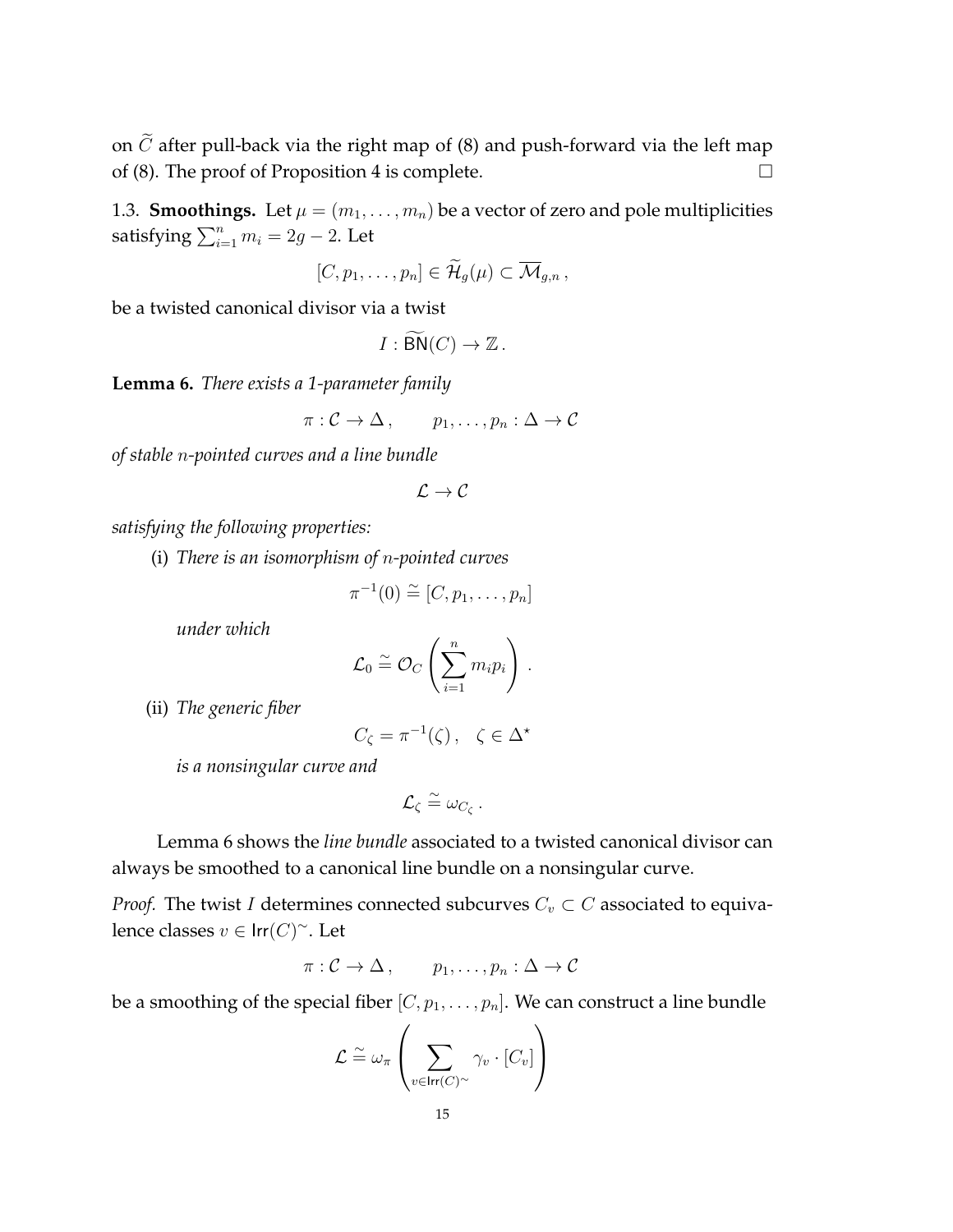for integers  $\gamma_v$ . The restriction of  $\mathcal L$  determines a twist

$$
I^{\gamma}: \widetilde{\mathsf{BN}}(C) \to \mathbb{Z}
$$

by the following rule: if  $q \in C_v \cap C_w$ , then

$$
I^{\gamma}(q, C_v) = -\gamma_v + \gamma_w.
$$

In all other cases,  $I^{\gamma}$  vanishes. An immediate issue is whether

$$
\gamma: \mathsf{Irr}(C)^{\sim} \to \mathbb{Z} \quad v \mapsto \gamma_v
$$

can be chosen so

 $(9)$   $I$  $I^{\gamma} = I$ 

Unfortunately, equality (9) may be impossible to satisfy. A simple obstruction is the following: if

$$
q, q' \in \mathsf{BN}(C)
$$

both lie in the intersection of the subcurves  $C_v$  and  $C_w$ , then

(10) 
$$
I^{\gamma}(q, C_v) = I^{\gamma}(q', C_w).
$$

So if  $I(q, C_v) \neq I(q', C_w)$ , then  $I^{\gamma} \neq I$  for all  $\gamma$ . In order to satisfy (9), we will destabilize the special fiber  $C$  by adding chains of rational components at the nodes of  $BN(C)$  at which *I* is supported.

Let  $\Gamma_I(C)$  be the directed graph associated to *I* with vertex set  $\text{Irr}(C)^\sim$ . For  $v \in \text{Irr}(C)^\sim$ , we define depth $(v)$  to be the length of the longest chain of directed edges which ends in  $v$ . By the transitivity condition for the twist  $I$ , depth $(v)$  is finite and non-negative.<sup>6</sup> Let

$$
M_I = \prod_{(q,D)\in \widetilde{\text{BN}}(C), I(q,D)>0} I(q,D) .
$$

We define  $\gamma_v \in \mathbb{Z}$  by

 $\gamma_v = \text{depth}(v) \cdot M_I$ .

Let  $q \in BN(C)$  be a node lying in the intersection

$$
q \in C_v \cap C_w \quad \text{with} \quad I(q, C_v) > 0 \, .
$$

Since depth $(v)$  < depth $(w)$  and

$$
M_I | -\gamma_v + \gamma_w
$$
 we have  $I(q, C_v) | -\gamma_v + \gamma_w$ .

<sup>&</sup>lt;sup>6</sup>The depth of  $v$  may be 0.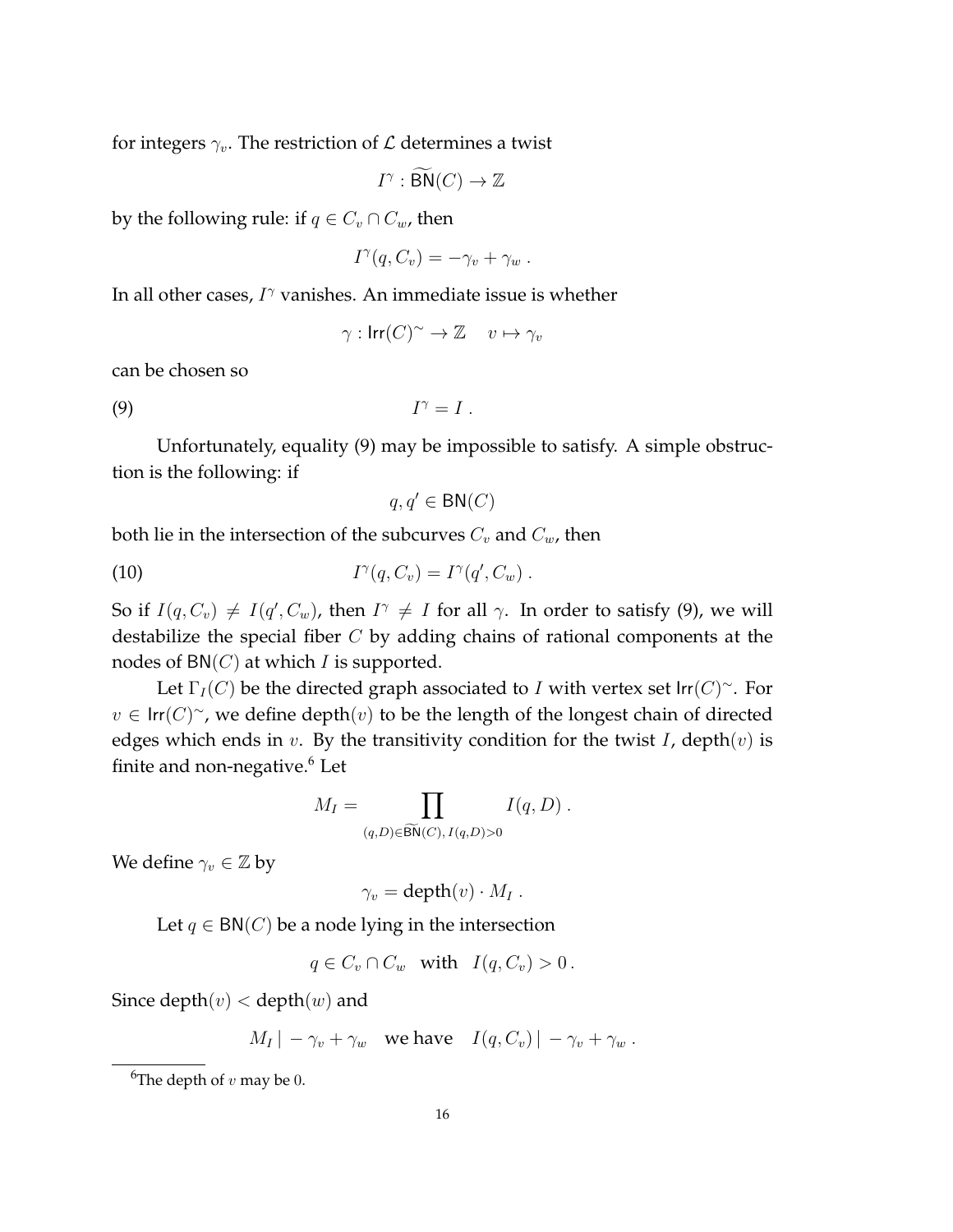We add a chain of

$$
\frac{-\gamma_v + \gamma_w}{I(q, C_v)} - 1
$$

destabilizing rational curve at each such node  $q$ . For each rational curve  $P_i^q$  $\mathbf{e}_i^q$  in the chain

$$
P_1^q \cup \ldots \cup P_{\frac{-\gamma_v + \gamma_w}{I(q, C_v)} - 1}^q,
$$

we define  $\gamma_{P_i^q} = \gamma_v + i \cdot I(q, C_v).$ 

The result is a new curve  $\widetilde{C}$  with a map

 $\widetilde{C}\to C$ 

contracting the added chains. Moreover, for a 1-parameter family

(11) 
$$
\widetilde{\pi}: \widetilde{\mathcal{C}} \to \Delta, \qquad p_1, \ldots, p_n: \Delta \to \widetilde{\mathcal{C}}
$$

smoothing the special fiber  $[\widetilde{C}, p_1, \ldots, p_n]$ , we construct a line bundle<sup>7</sup>

$$
\widetilde{\mathcal{L}} \stackrel{\sim}{=} \omega_{\widetilde{\pi}} \left( \sum_{v \in \text{Irr}(C)^{\sim}} \gamma_v \cdot [C_v] + \sum_{q \in \text{BN}(C)} \sum_{i=1}^{\frac{\gamma_w - \gamma_v}{I(q, C_v)} - 1} \gamma_{P_i^q} \cdot [P_i^q] \right).
$$

The line bundle  $\widetilde{\mathcal{L}}$  satisfies several properties:

- (i)  $\mathcal{L}|_{P_i^q}$  is trivial,
- (ii) for every  $v \in \text{Irr}(C)^\sim$ ,

$$
\widetilde{\mathcal{L}}|_{C_v} \cong \omega_C|_{C_v} \otimes \mathcal{O}_{C_v} \left( \sum_{q \in \mathbb{N}_I} I(q, C_v) \cdot q \right) \cong \mathcal{O}_{C_v} \left( \sum_{p_i \in C_v} m_i p_i \right),
$$
  
or  $\zeta \in \Delta^* \widetilde{C} \subseteq \omega \widetilde{\zeta}$ 

(iii) for  $\zeta \in \Delta^*$ ,  $\widetilde{\mathcal{L}}_{\zeta} \cong \omega_{\widetilde{C}_{\zeta}}$ .

We can contract the extra rational components  $P_i^q$  $i_i^q$  in the special fiber of  $\mathcal C$  to obtain 1-parameter family of stable  $n$ -pointed curves

$$
\pi:\mathcal{C}\to\Delta\,,\qquad p_1,\ldots,p_n:\Delta\to\mathcal{C}
$$

which smooths  $[C, p_1, \ldots, p_n]$ . By (i), the line bundle  $\widetilde{\mathcal{L}}$  descends to

$$
\mathcal{L}\to\mathcal{C}~.
$$

By (ii), for every  $v \in \mathsf{Irr}(C)^\sim$ ,

(12) 
$$
\mathcal{L}|_{C_v} \cong \mathcal{O}_{C_v} \left( \sum_{p_i \in C_v} m_i p_i \right).
$$

<sup>7</sup>The subcurve  $C_v \subset C$  corresponds to a subcurve  $C_v \subset \widetilde{C}$  by strict transformation.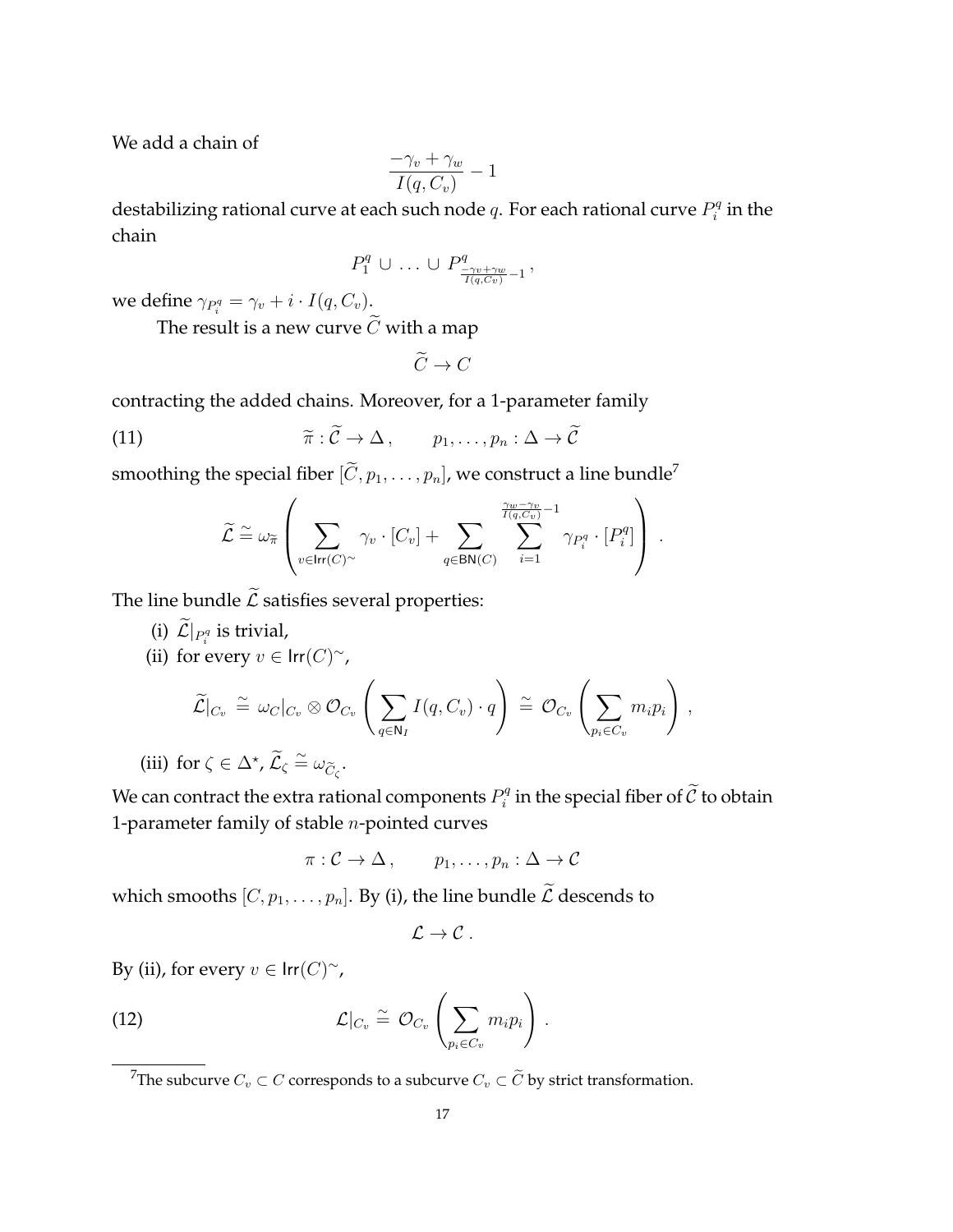The isomorphisms (12) after restriction to the subcurves do *not* quite imply the required isomorphism

(13) 
$$
\mathcal{L}_0 = \mathcal{L}|_C \stackrel{\sim}{=} \mathcal{O}_C \left( \sum_{i=1}^n m_i p_i \right)
$$

because there are additional  $h^1(\Gamma_I)$  factors of  $\mathbb{C}^*$  in the Picard variety of  $C.$  However, these C ∗ -factors for

$$
\mathcal{L}|_C \text{ and } \mathcal{O}_{C_v}\left(\sum_{i=1}^n m_i p_i\right)
$$

can be matched by correctly choosing the smoothing parameters at the nodes of  $\widetilde{C}$  in the original family (11).

# 2. DIMENSION ESTIMATES

2.1. **Estimates from above.** Let  $\mu = (m_1, \ldots, m_n)$  be a vector<sup>8</sup> of zero and pole multiplicities satisfying  $\sum_{i=1}^n m_i = 2g - 2$ . The *boundary* 

$$
\partial \overline{\mathcal{M}}_{g,n} \subset \overline{\mathcal{M}}_{g,n}
$$

is the divisor parameterizing stable  $n$ -pointed curves with at least one node. We estimate from above the dimension of irreducible components of  $\widetilde{\mathcal{H}}_g(\mu)$  supported in the boundary.

**Proposition 7.** Every irreducible component of  $\widetilde{\mathcal{H}}_q(\mu)$  supported entirely in the bound*ary of*  $\overline{\mathcal{M}}_{g,n}$  *has dimension at most* 2g – 3 + *n*.

*Proof.* Let  $Z \subset \widetilde{\mathcal{H}}_q(\mu)$  be an irreducible component supported entirely in  $\partial \overline{\mathcal{M}}_{q,n}$ . Let  $\Gamma_Z$  be the dual graph of C for the generic element

$$
[C, p_1, \ldots, p_n] \in Z.
$$

The dual graph<sup>9</sup> consists of vertices (with genus assignment), edges, and legs (corresponding to the markings):

$$
\Gamma_Z=(V,\,E\,,L\,,{\rm g}:V\to\mathbb{Z}_{\geq 0})\;.
$$

 ${}^{8}$ For the dimension estimates here, we consider all  $\mu$ . No assumptions on the parts are made.

 $9A$  refined discussion of dual graphs via half-edges is required in the Appendix. Here, a simpler treatment is sufficient.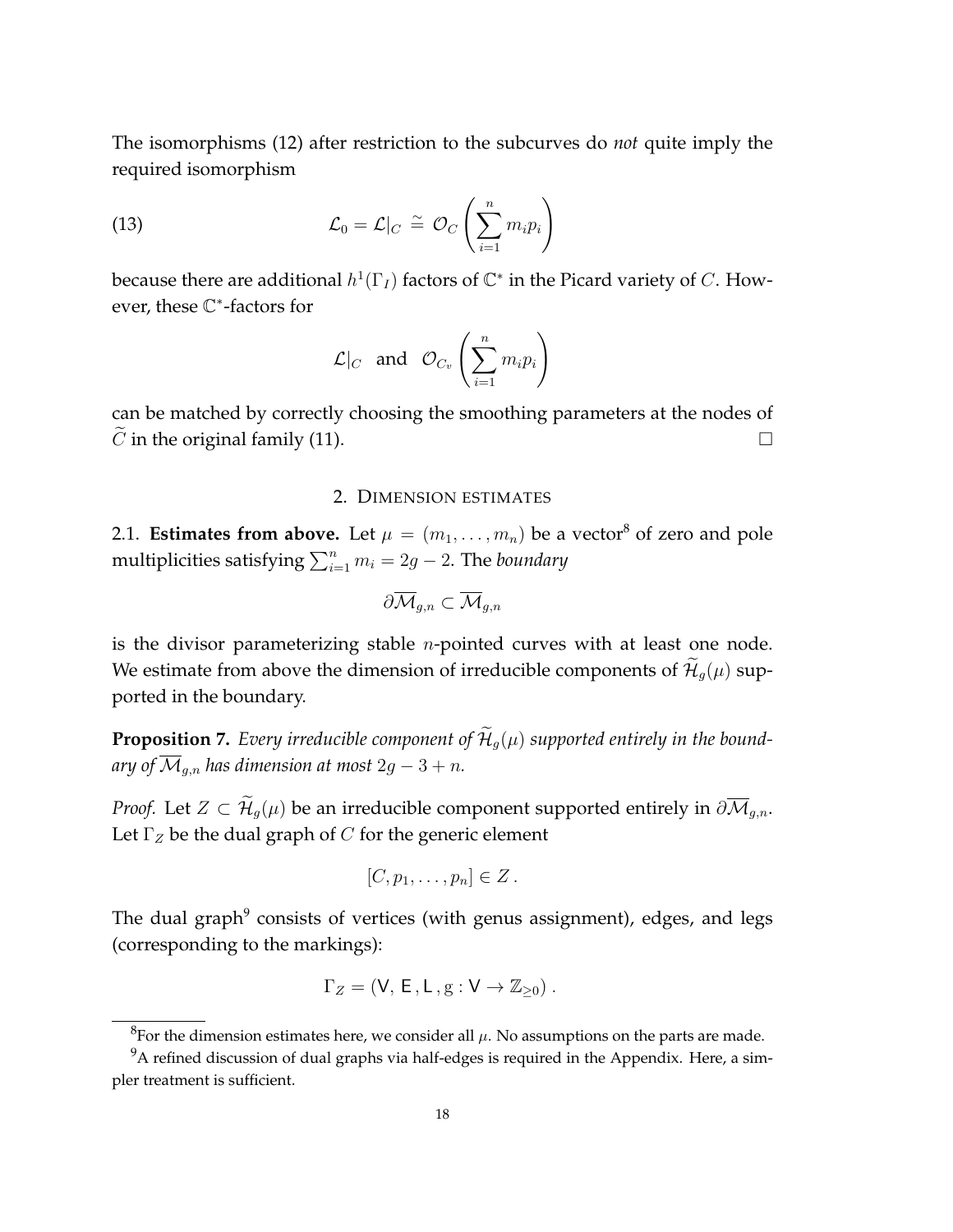Each vertex  $v \in V$  corresponds to an irreducible component of C. The valence  $n(v)$  counts both half-edges and legs incident to v. The genus formula is

$$
g - 1 = \sum_{v \in V} (g(v) - 1) + |E|.
$$

Since Z is supported in the boundary,  $\Gamma$ <sub>Z</sub> must have at least one edge.

We estimate from above the dimension of the moduli of twisted canonical divisors in  $\overline{\mathcal{M}}_{q,n}$  with dual graph exactly  $\Gamma_Z$ . Let  $v \in V$  be a vertex corresponding to the moduli space  $\mathcal{M}_{g(v),n(v)}$ . The dimension of the moduli of the canonical divisors *on the the component corresponding to* v is bounded from above by

(14) 
$$
2g(v) - 2 + n(v).
$$

Here, we have used the dimension formula for the locus of canonical divisors with prescribed zero multiplicities [25]. The strictly meromorphic case has lower dimension (see Section 0.1).

Summing over the vertices yields a dimension bound for Z:

(15) 
$$
\dim Z \leq \sum_{v \in V} 2g(v) - 2 + n(v) \n= 2 \sum_{v \in V} (g(v) - 1) + 2|E| + n \n= 2g - 2 + n.
$$

The result falls short of the claim of the Proposition by 1.

We improve the bound (15) by the following observation. The dual graph  $\Gamma_Z$  must have at least one edge *e* since *Z* is supported in the boundary:

- If the edge  $e$  corresponds to a non-basic node, then the vertex incident to e is allowed a pole at the two associated nodal points.
- If the edge  $e$  corresponds to a basic node, there must be at least one vertex  $v \in V$  incident to e which carries meromorphic differentials.

In either case, we can apply the stronger bound

(16) 
$$
2g(v) - 3 + n(v).
$$

Since we are guaranteed at least one application of (16), we conclude

$$
\dim Z \le 2g - 3 + n
$$

which is better than  $(15)$  by 1.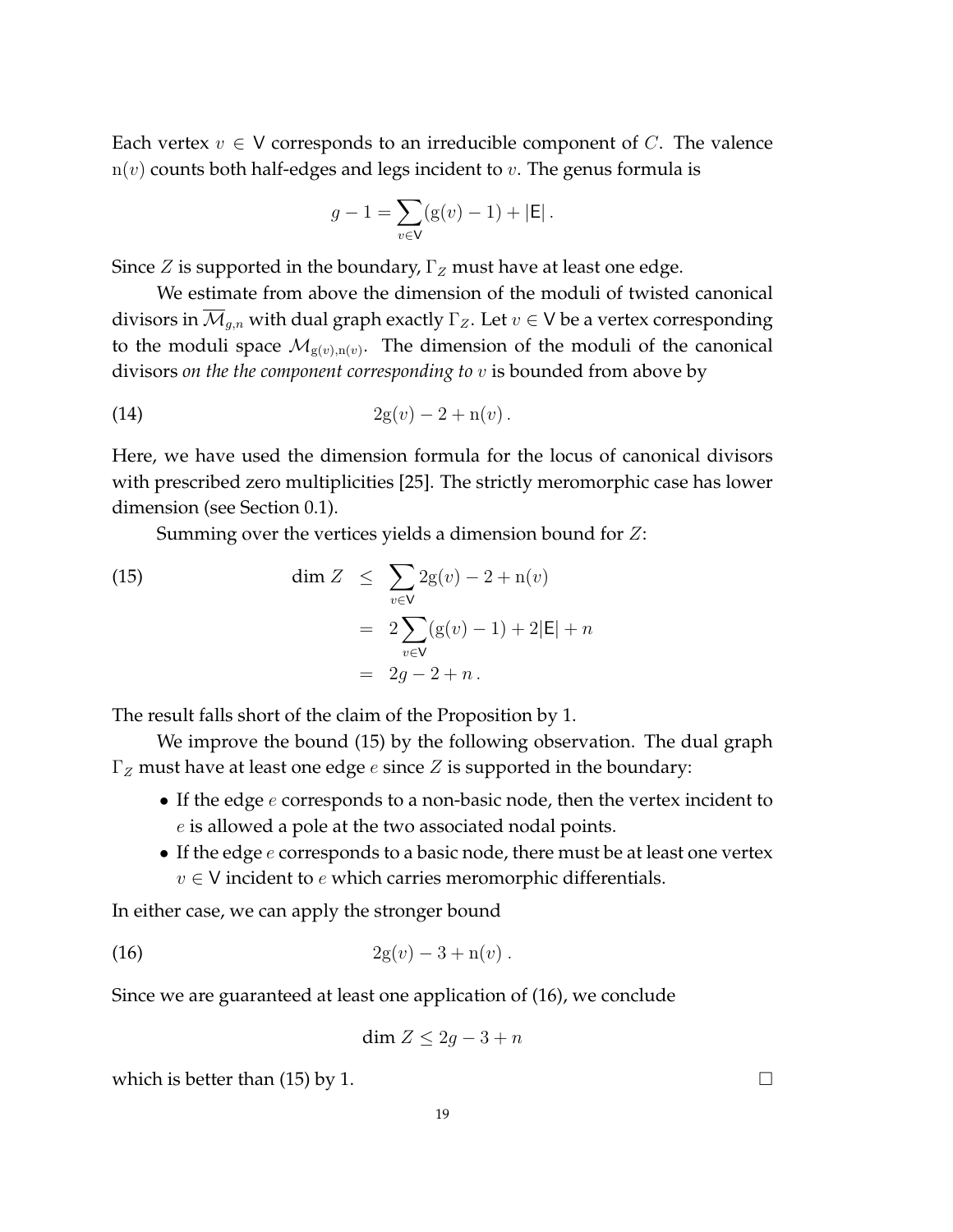2.2. **Star graphs.** Let  $Z \subset \widetilde{\mathcal{H}}_q(\mu)$  be an irreducible component supported entirely in  $\partial \overline{\mathcal{M}}_{g,n}$ . By the proof of Proposition 7, if  $\Gamma_Z$  has for every twist I at least *two* vertices corresponding to meromorphic differentials, then

$$
\dim Z \leq 2g - 4 + n.
$$

The dual graphs  $\Gamma_Z$  with a least one edge (since Z is supported in the boundary) and carrying a twist I with only one vertex corresponding to meromorphic differentials are easy to classify. The dual graph  $\Gamma$ <sub>Z</sub> must be a *star*:

- The vertices  $\{v_0, v_1, \ldots, v_k\}$  of  $\Gamma_Z$  consist of a *center* vertex  $v_0$  and *outlying* vertices  $\{v_1, \ldots, v_k\}.$
- The edges of  $\Gamma$ <sub>Z</sub> are of two types:
	- (i) self-edges at  $v_0$ ,
	- (ii) edges (possibly multiple) connecting the center  $v_0$  to the outlying vertices.
- The parts<sup>10</sup> of  $\mu$  are distributed to the vertices with *all* negative parts distributed to the center  $v_0$ .



A twist I which orients every edge of type (ii) as outgoing from  $v_0$  yields meromorphic differentials at  $v_0$  only. The self-edges at  $v_0$  correspond to non-basic nodes and can not be twisted.

2.3. **Twisted canonical bundles.** We have defined a twisted canonical *divisor* in Section 0.4. A twisted canonical divisor determines a section (up to scale) of a twisted canonical *bundle* on C.

**Definition 8.** A line bundle L on a connected nodal curve C is *twisted canonical* if there exists a twist

$$
I : \widetilde{\mathsf{BN}}(C) \to \mathbb{Z}
$$

<sup>&</sup>lt;sup>10</sup>The parts of  $\mu$  correspond to the markings.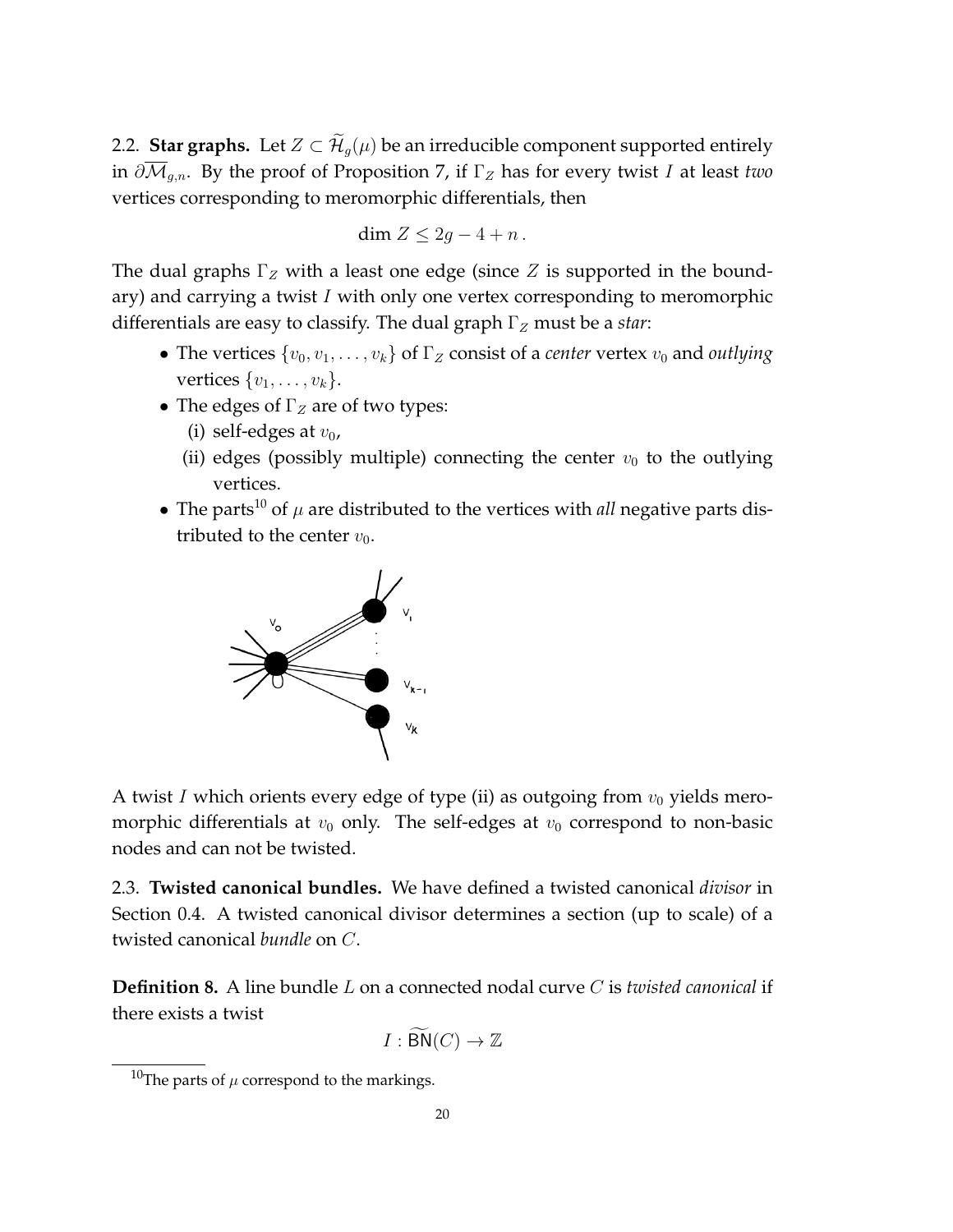for which there is an isomorphism

$$
\nu^* L \stackrel{\sim}{=} \nu^*(\omega_C) \otimes \mathcal{O}_{C_I} \left( \sum_{q \in \mathbb{N}_I} I(q, D'_q) \cdot q' + I(q, D''_q) \cdot q'' \right)
$$

on the partial normalization  $\mu: C_I \to C$ .

The limits of twisted canonical line bundles are also twisted canonical. The proof has already been given as a step in the proof of the properness of  $\mathcal{H}_g(\mu)$  in Section 1. We state the result as a Lemma.

**Lemma 9.** Let  $\pi$  :  $C \to \Delta$  be a flat family of connected nodal curves, and let

$$
\mathcal{L} \to \mathcal{C}
$$

*be a line bundle. If*  $L_\zeta \to C_\zeta$  *is a twisted canonical line bundle for all*  $\zeta \in \Delta^\star$ *, then* 

$$
L_0 \to C_0
$$

*is also a twisted canonical line bundle.*

The definition of a twisted canonical line bundle does *not* specify a twist. Only the existence of a twist is required. However, there are only finitely many possible twists.

**Lemma 10.** *If*  $L \rightarrow C$  *is a twisted canonical line bundle, there are only finitely many twists*

$$
I : \widetilde{\mathsf{BN}}(C) \to \mathbb{Z}
$$

*for which there exists an isomorphism*

$$
\nu^* L \stackrel{\sim}{=} \nu^*(\omega_C) \otimes \mathcal{O}_{C_I} \left( \sum_{q \in \mathbb{N}_I} I(q, D'_q) \cdot q' + I(q, D''_q) \cdot q'' \right)
$$

*on the partial normalization*  $\mu$  :  $C_I \rightarrow C$ *.* 

*Proof.* Let *I* be a twist for which the above isomorphism holds. By definition, *I* must satisfy the balancing, vanishing, sign, and transitivity conditions of Section 0.3. Since there are no directed loops in the graph  $\Gamma_I(C)$ , there must be a vertex v with only outgoing arrows. Let

$$
C_v\subset C
$$

be the associated subcurve. The twist I is always positive on the nodes  $N_I$  incident to the subcurve  $C_v$  (on the side of  $C_v$ ). Since the degrees of  $\nu^*(L)|_{C_v}$  and  $\nu^*(\omega_C)|_{C_v}$  are determined, we obtain a bound on the twists of I on the nodes N<sub>I</sub> incident to  $C_v$ : only finitely many values for I on these nodes are permitted.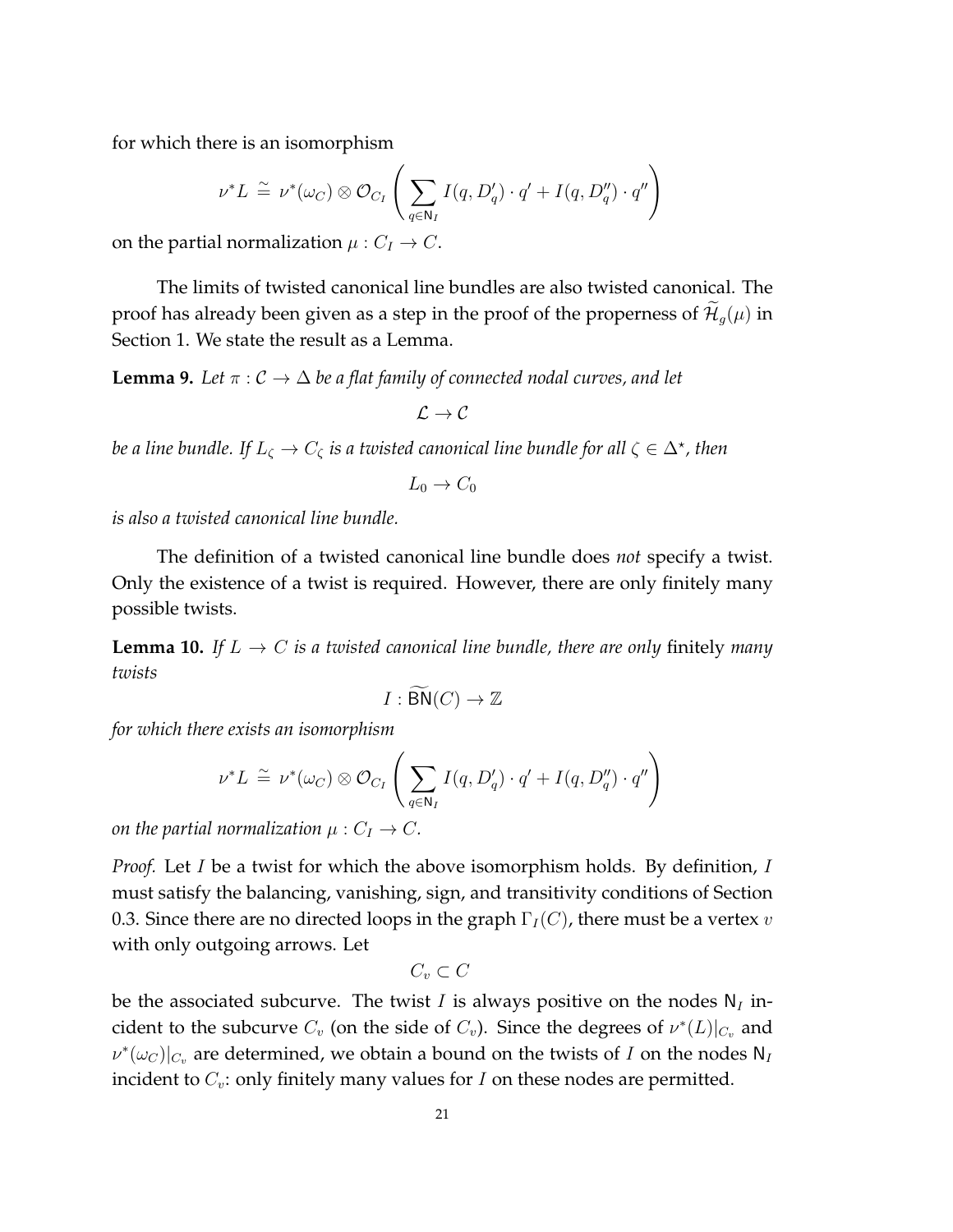Next, we find a vertex  $v' \in \Gamma_I(C)$  which has only outgoing arrows (except from possibly  $v$ ). Repeating the above argument easily yields the required finiteness statement for  $I$ .

2.4. **Estimates from below.** Let  $\mu = (m_1, \ldots, m_n)$  be a vector of zero and pole multiplicities satisfying  $\sum_{i=1}^n m_i = 2g - 2$ . We now prove a lower bound on the dimension of irreducible components of  $\mathcal{H}_q(\mu)$ .

**Proposition 11.** *Every irreducible component of*  $\widetilde{\mathcal{H}}_q(\mu)$  *has dimension at least* 2g−3+n.

*Proof.* Let  $[C, p_1, \ldots, p_n] \in \widetilde{\mathcal{H}}_q(\mu)$  be a stable *n*-pointed curve. Let

$$
L \stackrel{\sim}{=} \mathcal{O}_C\left(\sum_{i=1}^n m_i p_i\right) \ \to \ C
$$

be the associated twisted canonical bundle. Let

$$
m_1,\ldots,m_k
$$

be the negative parts of  $\mu$  (if there are any). Consider the k-pointed nodal curve

$$
[C, p_1, \ldots, p_k]
$$

obtained by dropping<sup>11</sup> the markings  $p_{k+1}, \ldots, p_n$ . Let  $r_1$  and  $r_2$  denote the number of rational components of  $[C, p_1, \ldots, p_k]$  with exactly 1 and 2 special points respectively. To kill the automorphisms of these unstable component, we add new markings

$$
q_1,\ldots,q_{2r_1+r_2}
$$

to the curve C (away from  $p_1, \ldots, p_k$  and away from the nodes):

- we add two  $q's$  on each components with 1 special point,
- we add one  $q$  on each components with 2 special points.

The result

(17) 
$$
[C, p_1, \ldots, p_k, q_1, \ldots, q_{2r_1+r_2}]
$$

is a stable pointed curve.

Let V be the nonsingular versal deformation space of the  $k+2r_1+r_2$ -pointed curve (17),

$$
\dim \mathcal{V} = \dim Def([C, p_1 \ldots, p_k, q_1, \ldots, q_{2r_1+r_2}]) = 3g - 3 + k + 2r_1 + r_2.
$$

<sup>11</sup>We do *not* contract unstable components.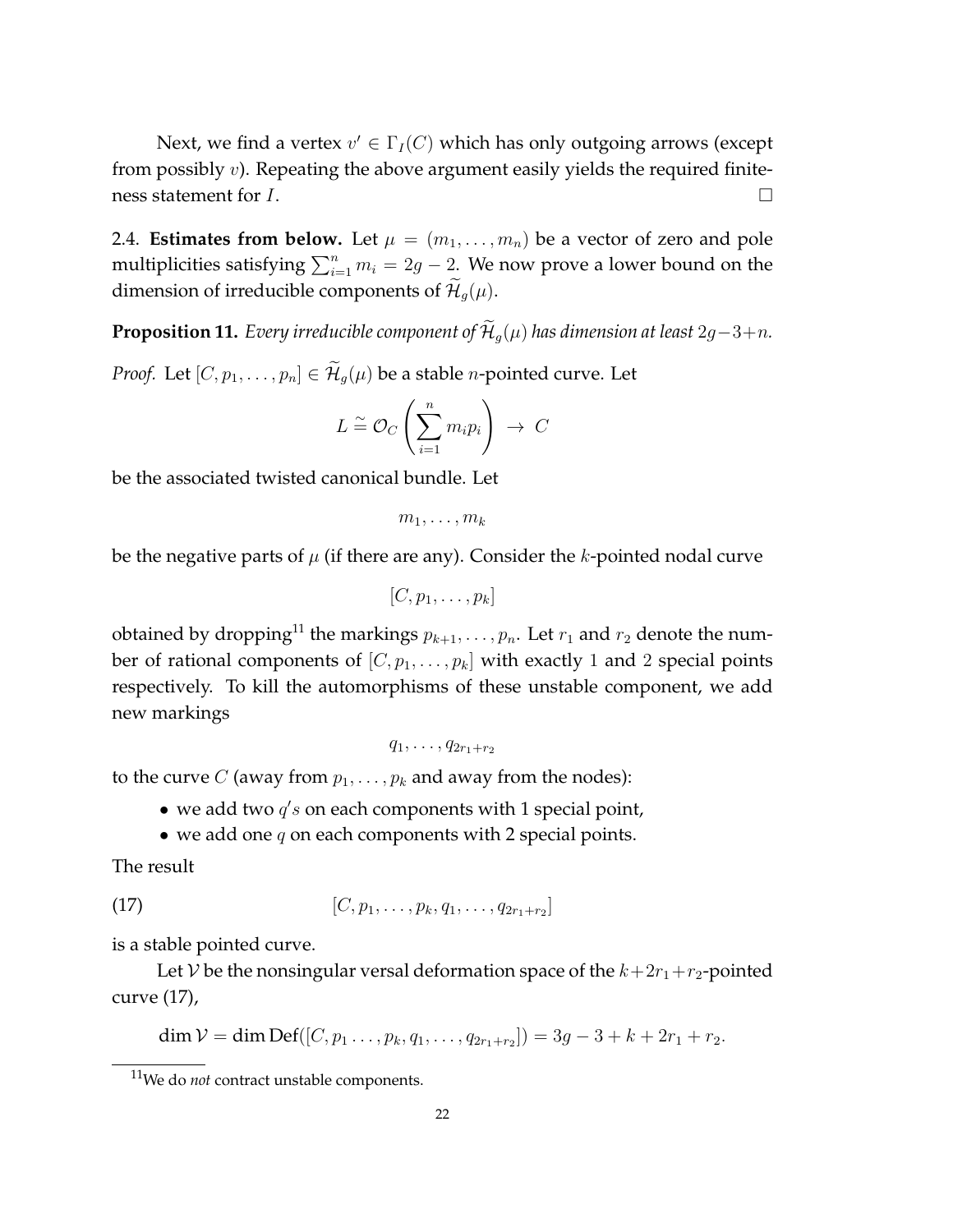There is a universal curve<sup>12</sup>

 $\pi: \mathcal{C} \to \mathcal{V}, \quad p_1, \ldots, p_k: \mathcal{V} \to \mathcal{C}.$ 

We consider the relative moduli space<sup>13</sup> of degree  $2g-2$  line bundles on the fibers of  $\pi$ ,

$$
\epsilon:\mathcal{B}\to\mathcal{V}\,.
$$

Let  $V^* \subset V$  be the locus of nonsingular curves in the versal deformation space, and let

$$
\mathcal{B}^\star \to \mathcal{V}^\star
$$

be the relative Jacobian of degree  $2g - 2$ . Let

$$
\mathcal{W}^\star \subset \mathcal{B}^\star
$$

be the codimension  $g$  locus in the universal Jacobian defined fiberwise by the relative canonical bundle  $\omega_{\pi}$ . Let W be the closure of  $\mathcal{W}^*$  in  $\mathcal{B}$ . By Lemma 9, every point of W parameterizes a twisted canonical bundle. By Lemma 6, the line bundle L lies in W over the special fiber  $[C] \in \mathcal{V}$ . The dimension of W is

$$
\dim W = \dim \mathcal{B}^* - g = 3g - 3 + k + 2r_1 + r_2.
$$

Let  $[C', L'] \in W$  be a pair where  $[C'] \in V$  and

$$
L' \to C'
$$

is a twisted canonical bundle. A *good section* of  $L'(-\sum_{i=1}^k m_i p_i)$  on  $C'$  is section  $s$ satisfying the following properties:

- *s* does *not* vanish at  $p_1, \ldots, p_k$ ,
- *s* does *not* vanish at any node of  $C'$ ,
- $\bullet$  s does *not* vanish identically on any irreducible component of  $C'$ ,
- the points  $p_1, \ldots, p_k$  and  $Div(s)$  together stabilize  $C'$ .

Good sections are open in the space of sections of  $[C', L']$ . The zeros of a good section define a twisted canonical divisor.

Since we started with a twisted canonical divisor,  $[C, p_1, \ldots, p_n] \in \widetilde{\mathcal{H}}_g(\mu)$ . We have a good section

(18) 
$$
L\left(-\sum_{i=1}^k m_i p_i\right) \cong \mathcal{O}_C\left(\sum_{i=k+1}^n m_i p_i\right).
$$

<sup>&</sup>lt;sup>12</sup>We will not use the *q*-sections.

 $13$ The Quot scheme parameterization of line bundles can be used to avoid the separation issues of the moduli of line bundles. The dimension calculus is parallel.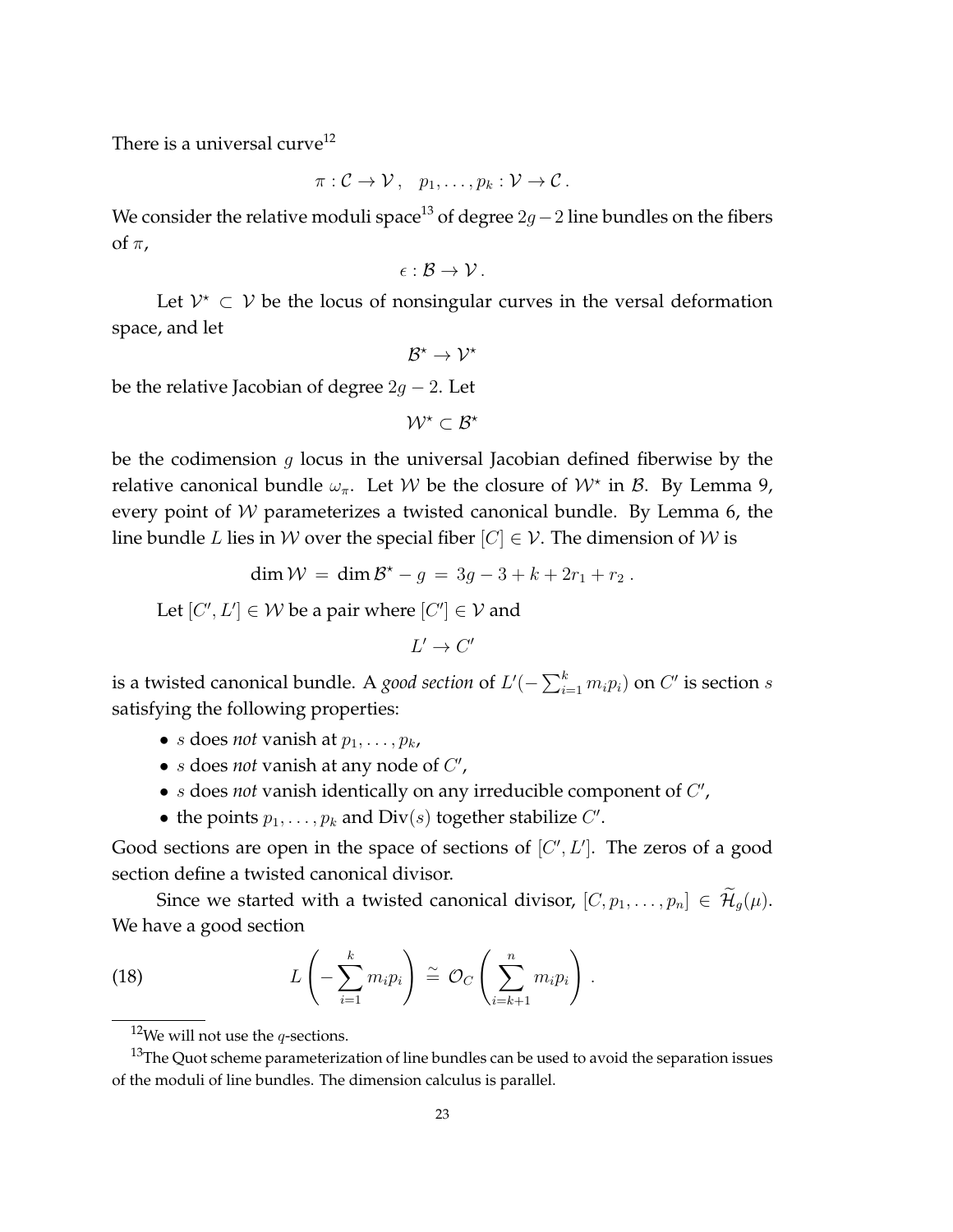associated to the pair  $[C, L]$ .

We now can estimate the dimension of the space of good sections of

$$
L'\left(-\sum_{i=1}^k m_i p_i\right)
$$

as  $[C', L']$  varies in W near  $[C, L]$  using Proposition 14 of Section 4.1. The local dimension of the space of sections near  $[C, L]$  is at least

$$
\dim \mathcal{W} + \chi(C, L) = 3g - 3 + k + 2r_1 + r_2 + g - 1 - \sum_{i=1}^{k} m_i
$$

$$
= 4g - 4 + k + 2r_1 + r_2 - \sum_{i=1}^{k} m_i.
$$

Hence, dimension of the space  $\mathcal T$  of twisted canonical divisors on the fibers of

$$
\pi:\mathcal{C}\to\mathcal{W}
$$

near  $[C, p_1, \ldots, p_n]$  is *at least*  $4g - 5 + k + 2r_1 + r_2 - \sum_{i=1}^k m_i$  .

We must further impose conditions on the twisted canonical divisors parameterized by  $\mathcal T$  to obtain the shape  $\sum_{i=k+1}^n m_i p_i$  for the positive part. These conditions impose at most

$$
2g - 2 - \sum_{i=1}^{k} m_i - (n - k) = 2g - 2 + k - n - \sum_{i=1}^{k} m_i
$$

constraints. Hence, we conclude the dimension of space  $\mathcal{T}(\mu)$  of twisted canonical divisors on the fibers of

$$
\pi: \mathcal{C} \to \mathcal{W}
$$

near  $[C, p_1, \ldots, p_n]$  of shape  $\mu$  is *at least* 

$$
4g - 5 + k + 2r_1 + r_2 - \sum_{i=1}^{k} m_i - \left(2g - 2 + k - n - \sum_{i=1}^{k} m_i\right)
$$
  
= 2g - 3 + n + 2r\_1 + r\_2.

Suppose  $[C, p_1, \ldots, p_n] \in \widetilde{\mathcal{H}}_g(\mu)$  is a generic element of an irreducible component  $Z \subset \widetilde{\mathcal{H}}_g(\mu)$  of dimension strictly less than  $2g - 3 + n$ . In the versal deformation space  $V$  above, we consider the dimension of the sublocus

$$
\mathcal{Z} \subset \mathcal{T}(\mu)
$$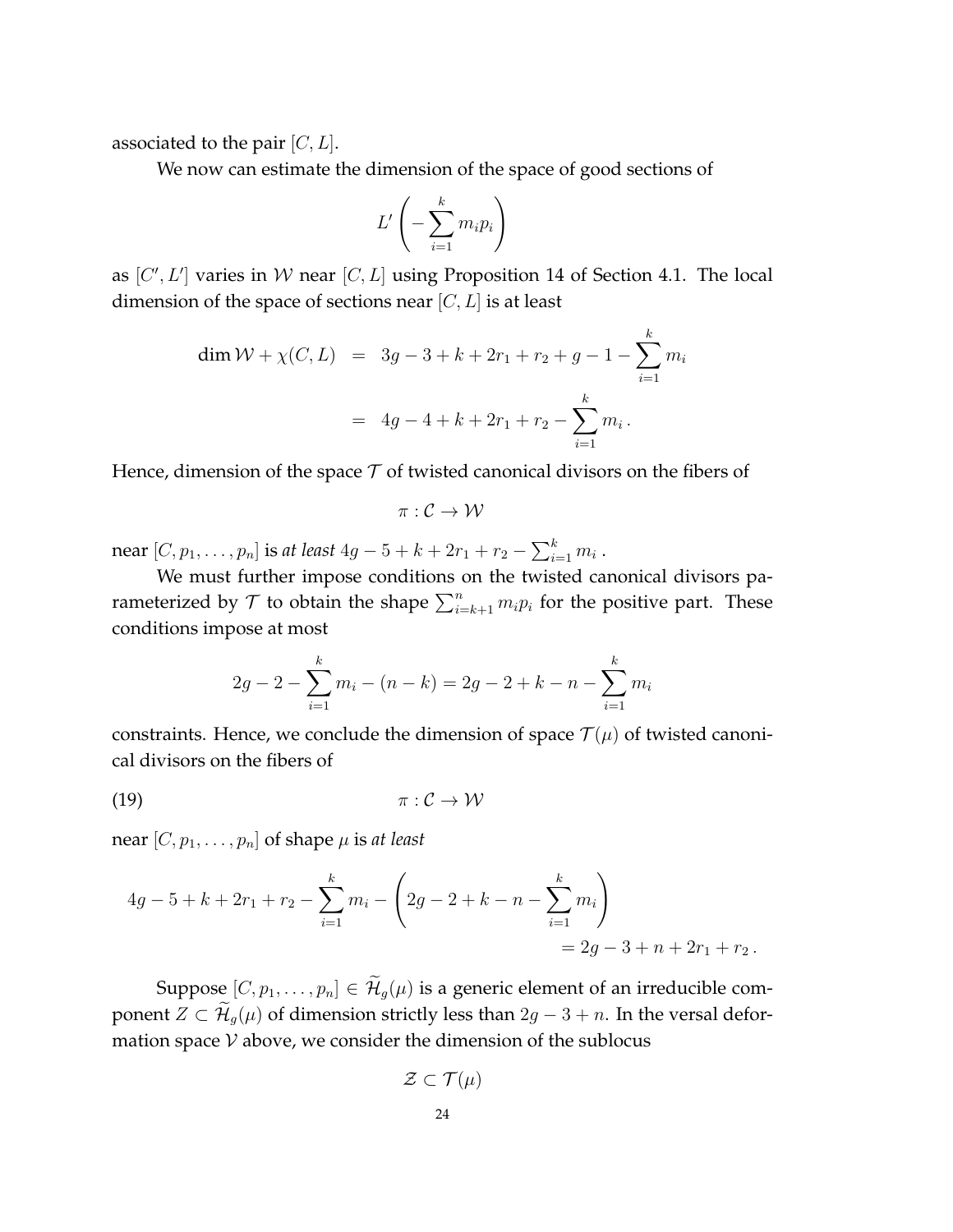corresponding to twisted canonical divisors on the fibers of (19) which have the *same* dual graph as C. The dimension of the sublocus  $\mathcal Z$  is equal to

$$
\dim Z + 2r_1 + r_2
$$

which is less than  $2g - 3 + n + 2r_1 + r_2$ . The summands  $2r_1$  and  $r_2$  appear here since we do not now quotient by the automorphism of the unstable components of the fibers.

We conclude at least one node of the curve C can be smoothed in  $\mathcal{H}_q(\mu)$ . Therefore, there does not exist a component  $Z \subset \mathcal{H}_g(\mu)$  of dimension strictly less than  $2g - 3 + n$ . □

# 3. THEOREMS 2 AND 3

## 3.1. **Proof of Theorem 2.** By Proposition 4,

$$
\widetilde{\mathcal{H}}_g(\mu)\subset \overline{\mathcal{M}}_{g,n}
$$

is a closed subvariety. In case all parts of  $\mu = (m_1, \ldots, m_n)$  are non-negative, every irreducible component of

$$
\mathcal{H}_{g}(\mu)\subset \mathcal{M}_{g,n}
$$

has dimension  $2g - 2 + n$ . Hence, every irreducible component of

$$
\overline{\mathcal{H}}_g(\mu)\subset \overline{\mathcal{M}}_{g,n}
$$

has dimension  $2g - 2 + n$ .

By Proposition 7, every irreducible component of  $\widetilde{\mathcal{H}}_g(\mu)$  which is supported in the boundary  $\partial \overline{\mathcal{M}}_{q,n}$  has dimension at most  $2g - 3 + n$ . By Proposition 11, every irreducible component of  $\mathcal{H}_q(\mu)$  has dimension at least 2g – 3 + n. Hence, the boundary components of  $\mathcal{H}_q(\mu)$  all have dimension  $2g - 3 + n$ .  $\Box$ 

3.2. **Locus of irreducible curves.** From the point of view of twists, the locus of stable pointed curves

$$
\mathcal M_{g,n}^{\mathsf{Irr}}\subset\overline{\mathcal M}_{g,n}
$$

with irreducible domains is very natural to consider,

$$
[C, p_1, \ldots, p_n] \in \mathcal{M}_{g,n}^{\text{Irr}} \leftrightarrow C
$$
 is irreducible.

Since an irreducible curve has no basic nodes, a twisted canonical divisor

$$
[C, p_1, \ldots, p_n] \in \widetilde{\mathcal{H}}_g(\mu) \cap \mathcal{M}_{g,n}^{\mathsf{Irr}}
$$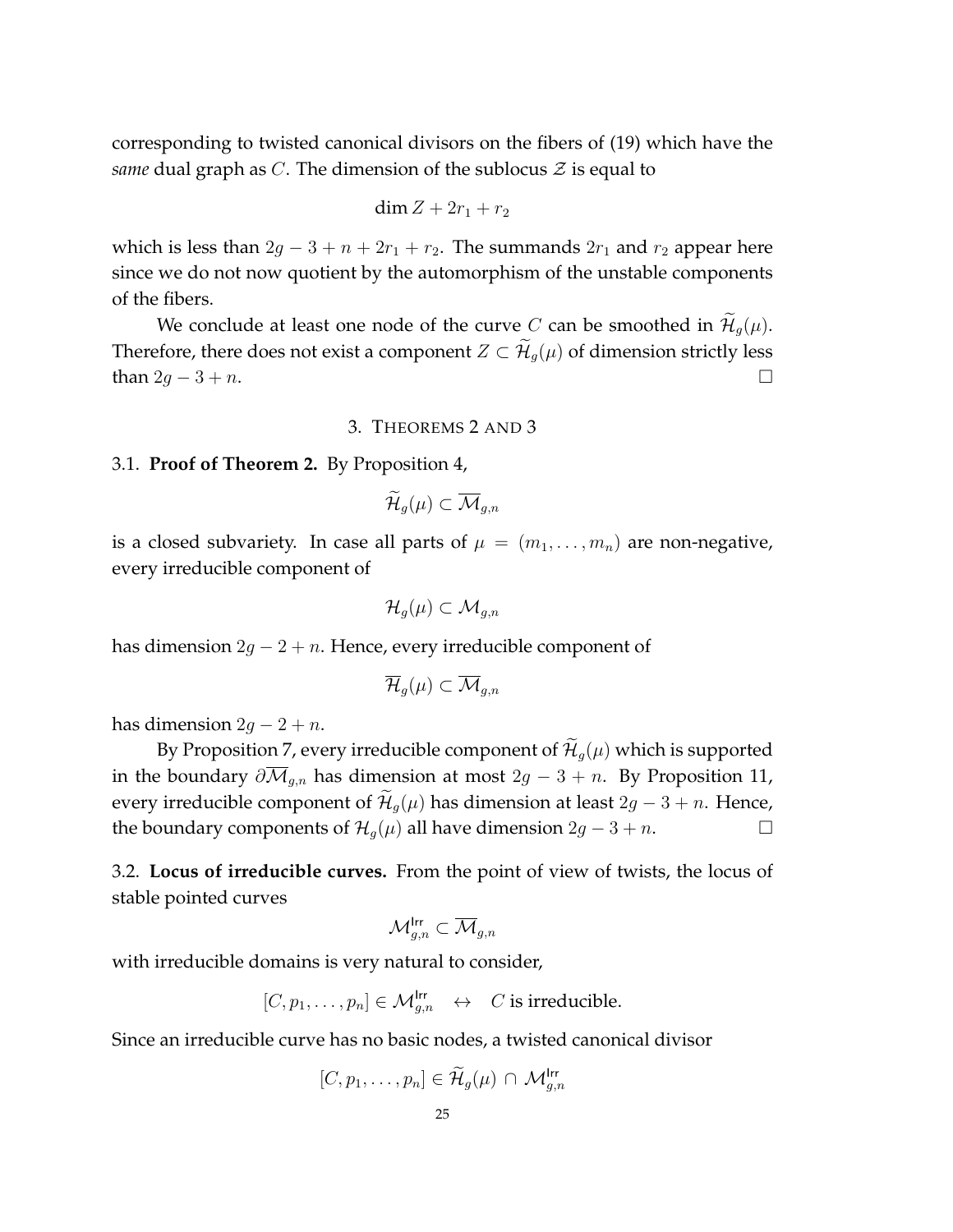is a usual canonical divisor

$$
\mathcal{O}_C\left(\sum_{i=1}^n m_i p_i\right) \stackrel{\sim}{=} \omega_C .
$$

We define  $\mathcal{H}^{\mathsf{Irr}}_g(\mu)$  by the intersection

$$
{\mathcal H}^{\mathsf{Irr}}_g(\mu) = \widetilde {\mathcal H}_g(\mu) \cap {\mathcal M}_{g,n}^{\mathsf{Irr}}\,.
$$

**Lemma 12.** *If all parts of*  $\mu$  *are non-negative,* 

$$
\overline{\mathcal{H}}_g(\mu)\cap \mathcal{M}_{g,n}^{\mathsf{Irr}} \,=\, \mathcal{H}_g^{\mathsf{Irr}}(\mu)\,.
$$

*Proof.* We must prove there does not exist a component of  $Z \subset \widetilde{\mathcal{H}}_q(\mu)$  generically supported in the boundary  $\partial \mathcal{M}^{\text{Irr}}_{g,n}$ . We have seen that the dimension of  $Z$  must be  $2g - 3 + n$ . However, every irreducible component of the locus of canonical divisors in  $\mathcal{M}_{g,n}^{\text{Irr}}$  has dimension at least  $2g-2+n$  since the canonical bundle always has g sections.  $\square$ 

In the strictly meromorphic case, the equality

$$
\overline{\mathcal{H}}_g(\mu)\cap \mathcal{M}_{g,n}^{\mathsf{Irr}} \,=\, \mathcal{H}_g^{\mathsf{Irr}}(\mu)\,.
$$

also holds, but the result does not follow from elementary dimension arguments. Instead, the analytic perspective of flat surface is required, see [4, 26, 28].

By Lemma 12 in the holomorphic case and Theorem 3 in the strictly meromorphic case, we conclude the following two dimension results:

- (i) If all parts of  $\mu$  are non-negative,  $\mathcal{H}^{\text{Irr}}_g(\mu)$  has pure dimension  $2g 2 + n$ .
- (ii) If  $\mu$  has a negative part,  $\mathcal{H}^{\mathsf{Irr}}_g(\mu)$  has pure dimension  $2g 3 + n$ .

The dimensions (i) and (ii) are identical to the dimensions of  $\mathcal{H}_q(\mu)$  in the corresponding cases.

Since  $\overline{\mathcal{H}}_g(\mu)=\overline{\mathcal{H}}^{\mathsf{Irr}}_g$  $g''_{g}(\mu)$  for all  $\mu$ , the star graphs of Section 2.2 with self-edges at the center vertex do *not* correspond to the dual graph  $\Gamma$ <sub>Z</sub> of a generic element of an irreducible component  $Z \subset \widetilde{\mathcal{H}}_g(\mu)$  supported in the boundary  $\partial \overline{\mathcal{M}}_{g,n}$ . We state the result as a Lemma.

**Lemma 13.** *The dual graph*  $\Gamma_Z$  *of a generic element of an irreducible component* 

$$
Z\subset \widetilde{\mathcal{H}}_g(\mu)
$$

*supported in the boundary*  $\partial \overline{\mathcal{M}}_{q,n}$  *is a star graph with no self-edges at the center.*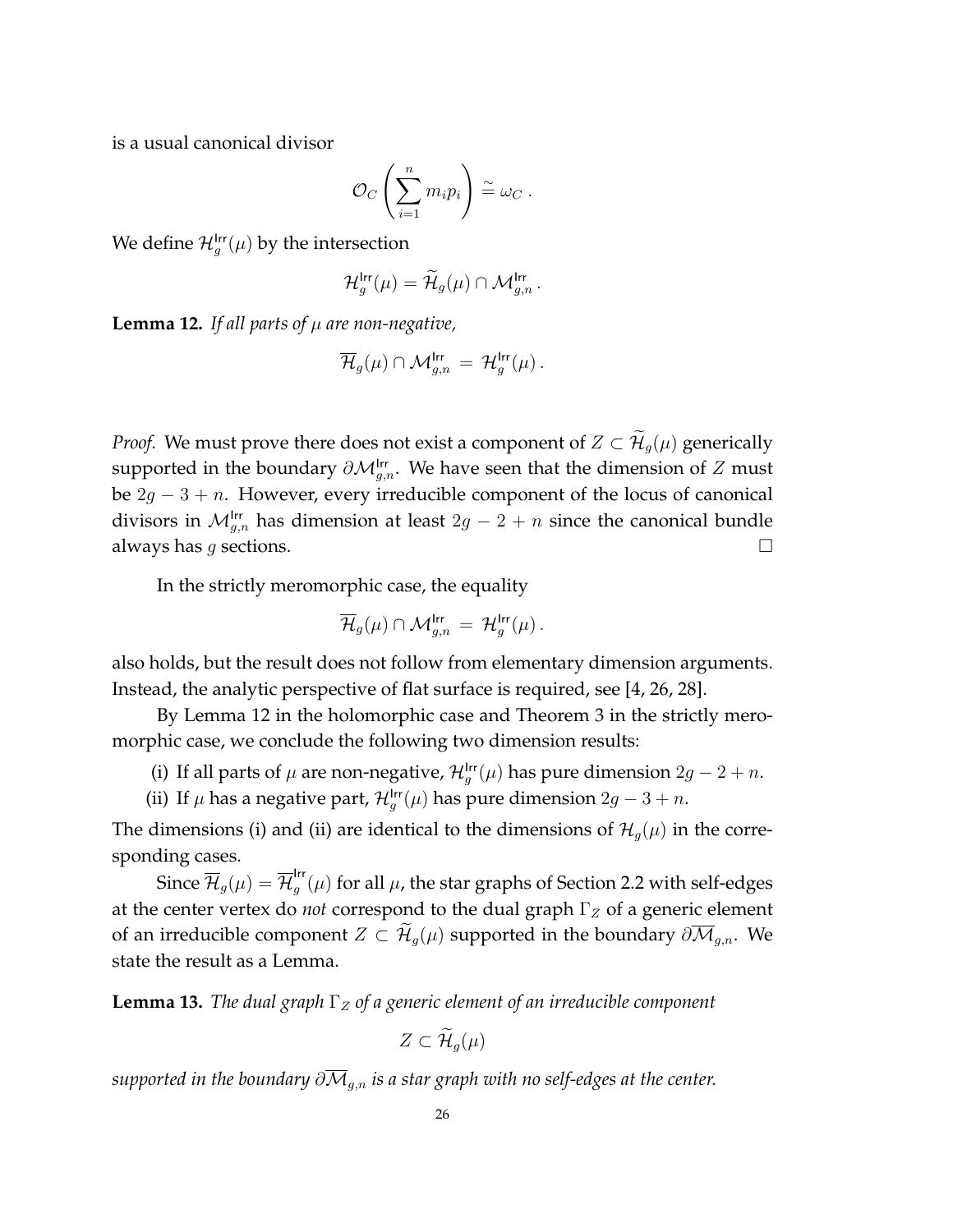Such star graphs will be called *simple* star graphs. In the Appendix, in the strictly meromorphic case, we will include in the set of simple star graphs the trivial star graph with a center vertex carrying all the parts of  $\mu$  and *no* edges or outlying vertices.

#### 3.3. **Proof of Theorem 3.** By Proposition 4,

$$
\widetilde{\mathcal{H}}_g(\mu)\subset \overline{\mathcal{M}}_{g,n}
$$

is a closed subvariety. In case  $\mu$  has at least one negative part, every irreducible component of

$$
\mathcal{H}_{g}(\mu)\subset \mathcal{M}_{g,n}
$$

has dimension  $2g - 3 + n$ , and every irreducible component of  $\widetilde{\mathcal{H}}_q(\mu)$  which is supported in the boundary  $\partial \overline{\mathcal{M}}_{g,n}$  has dimension at most 2g – 3+n by Proposition 7. By Proposition 11 every irreducible component of  $\tilde{\mathcal{H}}_g(\mu)$  has dimension at least  $2a - 3 + n$ . Hence,  $\tilde{\mathcal{H}}_g(\mu)$  is pure of dimension  $2a - 3 + n$ .  $2g - 3 + n$ . Hence,  $\mathcal{H}_g(\mu)$  is pure of dimension  $2g - 3 + n$ .

## 4. SECTIONS OF LINE BUNDLES

# 4.1. **Dimension estimates.** Let  $X$  be a variety of pure dimension  $d$ , and let

$$
\pi:\mathcal{C}\to\mathcal{X}
$$

be a flat family of nodal curves. Let

 $\mathcal{L} \to \mathcal{C}$ 

be a line bundle with Euler characteristic  $\chi(\mathcal{L})$  on the fibers of  $\pi$ . Let

$$
\phi: \mathcal{M} \to \mathcal{X}
$$

be the variety parameterizing *nontrivial* sections of  $\mathcal L$  on the fibers of  $\pi$ ,

$$
\phi^{-1}(\xi) = H^0(\mathcal{C}_{\xi}, \mathcal{L}_{\xi}) \setminus \{0\}
$$

for  $\xi \in \mathcal{X}$ .

**Proposition 14.** *Every irreducible component of* M *has dimension at least*  $d + \chi(\mathcal{L})$ *.* 

The result is immediate from the point of view of obstruction theory. For the convenience of the reader, we include an elementary proof based on the construction of the parameter space  $M$ .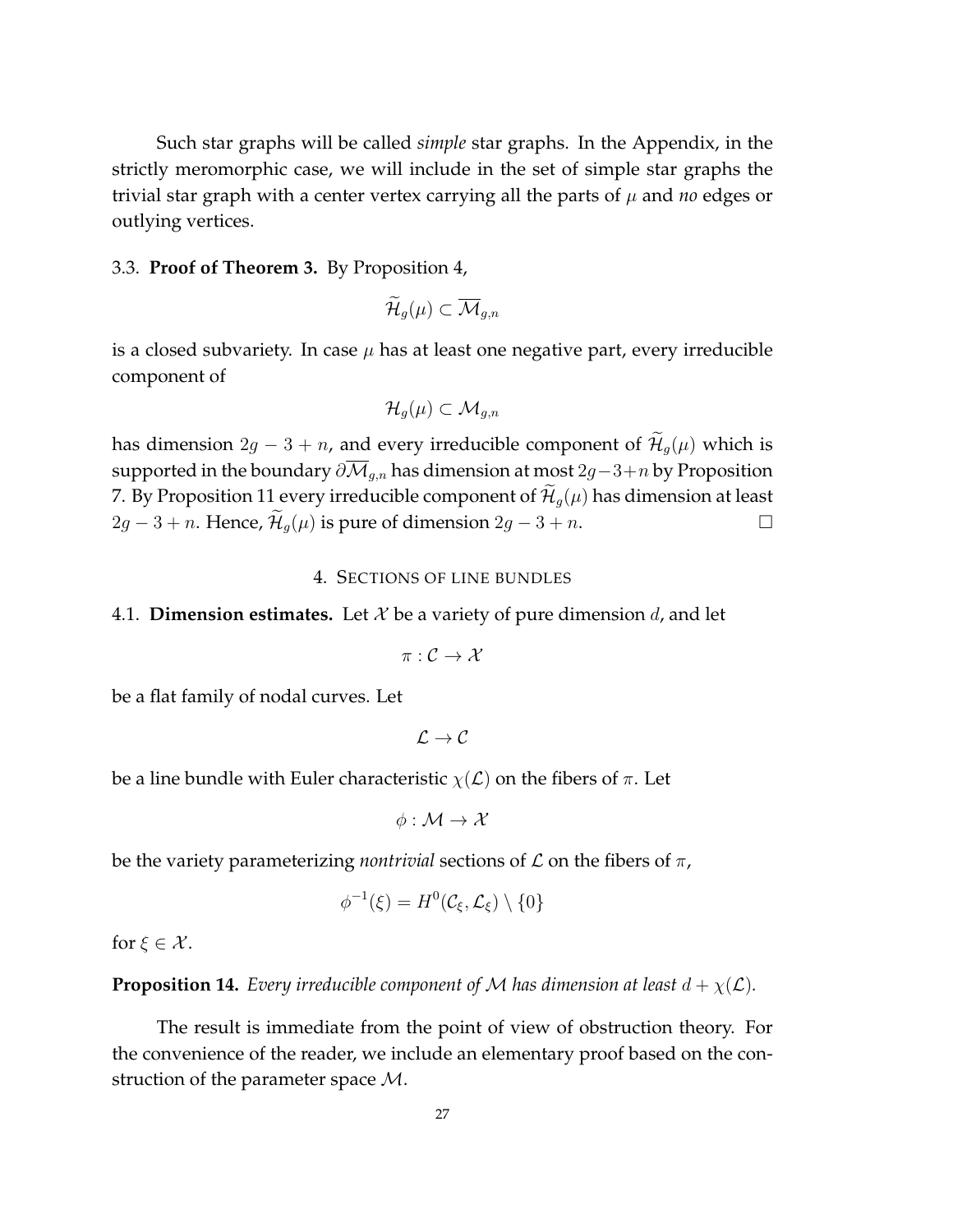*Proof.* Using a  $\pi$ -relatively ample bundle  $\mathcal{N} \to \mathcal{C}$ , we form a quotient

$$
\bigoplus_{i=1}^r \mathcal{N}^{-k_i} \to \mathcal{L} \to 0, \qquad k_i > 0.
$$

Let  $\mathcal{A}=\oplus_{i=1}^{r}\mathcal{N}^{-k_{i}}$  and consider the associated short exact sequence

$$
(20) \t\t 0 \to \mathcal{B} \to \mathcal{A} \to \mathcal{L} \to 0
$$

of bundles on C. Since A is  $\pi$ -relatively negative, A and B have no sections on the fibers of  $\pi$ . Hence,

$$
V_{\mathcal{A}} = R^1 \pi_* (\mathcal{A}) \quad \text{and} \quad V_{\mathcal{B}} = R^1 \pi_* (\mathcal{B})
$$

are vector bundles of ranks a and b on X. For  $\xi \in \mathcal{X}$ , we have

(21) 
$$
0 \to H^0(\mathcal{C}_{\xi}, \mathcal{L}_{\xi}) \to V_{\mathcal{B}, \xi} \to V_{\mathcal{A}, \xi} \to H^1(\mathcal{C}_{\xi}, \mathcal{L}_{\xi}) \to 0.
$$

Therefore, the ranks satisfy  $b - a = \chi(L)$ .

The sequence in cohomology associated to (20) yields a bundle map

$$
\gamma: V_{\mathcal{B}} \to V_{\mathcal{A}}
$$

on  $\mathcal{X}$ . Let  $V_{\mathcal{B}}^*$  be the total space of  $V_{\mathcal{B}}$  with the zero section removed,

$$
q: V_{\mathcal{B}}^* \to \mathcal{X} \, .
$$

The pull-back to  $V^*_{\mathcal{B}}$  of  $V_{\mathcal{B}}$  carries a tautological line bundle

$$
0 \to Q \to q^*(V_{\mathcal{B}}).
$$

By (21), the parameter space  $\mathcal M$  sits in  $V^*_{\mathcal B}$  as the zero locus of the canonical map

$$
Q \to q^*(V_{\mathcal{A}})
$$

obtained from the composition

$$
Q \to q^*(V_{\mathcal{B}}) \stackrel{q^*(\gamma)}{\longrightarrow} q^*(V_{\mathcal{A}}).
$$

Since  $\mathcal X$  is of pure dimension  $d$ ,  $V_{\mathcal B}^*$  is of pure dimension  $d + b$ . Finally, since the rank of  $q^*(V_\mathcal{A})$  is a, every irreducible component of  $\mathcal M$  is of dimension at least

$$
d + b - a = d + \chi(\mathcal{L}) ,
$$

by standard dimension theory.

The following result is a consequence of the existence of a reduced obstruction theory (see the cosection method of [20]). Again, we give an elementary proof. An application will appear in Section 4.2 below.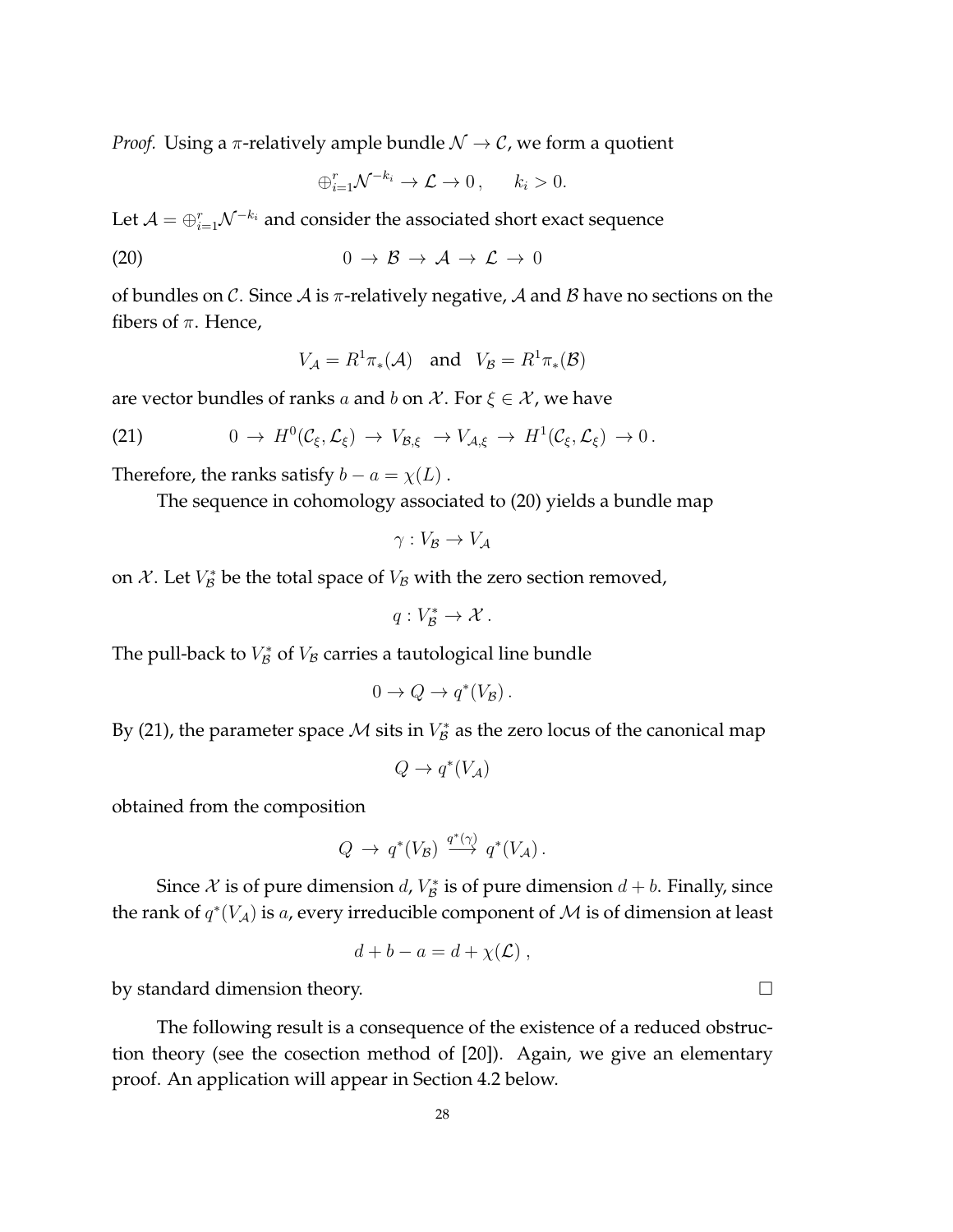**Proposition 15.** *If there exists a trivial quotient on* X *,*

$$
R^1\pi_*\mathcal{L}\to\mathcal{O}_\mathcal{X}\to 0\,,
$$

*then every irreducible component of* M *has dimension at least*  $d + \chi(\mathcal{L}) + 1$ *.* 

*Proof.* We must improve the dimension estimate in Proposition 14 by 1. The long exact sequence obtained from (20) yields a quotient

$$
V_{\mathcal{A}} \to R^1 \pi_*(L) \to 0
$$

on  $X$ . Composing with the given quotient

$$
R^1\pi_*({\mathcal L})\to {\mathcal O}_{\mathcal X}\to 0
$$

yields a quotient

$$
V_{\mathcal{A}}\to\mathcal{O}_{\mathcal{X}}\to 0\,.
$$

Let  $K = \text{Ker}(V_A \to \mathcal{O}_X)$ . Then,

 $K \to \mathcal{X}$ 

is a vector bundle of rank  $a - 1$ . Since the image of

 $\gamma: V_{\mathcal{B}} \to V_{\mathcal{A}}$ 

lies in  $K$ ,  $M$  is in fact the zero locus of

$$
Q \to q^*(K)
$$

on  $V_{\mathcal{B}}^*$ . The dimension of every irreducible component of  $\mathcal M$  is at least

$$
d + b - a + 1 = d + \chi(\mathcal{L}) + 1
$$

by dimension theory as before.

4.2. **Irreducible components in the boundary.** We consider here the holomorphic case:  $\mu = (m_1, \ldots, m_n)$  is a vector of zero multiplicities satisfying

$$
m_i \ge 0
$$
,  $\sum_{i=1}^n m_i = 2g - 2$ .

Let  $Z \subset \widetilde{\mathcal{H}}_g(\mu)$  be an irreducible component of dimension  $2g - 3 + n$  supported in the boundary  $\partial \overline{\mathcal{M}}_{g,n}$ , and let

$$
[C, p_1, \ldots, p_n] \in Z
$$

be a generic element with associated twist *I*. The dual graph  $\Gamma_C$  of C must be of the form described in Section 2.1 and Lemma 13:  $\Gamma_C$  is a simple star with a center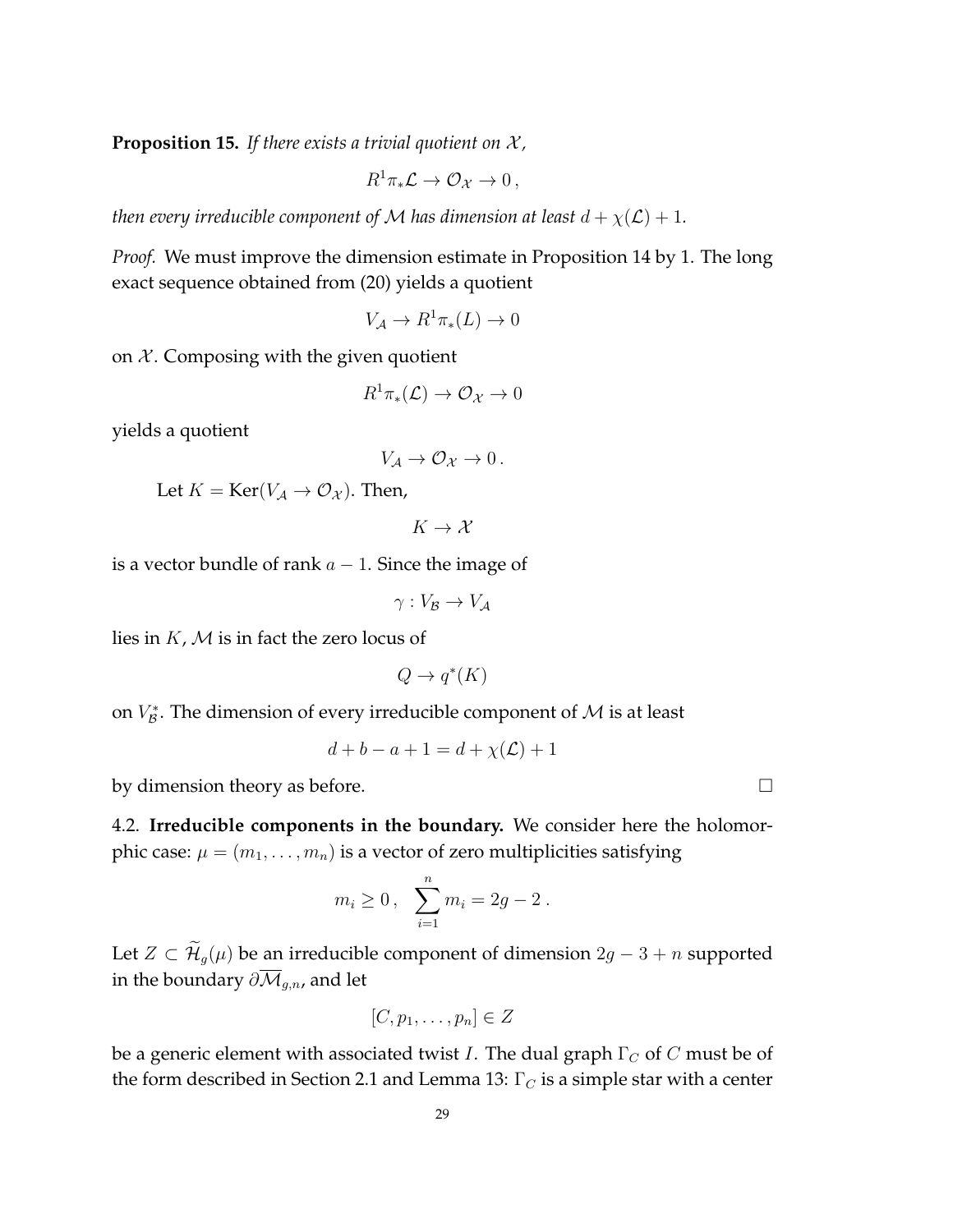vertex  $v_0$ , edges connecting  $v_0$  to outlying vertices  $v_1, \ldots, v_k$ , and a distribution of the parts of  $\mu$  (with all negative parts distributed to the center  $v_0$ ).

By Lemma 12, there are no irreducible components  $Z \subset \mathcal{H}_{q}(\mu)$  supported in the boundary with generic dual graphs with *no* outlying vertices. All loci with such generic dual graphs are in the closure of  $\mathcal{H}_q(\mu)$ . A similar result holds in case there is a single outlying vertex.

**Proposition 16.** If all parts of  $\mu$  are non-negative, there are no irreducible components

 $Z \subset \widetilde{\mathcal{H}}_{q}(\mu)$ 

*supported in the boundary with generic dual graph having exactly* 1 *outlying vertex. All such loci are in the closure of*  $\mathcal{H}_q(\mu)$ *.* 

*Proof.* As in the proof of Proposition 11, we will study the versal deformation space of  $C$  where

$$
[C, p_1, \ldots, p_n] \in Z
$$

is a generic element. However, a more delicate argument is required here. We assume the generic twist I is nontrivial. If the twist I is trivial, then  $[C, p_1, \ldots, p_n]$ is a usual canonical divisor and the proof of Proposition 11 directly applies. The nodes of C corresponding to self-edges of  $v_0$  cannot be twisted by I.

We assume<sup>14</sup> the vertices  $v_0$  and  $v_1$  both have genus  $g_i > 0$ . Let V be the versal deformation space of the unpointed nodal curve C,

$$
\dim \mathcal{V}=3g-3.
$$

let  $e_1$  be the number of edges connecting  $v_0$  and  $v_1$ . The subvariety  $S \subset V$  of curves preserving the nodes of  $C$  corresponding to the edges connecting  $v_0$  to  $v_1$ is of codimension  $e_1$ .

We blow-up  $V$  in the subvariety  $S$ ,

$$
\nu:\mathcal{V}_1\to\mathcal{V}\,.
$$

The fiber of  $V_1$  above the original point  $[C] \in V$  is

$$
\nu^{-1}([C]) = \mathbb{P}^{e_1 - 1}.
$$

Via pull-back, we have a universal family of curves

$$
\pi:\mathcal{C}\to\mathcal{V}_1\,.
$$

<sup>&</sup>lt;sup>14</sup>In case  $g = 0$  vertices occur, we can rigidify with q markings as in the proof of Proposition 11. We leave the routine modification to the reader.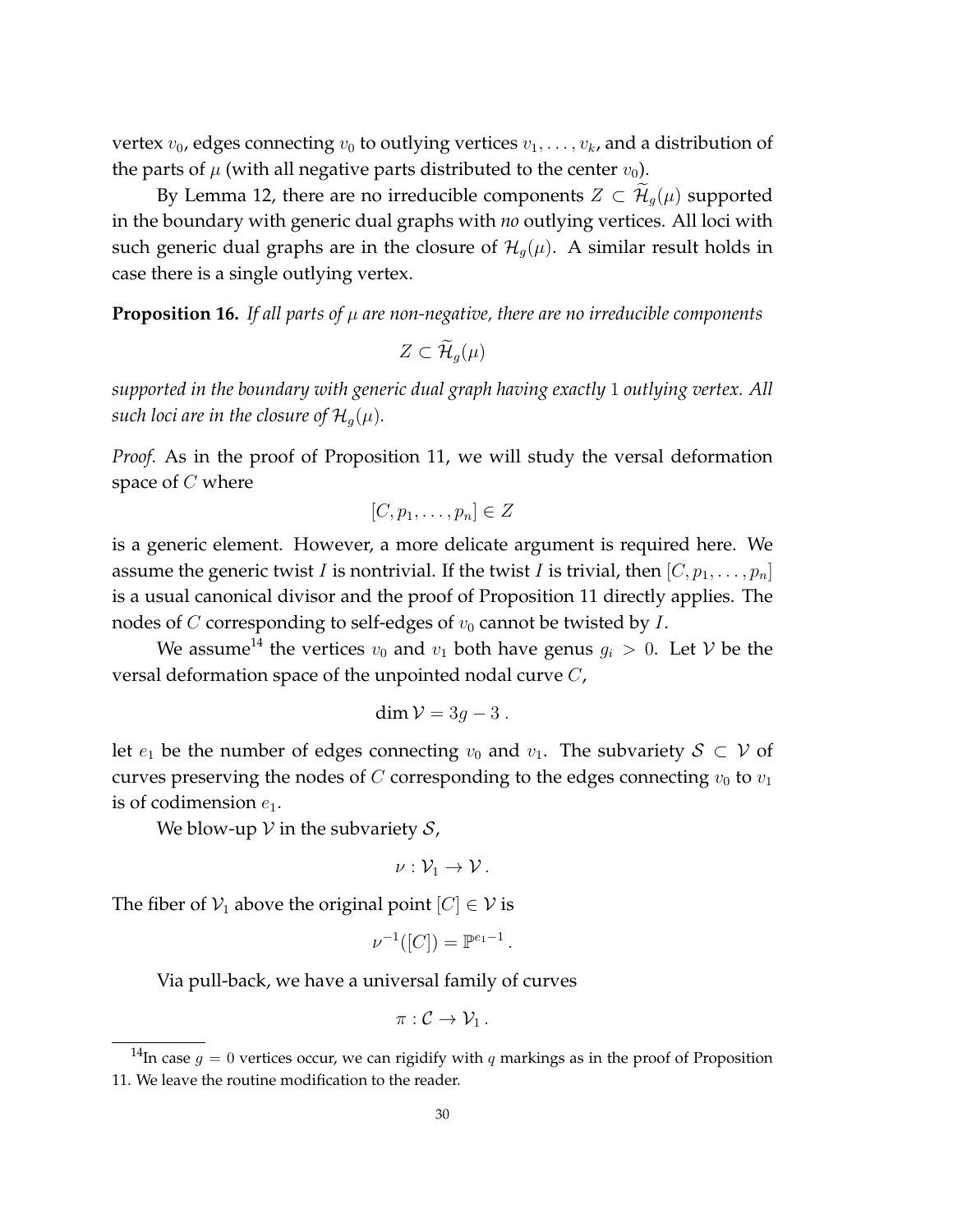The blow-up yields a nonsingular exceptional divisor

 $E_1 \subset \mathcal{V}_1$ 

which contains  $\nu^{-1}([C])$ . By locally base-changing  $\mathcal{V}_1$  via the  $r^{th}$ -power of the equation of  $E_1$ , we can introduce transverse  $A_{r-1}$ -singularities along the nodes of the fibers of  $C$  corresponding to the edges  $e_1$ . The crepant resolution introduces a chain of  $r - 1$  rational curves.

The outcome after such a base change is a family

$$
\widetilde{\pi}: \widetilde{C} \to \mathcal{V}_1
$$

with the following properties over the generic point  $\xi \in \nu^{-1}([C])$ :

- (i)  $\tilde{C}_{\xi}$  is a semistable curve obtained from C by inserting chains of  $r 1$ rational components at the nodes,
- (ii) the total space of  $\tilde{C}$  is nonsingular near  $\tilde{C}_{\epsilon}$ ,
- (iii) the components of  $\widetilde{C}_{\xi}$  correspond to *divisors* in the total space of  $\widetilde{C}_{\xi}$ .

After selecting r appropriately, we can twist the total space  $\tilde{C}$  as specified by I. Such a geometric twisting is possible because of condition (iii) above.

We follow the construction of Section 1.3. There, a non-negative twist  $\gamma_D$  is associated to each component  $D \subset \widetilde{C}_{\xi}$ . More precisely, the construction assigns

$$
\gamma_{v_0} = 0
$$
,  $\gamma_{v_1} = \prod_{i=1}^{e_1} I(q_i, v_0) > 0$ 

and strictly positive twists less than  $\gamma_{v_1}$  for the additional rational components. By twisting by the divisor  $-\gamma_{v_1} \cdot E_1$  near  $\xi \in \mathcal{V}_1$ , we can change the assignments to

(22) 
$$
\widehat{\gamma}_{v_0} = -\prod_{i=1}^{e_1} I(q_i, v_0) < 0, \quad \widehat{\gamma}_{v_1} = 0
$$

and strictly negative twists greater than  $\widehat{\gamma}_{v_0}$  for the additional rational components.

Using the twists (22), we obtain a line bundle

(23) 
$$
\mathcal{L} = \omega_{\widetilde{\pi}} \left( \sum_{D} \widehat{\gamma}_{D} \cdot [D] \right)
$$

where the sum is over the irreducible components of  $C_{\xi}$  for generic  $\xi \in \nu^{-1}([C]).$ The line bundle (23) is defined over an open set

$$
\mathcal{U} \subset \mathcal{V}_1
$$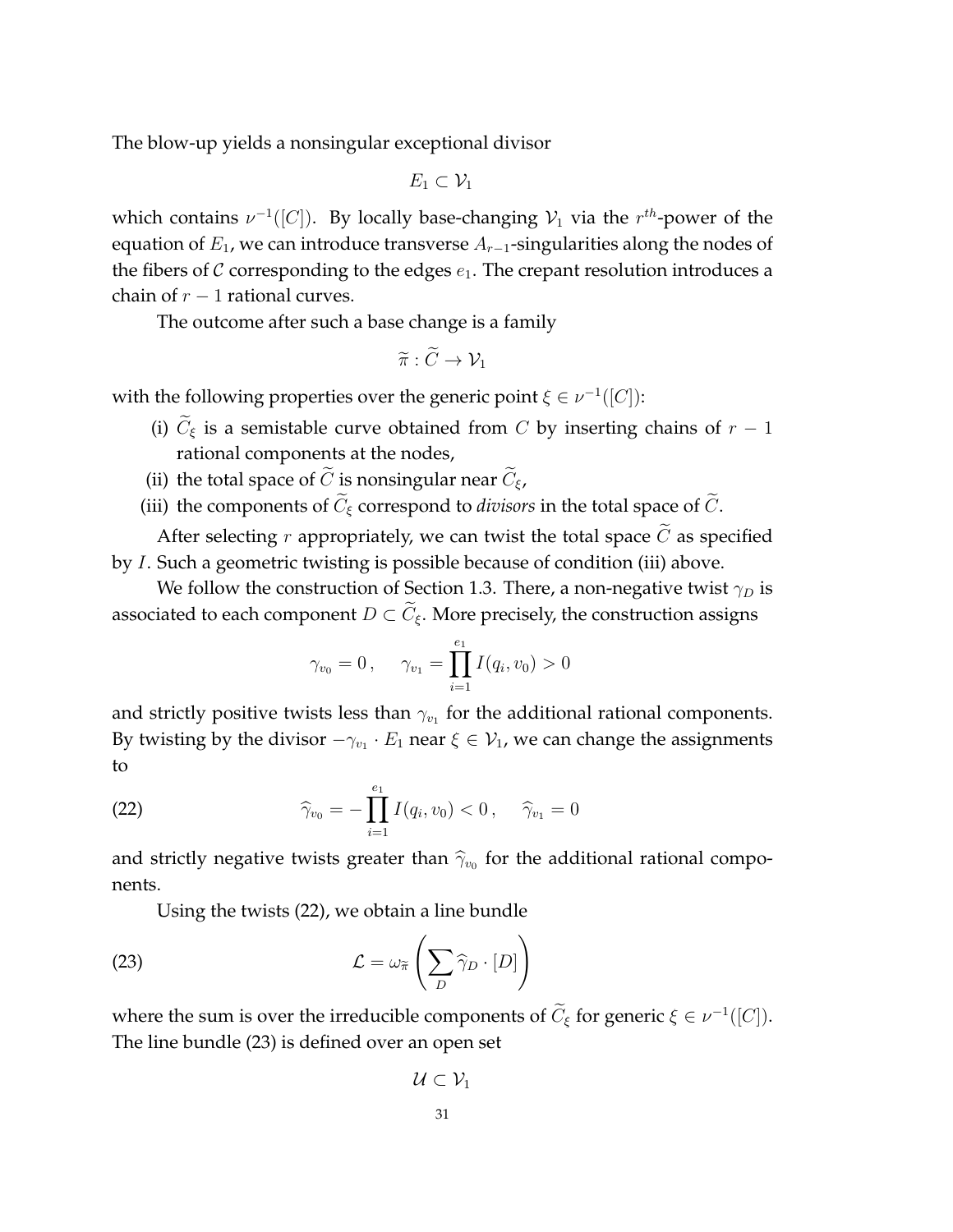which contains the generic element  $\xi \in \nu^{-1}([C]).$ 

On the fibers of  $\tilde{\pi}$  over  $\mathcal{U}$ ,

$$
H^{1}\left(\omega_{\widetilde{\pi}}\left(\sum_{D}\widehat{\gamma}_{D}\cdot[D]\right)\right)\stackrel{\sim}{=}H^{0}\left(\mathcal{O}\left(\sum_{D}-\widehat{\gamma}_{D}\cdot[D]\right)\right)^{\vee}
$$

by Serre duality. Since  $-\hat{\gamma}_D \geq 0$ , we obtain a canonical section

$$
\mathbb{C} \to H^0\Big(\mathcal{O}\Big(\sum_D -\widehat{\gamma}_D \cdot [D]\Big)\Big)^\vee.
$$

Since  $-\hat{\gamma}_{v_1} = 0$ , the canonical section does not vanish identically on *any* fiber of  $\tilde{\pi}$ over  $U$ . Hence, we obtain a canonical quotient

$$
H^1\Big(\omega_{\widetilde{\pi}}\Big(\sum_D \widehat{\gamma}_D \cdot [D]\Big)\Big) \to \mathbb{C} \to 0.
$$

We now can estimate the dimension of the space of good sections of  $\mathcal L$  on the fibers of  $\tilde{\pi}$  over U near the generic element of  $\nu^{-1}([C])$  using Proposition 15 of Section 4.1. The dimension of the space of sections is at least

$$
\dim \mathcal{U} + \chi(C, L) + 1 = 3g - 3 + g - 1 + 1 = 4g - 3.
$$

Hence, dimension of the space T of twisted canonical divisors on the fibers of  $\tilde{\pi}$ over  $U$  corresponding to twisted canonical line bundle  $L$  near the generic element of  $\nu^{-1}([C])$  is at least  $4g-4.$ 

We must further impose conditions on the twisted canonical divisors parameterized by  ${\mathcal T}$  to obtain the shape  $\sum_{i=1}^n m_i p_i.$  These conditions impose at most

$$
2g-2-n
$$

constraints. Hence, we conclude the dimension of space  $\mathcal{T}(\mu)$  of twisted canonical divisors on the fibers of

$$
\widetilde{\pi}: \widetilde{\mathcal{C}} \to \mathcal{U}
$$

near  $[C, p_1, \ldots, p_n]$  of shape  $\mu$  is *at least* 

$$
4g - 4 - (2g - 2 - n) = 2g - 2 + n.
$$

The result contradicts the dimension  $2g - 3 + n$  of Z.

By Lemma 12 and Proposition 16 in the holomorphic case, the loci

$$
Z\subset\mathcal{H}_g(\mu)
$$

corresponding to star graphs with 0 or 1 outlying vertices are contained in the closure of  $\mathcal{H}_g(\mu)$ . However, there are virtual components of  $\widetilde{\mathcal{H}}_g(\mu)$  with more outlying vertices.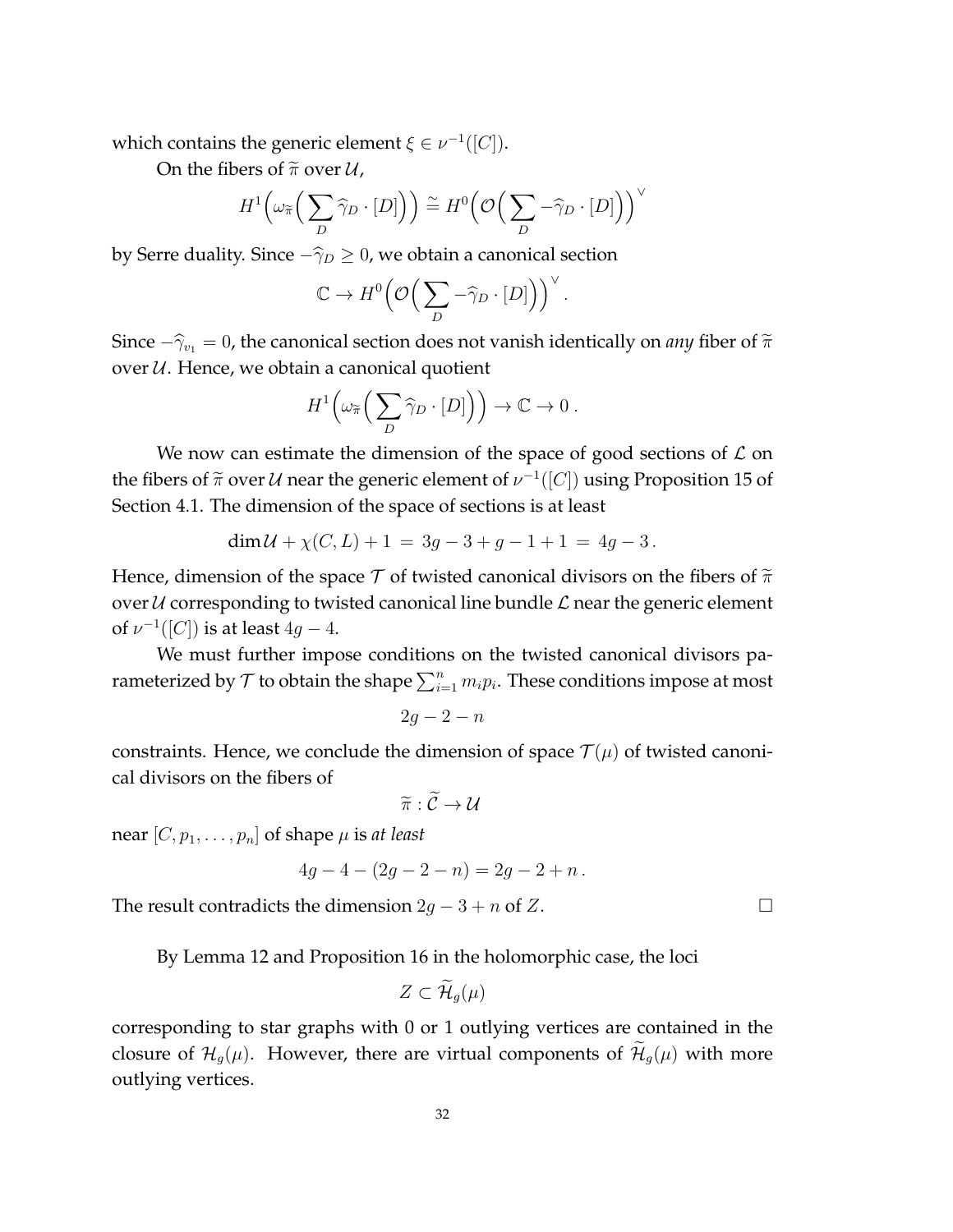A simple example occurs in genus  $g = 2$  with  $\mu = (1, 1)$ . A nonsingular pointed curve

$$
[C,p_1,p_2]\in \mathcal{M}_{2,2}
$$

lies in  $\mathcal{H}_2(1, 1)$  if and only if  $\{p_1, p_2\} \subset C$  is a fiber of the unique degree 2 map

 $C\to \mathbb{P}^1$ 

determined by the canonical series. An easy argument using admissible covers shows that the generic element of the virtual component corresponding to the star graph below is not in the closure of  $\mathcal{H}_2(1, 1)$ .



Both parts of  $\mu$  are distributed to the center. The genera of the vertices and the twists of the edges are specified in the diagram. The above example (which occurs even in compact type) was discussed earlier by Chen [4].

# 5. TWISTED CANONICAL DIVISORS AND LIMITS OF THETA CHARACTERISTICS

5.1. **Theta characteristics.** We illustrate the results of the paper (particularly Theorem 2 and Proposition 16) in two much studied cases linked to the classical theory of theta characteristics. Assume  $\mu = (m_1, \ldots, m_n)$  consists of *even* nonnegative parts,

$$
m_i = 2a_i
$$
,  $\sum_{i=1}^n a_i = g - 1$ .

We write  $\mu = 2\alpha$  where  $\alpha \vdash g - 1$ .

If  $[C, p_1, \ldots, p_n] \in \mathcal{H}_g(2\alpha)$  is a canonical divisor, then

$$
\eta \stackrel{\sim}{=} \mathcal{O}_C(a_1p_1 + \cdots + a_np_n)
$$

is a theta characteristic. The study of the closure  $\overline{\mathcal{H}}_q(2\alpha)$  is therefore intimately related to the geometry of the moduli space  $\overline{S}_q$  of spin curves of genus g, see [7].

Two cases are of particular interest. If  $\mu = (2g-2)$  is of length one,  $\mathcal{H}_q(2g-2)$ is the locus of *subcanonical* pointed curves:

$$
[C,p] \in \mathcal{M}_{g,1} \quad \Leftrightarrow \quad \omega_C \ \stackrel{\sim}{=} \ \mathcal{O}_C((2g-2)p) \, .
$$

Subcanonical points are extremal Weiertrass points on the curve. For  $g \geq 4$ , Kontsevich and Zorich [21] have shown that the space  $\mathcal{H}_g(2g-2)$  has three connected components (of dimension  $2g - 1$ ):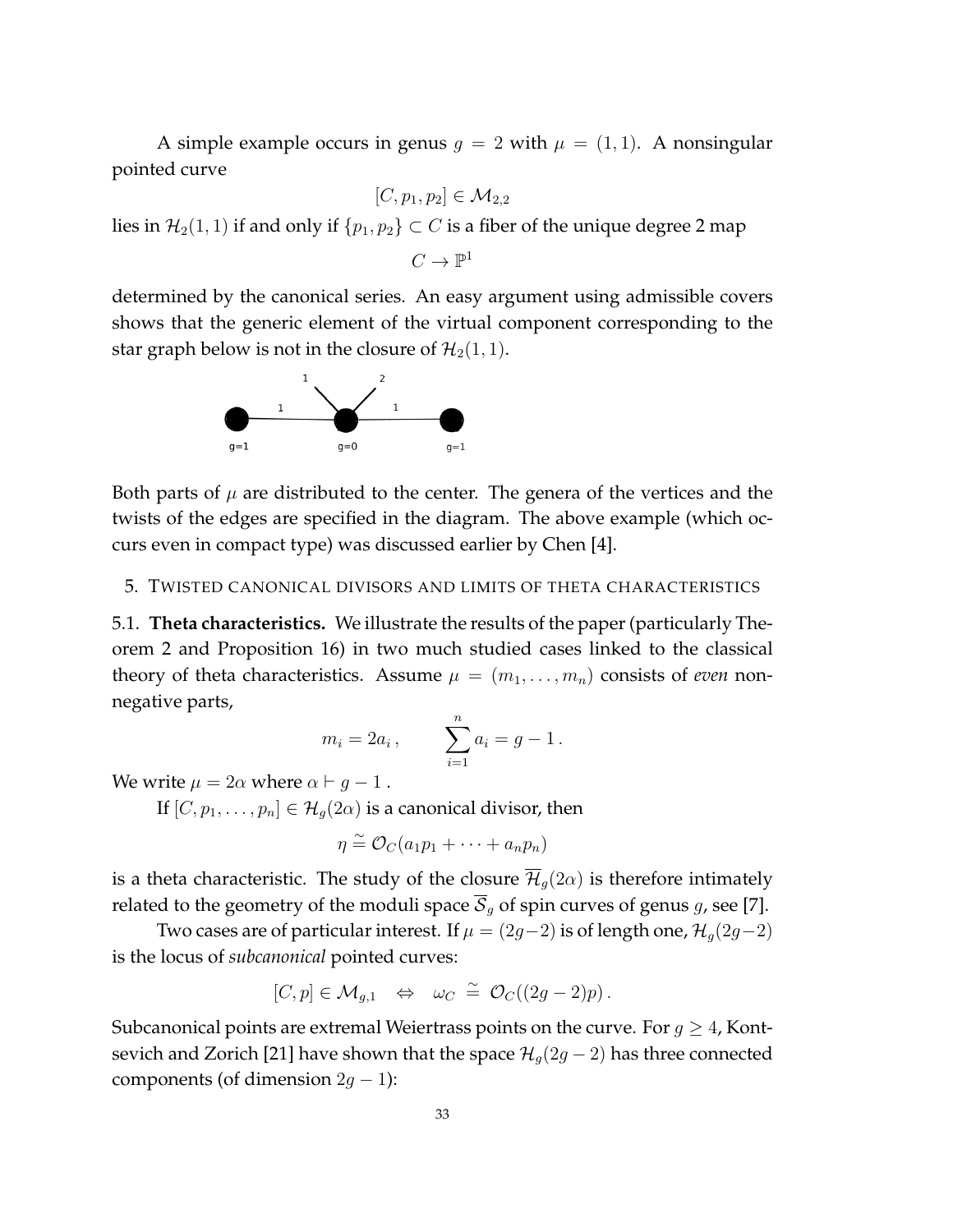- the locus  $\mathcal{H}_g(2g-2)^+$  of curves  $[C, p]$  for which  $\mathcal{O}_C((g-1)p)$  is an even theta characteristic,
- the locus  $\mathcal{H}_q(2g-2)^-$  of curves  $[C, p]$  for which  $\mathcal{O}_C((g-1)p)$  is an odd theta characteristic,
- the locus  $\mathcal{H}_g(2g-2)^{\text{hyp}}$  of curves  $[C, p]$  where  $C$  is hyperelliptic and  $p \in C$ is a Weierstrass point.

For  $g = 3$ , the first and the third coincide

$$
\mathcal{H}_3(4)^+ = \mathcal{H}_3(4)^{\text{hyp}}\,,
$$

thus  $\mathcal{H}_3(4)$  has only two connected components. For  $g = 2$ , the space  $\mathcal{H}_2(2)$  is irreducible. The geometry of the compactifications of these loci in small genera has been studied in [5].

The second case we consider is  $\mu = (2, \ldots, 2)$  of length  $g - 1$ . The space  $\mathcal{H}_q(\underline{2}) = \mathcal{H}_q(2,\ldots,2)$  splits into two connected components:

• the locus  $\mathcal{H}_g(2)^-$  of curves  $[C, p_1, \ldots, p_{g-1}] \in \mathcal{M}_{g,g-1}$  for which

$$
\eta \stackrel{\sim}{=} \mathcal{O}_C(p_1 + \cdots + p_{g-1})
$$

is an odd theta characteristic,

• the locus  $\mathcal{H}_g(\underline{2})^+$  of curves  $[C, p_1, \ldots, p_{g-1}] \in \mathcal{M}_{g,g-1}$  for which

$$
\eta \cong \mathcal{O}_C(p_1 + \cdots + p_{g-1})
$$

is a vanishing theta-null (even and  $h^0(C, \eta) \geq 2$ ).

The component  $\mathcal{H}_g(\underline{2})^-$  is a generically finite cover of  $\mathcal{M}_g$ . For example,  $\mathcal{H}_3(\underline{2})^$ is birationally isomorphic to the canonical double cover over the moduli space of bitangents of nonsingular quartic curves. On the other hand, the component  $\mathcal{H}_g(\underline{2})^+$  maps with 1 dimensional fibres over the divisor  $\Theta_{\text{null}}$  of curves with a vanishing theta-null, see [12].

5.2. **Spin curves.** We require a few basic definitions concerning spin curves. A connected nodal curve X is *quasi-stable* if, for every component

$$
E \stackrel{\sim}{=} \mathbb{P}^1 \subset X \ ,
$$

the following two properties are satisfied:

•  $k_E = |E \cap \overline{(X - E)}| \geq 2$ ,

• rational components  $E, E' \subset X$  with  $k_E = k_{E'} = 2$  are always disjoint. The irreducible components  $E \subset X$  with  $k_E = 2$  are *exceptional*.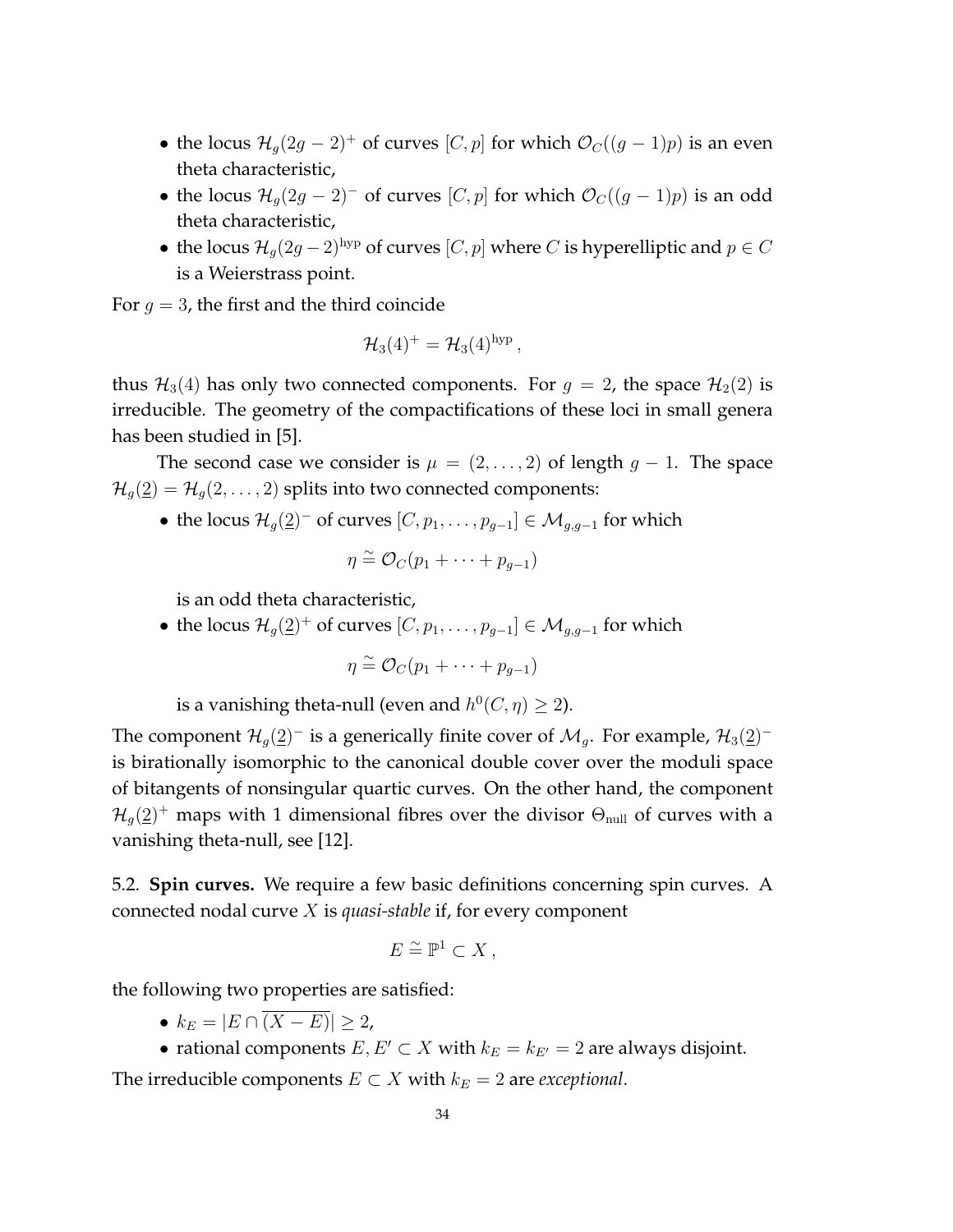**Definition 17** (Cornalba [7])**.** A stable *spin curve* of genus g consists of a triple  $(X, \eta, \beta)$  where

- (i) X is a genus q quasi-stable curve,
- (ii)  $\eta \in \text{Pic}^{g-1}(X)$  is a line bundle of total degree  $g-1$  with  $\eta_E = \mathcal{O}_E(1)$  for all exceptional components  $E \subset X$ ,
- (iii)  $\beta : \eta^{\otimes 2} \to \omega_X$  is a homomorphism of sheaves which is generically nonzero along each nonexceptional component of  $X$ .

If  $(X, \eta, \beta)$  is a spin curve with exceptional components  $E_1, \ldots, E_r \subset X$ , then  $\beta_{E_i} = 0$  for  $i = 1, \ldots, r$  by degree considerations. Furthermore, if

$$
\widetilde{X} = \overline{X} - \bigcup_{i=1}^{r} E_i
$$

is viewed as a subcurve of  $X$ , then we have an isomorphism

$$
\eta_{\tilde{X}}^{\otimes 2} \xrightarrow{\sim} \omega_{\tilde{X}}.
$$

The moduli space  $\overline{S}_g$  of stable spin curves of genus g has been constructed by Cornalba [7]. There is a proper morphism

$$
\pi: \overline{\mathcal{S}}_g \to \overline{\mathcal{M}}_g
$$

associating to a spin curve  $[X, \eta, \beta]$  the curve obtained from X by contracting all exceptional components. The parity  $h^0(X, \eta)$  mod 2 of a spin curve is invariant under deformations. The moduli space  $\overline{S}_g$  splits into two connected components  $\overline{S}_g^+$  and  $\overline{S}_g^-$  of relative degree  $2^{g-1}(2^g+1)$  and  $2^{g-1}(2^g-1)$  over  $\overline{\mathcal{M}}_g$  respectively. The birational geometry of  $\overline{S}_q$  has been studied in [12].

5.3. **Twisted canonical divisors on 2-component curves.** We will describe the limits of supports of theta characteristics in case the underlying curve

$$
C = C_1 \cup C_2
$$

is a union of two nonsingular curves  $C_1$  and  $C_2$  of genera i and  $g-i-\ell+1$  meeting transversally in a set of  $\ell$  distinct points

$$
\Delta = \{x_1, \ldots, x_\ell\} \subset C.
$$

Let  $2a_1p_1 + \cdots + 2a_np_n$  be a twisted canonical divisor on C,

$$
[C, p_1, \ldots, p_n] \in \mathcal{H}_g(2\alpha) .
$$

By definition, there exist twists

$$
I(x_j, C_1) = -I(x_j, C_2), \quad j = 1, \dots, \ell
$$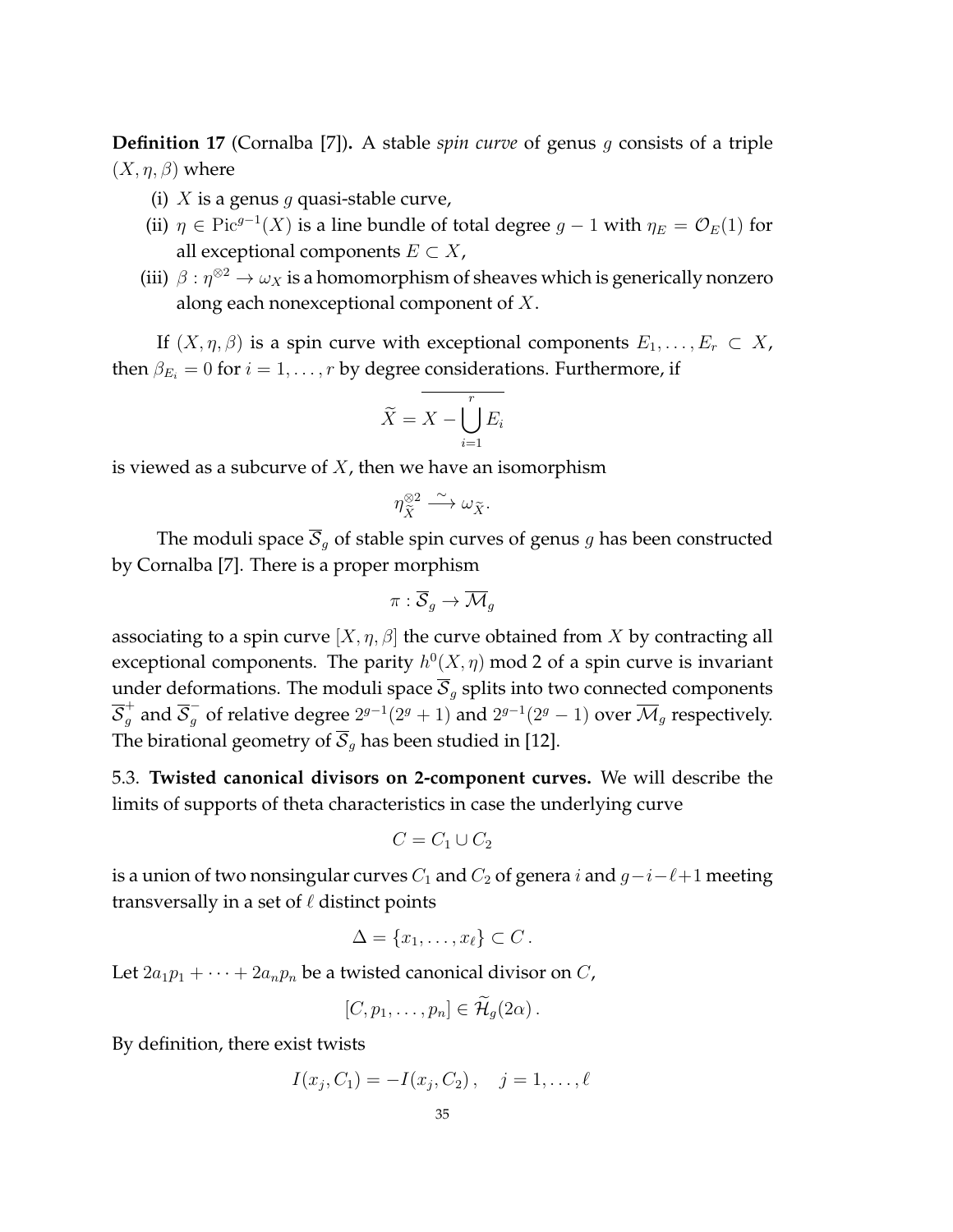for which the following linear equivalences on  $C_1$  and  $C_2$  hold:

$$
\omega_{C_1} \equiv \sum_{p_i \in C_1} 2a_i p_i - \sum_{j=1}^{\ell} \Big( I(x_j, C_1) + 1 \Big) x_j \text{ and } \omega_{C_2} \equiv \sum_{p_i \in C_2} 2a_i p_i - \sum_{j=1}^{\ell} \Big( I(x_j, C_2) + 1 \Big) x_j.
$$

By Proposition 16, all twisted holomorphic differentials on C are smoothable,

$$
[C, p_1, \ldots, p_n] \in \overline{\mathcal{H}}_g(\mu).
$$

Following [7], we describe all spin structures having  $C$  as underlying stable curve. If  $[X, \eta, \beta] \in \pi^{-1}([C])$ , then the number of nodes of  $C$  where no exceptional component is inserted must be *even*. Hence, X is obtained from C by *blowing-up*  $\ell - 2h$  nodes.<sup>15</sup> Let  $\{x_1, \ldots, x_{2h}\} \subset C$  be the non blown-up nodes. We have

$$
X=C_1\cup C_2\cup E_{2h+1}\cup\ldots\cup E_\ell\,,
$$

where  $C_1 \cap E_i = \{x_i'\}$  and  $C_2 \cap E_i = \{x_i''\}$  for  $i = 2h + 1, \ldots, \ell$ , see Figure 2. Furthermore,

$$
\eta_{E_i} \stackrel{\sim}{=} \mathcal{O}_{E_i}(1), \ \ \eta_{C_1} \in \text{Pic}^{i-1+h}(C_1), \ \ \eta_{C_2} \in \text{Pic}^{g-i-\ell+h}(C_2)
$$

with the latter satisfying

$$
\eta_{C_1}^{\otimes 2} \cong \omega_{C_1}(x_1 + \cdots + x_{2h}) \quad \text{and} \quad \eta_{C_2}^{\otimes 2} \cong \omega_{C_2}(x_1 + \cdots + x_{2h}).
$$



FIGURE 2. The quasi-stable curve  $X$ 

There is a precise correspondence between the spin structures of Cornalba [7] and the system of twists associated to a point in  $\mathcal{H}_g(2\alpha)$ .

<sup>&</sup>lt;sup>15</sup>The term *blowing-up* here just means inserting an exceptional  $E \stackrel{\sim}{=} \mathbb{P}^1$ .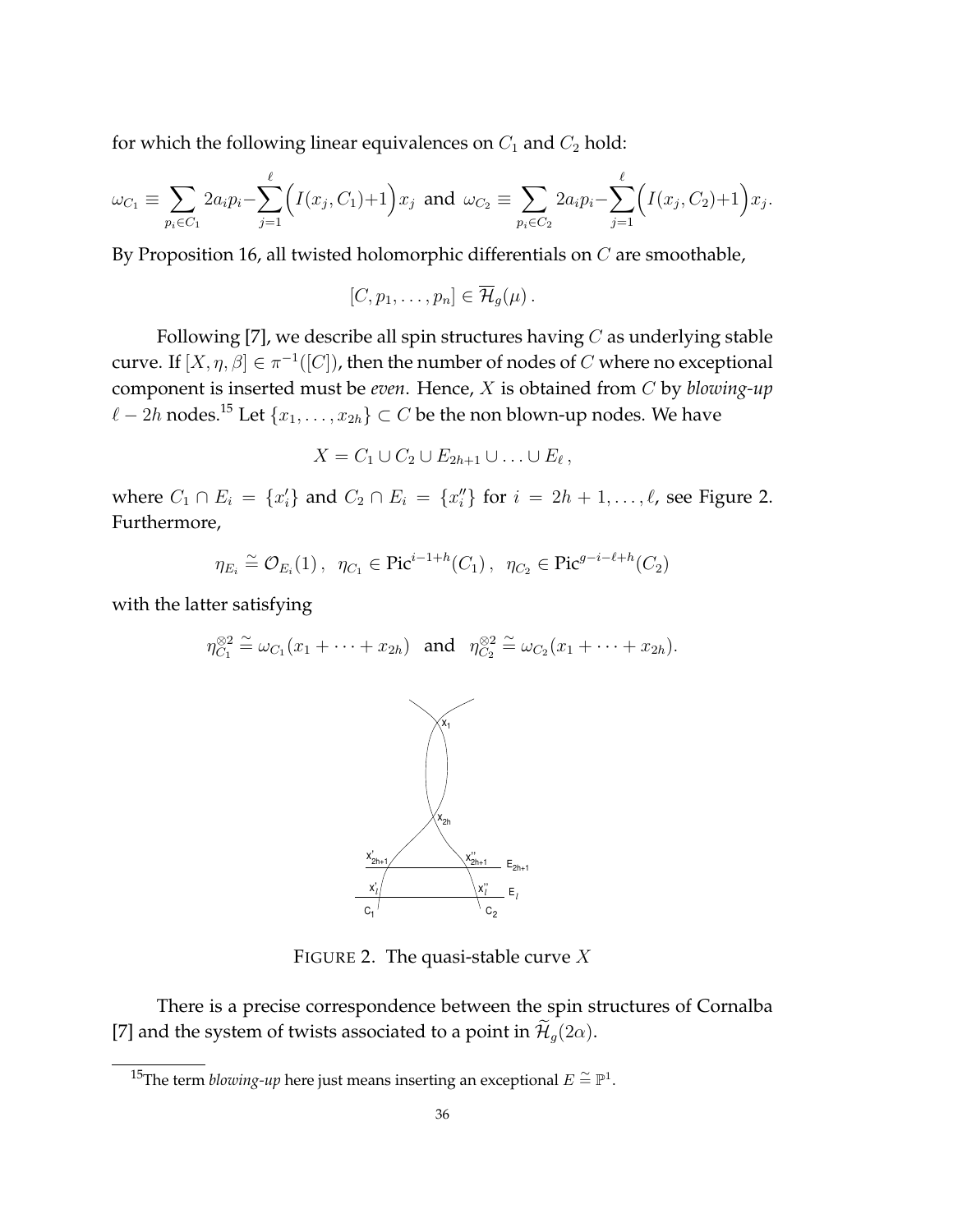**Proposition 18.** Let  $C = C_1 \cup C_2$  as above. There exists a spin structure in  $\overline{S}_q$  corre*sponding to*  $[C, p_1, \ldots, p_n] \in \mathcal{H}_q(2\alpha)$  *with twist I, which is obtained by blowing-up* C *at all the nodes* x<sup>j</sup> *where the twist*

$$
I(x_j, C_1) = -I(x_j, C_2)
$$

*is odd.*

*Proof.* Since  $[C, p_1, \ldots, p_n] \in \overline{\mathcal{H}}_q(2\alpha)$  by Proposition 16, there exists an *n*-pointed family of stable spin curves over a disc

$$
\mathcal{X} \to \Delta
$$
,  $\eta \in \text{Pic}(\mathcal{X})$ ,  $p_1, \ldots, p_n : \Delta \to \mathcal{X}$ ,

satisfying

• for  $t \in \Delta^*$ , the fibre  $X_t$  is nonsingular and

$$
\eta_{X_t} \stackrel{\sim}{=} \mathcal{O}_{X_t}(a_1 p_1(t) + \cdots + a_n p_n(t)),
$$

- the central fibre  $X_0$  is obtained from C by inserting nonsingular rational components  $E_{2h+1}, \ldots, E_{\ell}$  at some of the nodes of C which we assume to be  $x_{2h+1}, \ldots, x_{\ell}$ .
- $\eta_{E_j} \stackrel{\sim}{=} \mathcal{O}_{E_j}(1)$  for  $j = 2h + 1, \ldots, \ell$ .

By carrying out an argument following Section 1.2, after a finite base change and after resolution of singularities, we arrive at a new family

$$
\widetilde{\pi}:\mathcal{X}\to\Delta\,,
$$

with central fibre

$$
\mu : \widetilde{\pi}^{-1}(0) \to X_0
$$

obtained from  $X_0$  by inserting chains of nonsingular rational curves at the nodes of  $X_0$  for which the line bundle

$$
\mu^*(\eta_X)(-a_1p_1-\cdots-a_np_n)
$$

is the restriction to the central fibre of a line bundle on  $\widetilde{\mathcal{X}}$  supported *only* on the irreducible components of  $\tilde{\pi}^{-1}(0)$ .

Just as in Section 1.2, we then obtain integral twists

$$
\tau_j = J(x_j, C_1) = -J(x_j, C_2)
$$

for  $j = 1, \ldots, 2h$  and

$$
\tau'_j = J(x'_j, C_1) = -J(x'_j, E_j) \text{ and } \tau''_j = J(x''_j, E_j) = -J(x''_j, C_2)
$$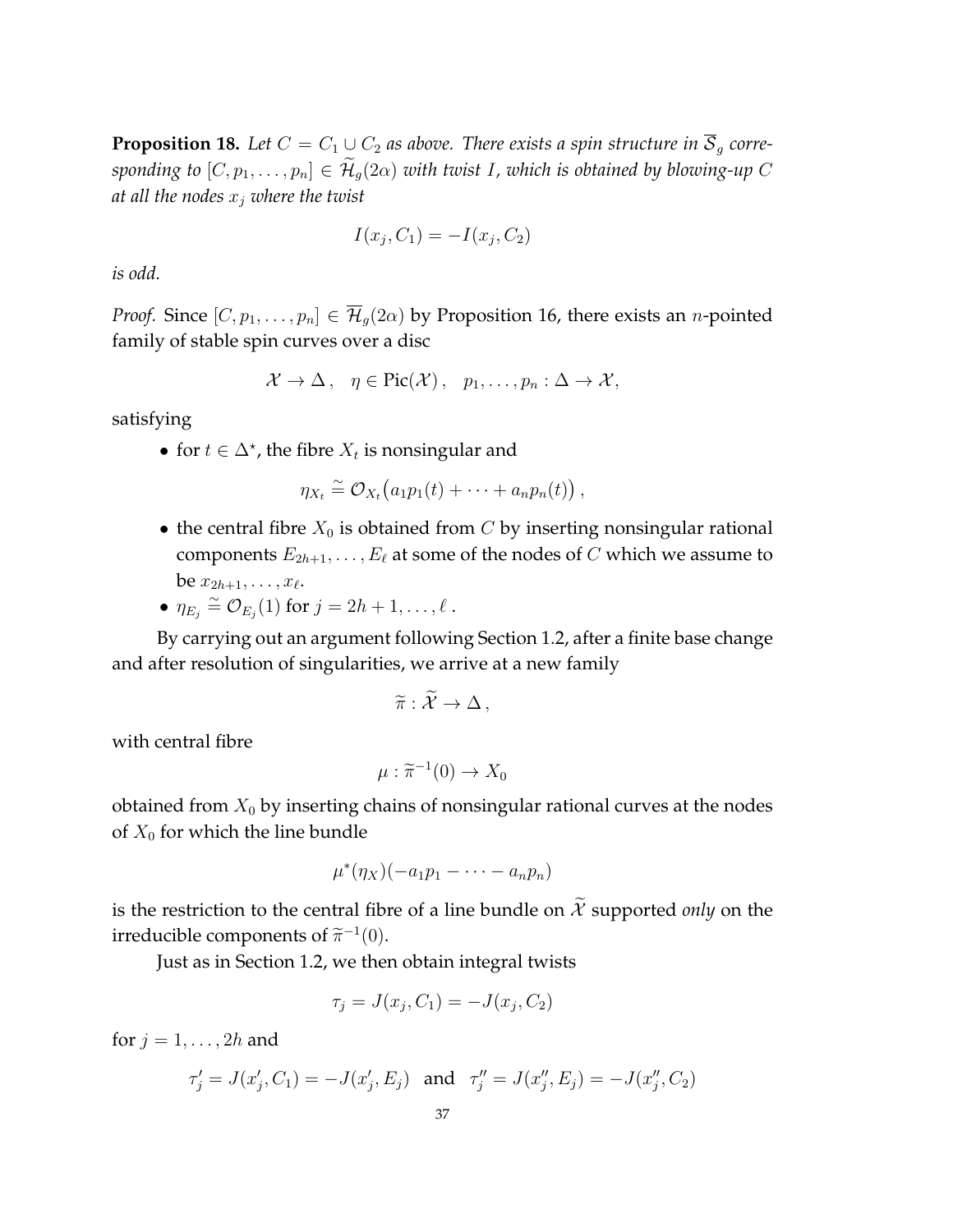for  $j=2h+1,\ldots,\ell$ , for which the restrictions of  $\eta_X\big(\!-\sum_{i=1}^na_ip_i\big)$  to the irreducible components of  $X_0$  are isomorphic to the bundles given by the twists  $J$  at the incident nodes. In particular,

$$
\eta_{E_j} \cong \mathcal{O}_{E_j}(1) = \mathcal{O}_{E_j}(-\tau'_j + \tau''_j),
$$

hence  $\tau''_j = \tau'_j + 1$  for  $j = 2h + 1, \ldots, \ell$ . Furthermore, we have

$$
\eta_{C_1}\left(-\sum_{p_i\in C_1}a_ip_i\right)\stackrel{\sim}{=}\mathcal{O}_{C_1}\left(\tau_1x_1+\cdots+\tau_{2h}x_{2h}+\tau'_{2h+1}x'_{2h+1}+\cdots+\tau'_{\ell}x'_{\ell}\right),
$$
  

$$
\eta_{C_2}\left(-\sum_{p_i\in C_2}a_ip_i\right)\stackrel{\sim}{=}\mathcal{O}_{C_2}\left(-\tau_1x_1-\cdots-\tau_{2h}x_{2h}-\tau''_{2h+1}x''_{2h+1}-\cdots-\tau''_{\ell}x''_{\ell}\right).
$$

By squaring these relations and comparing to the original I twists, we conclude

$$
I(x_j, C_1) = -2\tau_j
$$

for  $j = 1, \ldots, 2h$  and

$$
I(x_j, C_1) = -2\tau_j' - 1
$$

for  $j = 2h + 1, \ldots, \ell$  respectively.

## 5.4. **Subcanonical points.**

5.4.1. *Genus* 3. We illustrate Proposition 18 in case<sup>16</sup>  $g = 3$  where

$$
\mathcal{H}_3(4) = \mathcal{H}_3(4)^- \sqcup \mathcal{H}_3(4)^{\text{hyp}}.
$$

Assume  $C_1$  and  $C_2$  are both nonsingular elliptic curves and  $p \in C_1 \setminus \{x_1, x_2\}.$ Suppose

$$
[C_1 \cup C_2, p] \in \overline{\mathcal{H}}_3(4).
$$

The only possible twists are

$$
I(x_1, C_1) = I(x_2, C_1) = 1.
$$

The curve  $[C_1 \cup C_2, p] \in \overline{\mathcal{M}}_{3,1}$  lies in  $\overline{\mathcal{H}}_3(4)$  if and only if the linear equivalence

$$
(24) \t\t\t 4p \equiv 2x_1 + 2x_2
$$

holds on  $C_1$ .

The associated spin structure  $[X, \eta]$  is obtained by inserting at both  $x_1$  and  $x_2$  rational components  $E_1$  and  $E_2$ ,

$$
X = C_1 \cup C_2 \cup E_1 \cup E_2
$$

<sup>&</sup>lt;sup>16</sup>The case has also been treated by D. Chen in [4, Section 7.2].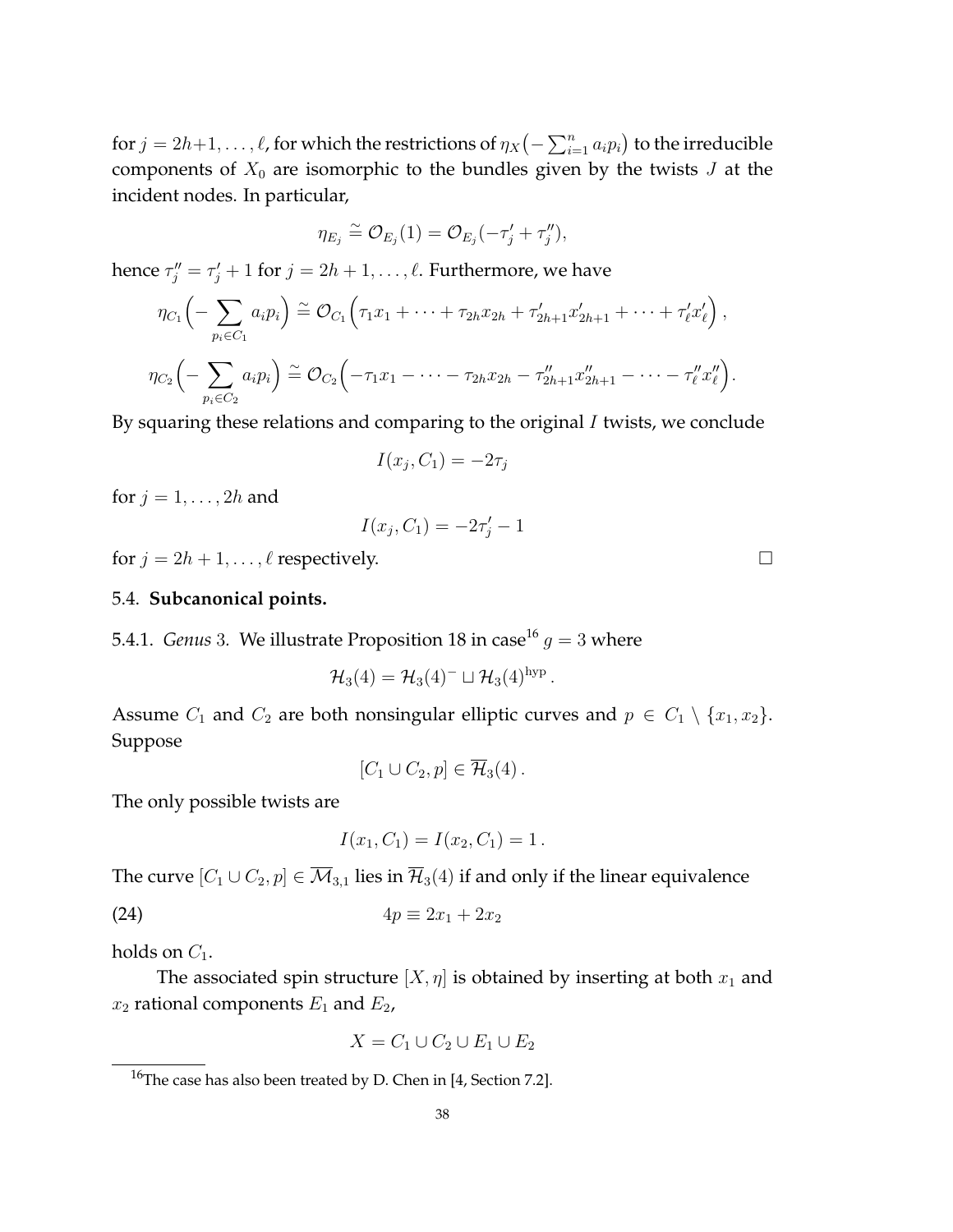with the intersections

$$
C_1 \cap E_1 = \{x'_1\}, C_1 \cap E_2 = \{x'_2\}, C_2 \cap E_1 = \{x''_1\}, C_2 \cap E_2 = \{x''_2\}.
$$

The line bundle  $\eta$  satisfies

$$
\eta_{E_i} \approx \mathcal{O}_{E_i}(1), \ \eta_{C_1} \approx \mathcal{O}_{C_1}(2p - x_1 - x_2), \ \eta_{C_2} \approx \mathcal{O}_{C_2}.
$$

An argument via admissible covers implies

$$
[C,p] \in \overline{\mathcal{H}}_3(4)^{\rm hyp} \quad \Leftrightarrow \quad \mathcal{O}_{C_1}(2p-x_1-x_2) \stackrel{\simeq}{=} \mathcal{O}_C.
$$

In the remaining case, where

$$
\eta_{C_1} \stackrel{\sim}{=} \mathcal{O}_{C_1}(2p - x_1 - x_2) \in JC_1[2] - \{\mathcal{O}_{C_1}\}\
$$

is a nontrivial 2-torsion point,  $\eta_{C_1}$  is an even and  $\eta_{C_2}$  is an odd spin structure, so  $[X, \eta] \in \overline{\mathcal{S}}_3^ _3^-$ , and accordingly  $[C,p]\in \overline{\mathcal{H}}_3(4)^-.$ 

5.4.2. *Genus* 4*.* Consider next genus 4 where

$$
\mathcal{H}_4(6) = \mathcal{H}_4(6)^+ \sqcup \mathcal{H}_4(6)^- \sqcup \mathcal{H}_4(6)^{\text{hyp}}
$$

has three connected components of dimension 7. Let

$$
C = C_1 \cup C_2, \quad g(C_1) = 1, \ g(C_2) = 2
$$

with  $C_1 \cap C_2 = \{x_1, x_2\}$ . Suppose  $p \in C_1$  and

$$
[C_1 \cup C_2, p] \in \overline{\mathcal{H}}_4(6).
$$

There are two possible twists.

• Twist  $I(x_1, C_1) = I(x_2, C_1) = 2$ .

We then obtain the following linear equivalences on  $C_1$  and  $C_2$ :

(25) 
$$
\mathcal{O}_{C_1}(6p - 3x_1 - 3x_2) \cong \mathcal{O}_{C_1}
$$
 and  $\omega_{C_2} \cong \mathcal{O}_{C_2}(x_1 + x_2)$ .

Each equation appearing in (25) imposes a codimension 1 condition on the respective Jacobian. The corresponding spin curve in  $[X, \eta] \in \overline{S}_4$  has underlying model  $X = C$  (no nodes are blown-up), and the spin line bundle  $\eta \in Pic(X)$ satisfies

$$
\eta_1 \stackrel{\sim}{=} \mathcal{O}_{C_1}(3p - x_1 - x_2) \quad \text{and} \quad \eta_2 \stackrel{\sim}{=} \mathcal{O}_{C_2}(x_1 + x_2) \, .
$$

As expected,  $\eta_i^{\otimes 2}$ <sup>⊗2</sup>  $\cong$   $\omega_{C_i}(x_1 + x_2)$  for  $i = 1, 2$ .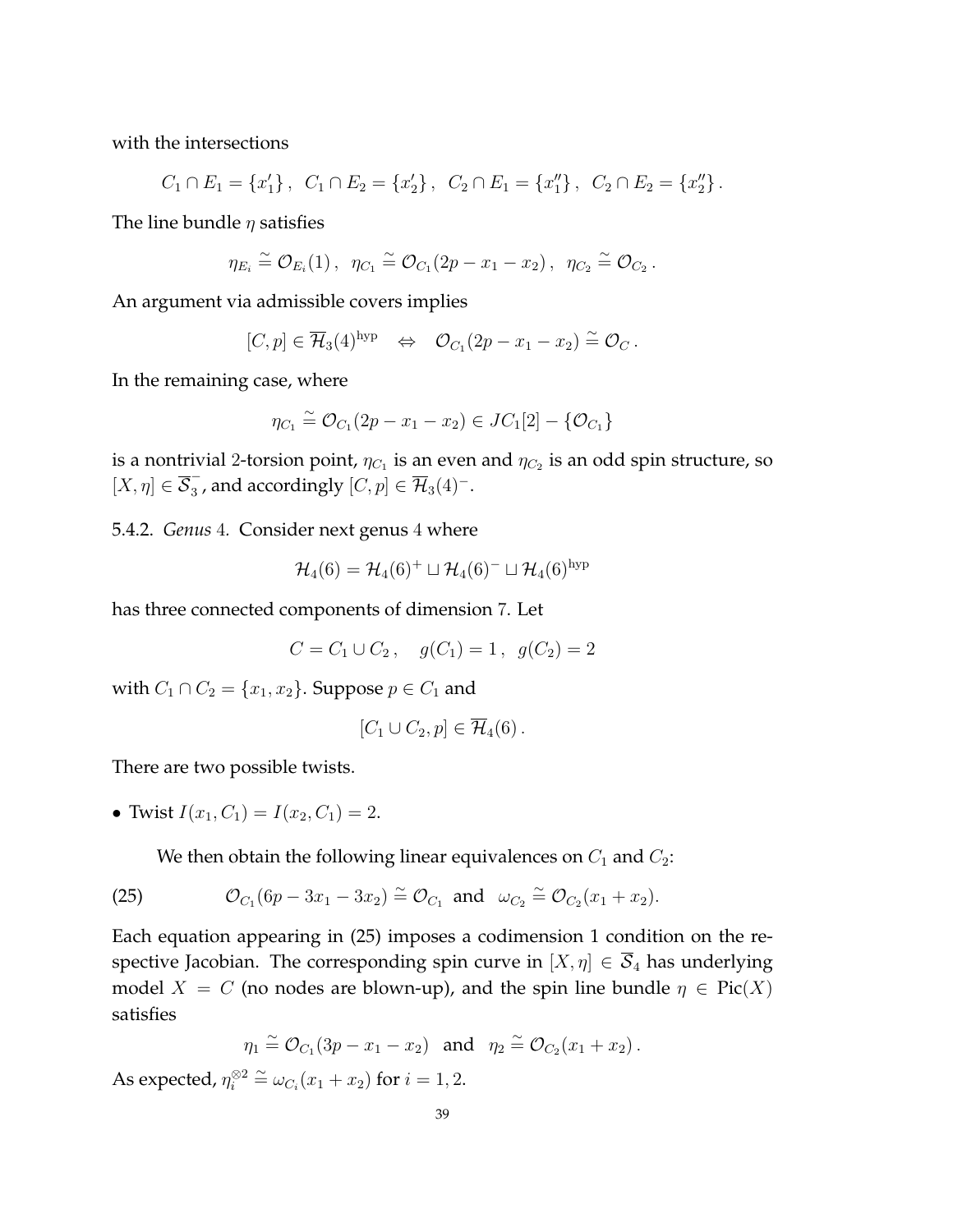We can further distinguish between the components of the closure  $\mathcal{H}_4(6)$ . We have  $[C, p] \in \overline{\mathcal{H}}_4(6)$ <sup>hyp</sup> if and only if

$$
\mathcal{O}_{C_1}(2p-x_1-x_2)\stackrel{\sim}{=}\mathcal{O}_{C_1}\text{ and }\omega_{C_2}\stackrel{\sim}{=}\mathcal{O}_{C_2}(x_1+x_2)\,,
$$

whereas  $[C, p] \in \overline{\mathcal{H}}_4(6)^-$  if and only if

$$
\mathcal{O}_{C_1}(2p-x_1-x_2) \in JC_1[3] - \{\mathcal{O}_{C_1}\}\
$$
 and  $\omega_{C_2} \cong \mathcal{O}_{C_2}(x_1+x_2)$ .

• Twist  $I(x_1, C_1) = 3$  and  $I(x_2, C_1) = 1$ .

We then obtain the following linear equivalences on  $C_1$  and  $C_2$ :

(26) 
$$
\mathcal{O}_{C_1}(6p - 4x_1 - 2x_2) \cong \mathcal{O}_{C_1}
$$
 and  $\omega_{C_2} \cong \mathcal{O}_{C_2}(2x_1)$ .

As before, the conditions in (26) are both codimension 1 in the respective Jacobians. The corresponding spin curve  $[X, \eta]$  is obtained by blowing-up both nodes  $x_1$  and  $x_2$ ,

$$
X = C_1 \cup C_2 \cup E_1 \cup E_2,
$$

with the intersections

$$
C_1 \cap E_1 = \{x'_1\}, C_1 \cap E_2 = \{x'_2\}, C_2 \cap E_1 = \{x''_1\}, C_2 \cap E_2 = \{x''_2\}.
$$

The line bundle  $\eta$  satisfies

$$
\eta_{E_i} \stackrel{\sim}{=} \mathcal{O}_{E_i}(1) , \quad \eta_{C_1} \stackrel{\sim}{=} \mathcal{O}_{C_1}(3p - 2x_1 - x_2) , \quad \eta_{C_2} \stackrel{\sim}{=} \mathcal{O}_{C_2}(x_1) .
$$

We have  $[C,p]\in\overline{\mathcal{H}}_4(6)^+$  if and only if  $\eta_{C_1}\stackrel{\sim}{=}\mathcal{O}_{C_1}.$  If  $\eta_{C_1}$  is a nontrivial 2-torsion point, then  $[C, p] \in \overline{\mathcal{H}}_4(6)^-$ .

If  $p \in C_2$  and  $[C_1 \cup C_2, p] \in \overline{\mathcal{H}}_4(6)$ , then  $I(x_1, C_1) = I(x_2, C_1) = -1$  is the only possible twist, and

$$
\omega_{C_2} \cong \mathcal{O}_{C_2}(6p - 2x_1 - 2x_2).
$$

The corresponding spin structure is realized on the curve  $X$  obtained by inserting rational components at both  $x_1, x_2 \in C$  and

$$
\eta_{C_1} \stackrel{\sim}{=} \mathcal{O}_{C_1} , \quad \eta_{C_2} \stackrel{\sim}{=} \mathcal{O}_{C_2}(3p - x_1 - x_2) .
$$

We have  $[C,p]\in\overline{\mathcal{H}}_4(6)^+$  (respectively  $\overline{\mathcal{H}}_4(6)^-)$  if and only if  $\eta_{C_2}$  is an odd (respectively even) theta characteristic on  $C_2$ .

## 5.5. **Limits of bitangents in genus** 3**.**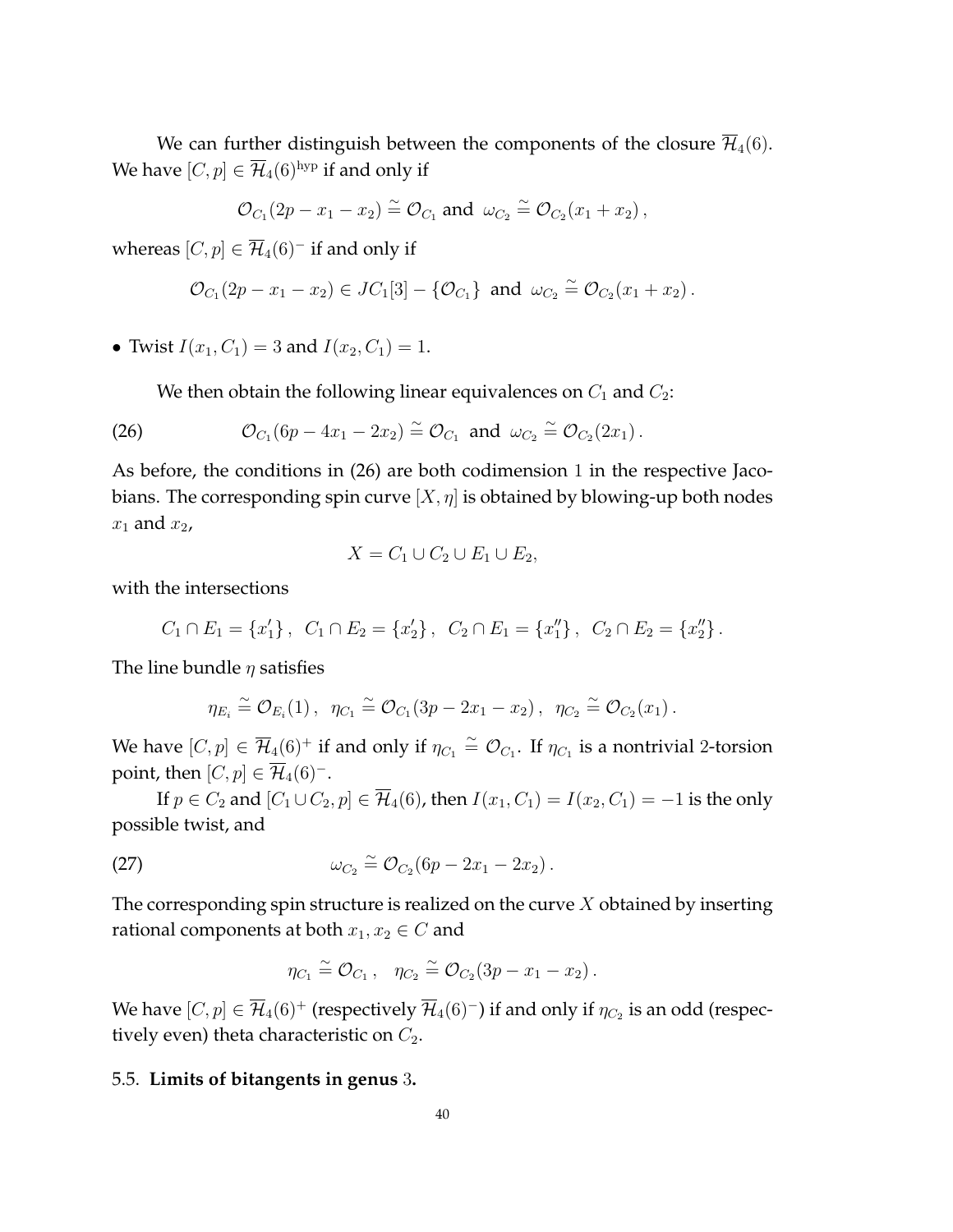5.5.1. *Two elliptic components.* Recall the decomposition into components in the case of genus 3:

$$
\mathcal{H}_3(2,2) = \mathcal{H}_3(2,2)^- \sqcup \mathcal{H}_3(2,2)^+,
$$

where the general point  $[C, p_1, p_2]$  of  $\mathcal{H}_3(2, 2)^-$  corresponds to a bitangent line

$$
\langle p_1, p_2 \rangle \in (\mathbb{P}^2)^{\vee}
$$

of the canonical model  $C \subset \mathbb{P}^2$  and the general point of  $\mathcal{H}_3(2, 2)^+$  corresponds to a hyperelliptic curve  $C$  together with two points lying a fibre of the hyperelliptic pencil.

Let  $C = C_1 \cup C_2$  where  $C_1$  and  $C_2$  are nonsingular elliptic curves with

$$
C_1 \cap C_2 = \{x_1, x_2\}.
$$

Suppose  $[C, p_1, p_2] \in \overline{\mathcal{H}}_3(2, 2)$ . There are two cases.

**Case 1**:  $p_1$  and  $p_2$  lie on the same component of C, say  $p_1, p_2 \in C_1 \setminus \{x_1, x_2\}$ .

Then  $I(x_1, C_1) = I(x_2, C_1) = 1$ , and the following equation holds:

(28) 
$$
\mathcal{O}_{C_1}(2x_1 + 2x_2 - 2p_1 - 2p_2) \cong \mathcal{O}_{C_1}.
$$

The induced spin structure is obtained by blowing-up both nodes  $x_1$  and  $x_2$ , and the corresponding spin bundle  $\eta$  restricts as

$$
\eta_{C_1} \stackrel{\sim}{=} \mathcal{O}_{C_1}(p_1 + p_2 - x_1 - x_2) \quad \text{and} \quad \eta_{C_2} \stackrel{\sim}{=} \mathcal{O}_{C_2}.
$$

If the linear equivalence  $p_1 + p_2 \equiv x_1 + x_2$  holds on  $C_1$ , then  $[C, p_1, p_2] \in \overline{\mathcal{H}}_3(2, 2)^+$ as can be seen directly via admissible covers.<sup>17</sup> If

$$
\eta_{C_1} \in JC_1[2] - \{ \mathcal{O}_{C_2} \},\,
$$

then, since  $\eta_{C_2}$  is odd, we have  $[C, p_1, p_2] \in \overline{\mathcal{H}}_3(2, 2)^-$ . There is a 1-dimensional family of limiting bitangents to  $C$ , which is to be expected since  $C$  is hyperelliptic.

**Case 2:**  $p_i \in C_i \setminus \{x_1, x_2\}$  for  $i = 1, 2$ .

Then  $I(x_1, C_1) = I(x_2, C_1) = 0$ . No node is twisted, so no rational components are inserted for the induced spin structure. The spin bundle  $\eta \in \text{Pic}^2(C)$ has restrictions

$$
\eta_{C_i} \stackrel{\sim}{=} \mathcal{O}_{C_i}(p_i)
$$

<sup>&</sup>lt;sup>17</sup>One can construct an admissible cover  $f: C \to R$ , where  $R = (\mathbb{P}^1)_1 \cup_t (\mathbb{P}^1)_2$ , with restrictions  $f_{|C_i}: C_i \to (\mathbb{P}^1)_i$  being the morphisms induced by the linear system  $|\mathcal{O}_{C_i}(x_1+x_2)|$  for  $i=1,2$ and  $f^{-1}(t) = \{x_1, x_2\}$ . Then clearly  $f(p_1) = f(p_2)$ .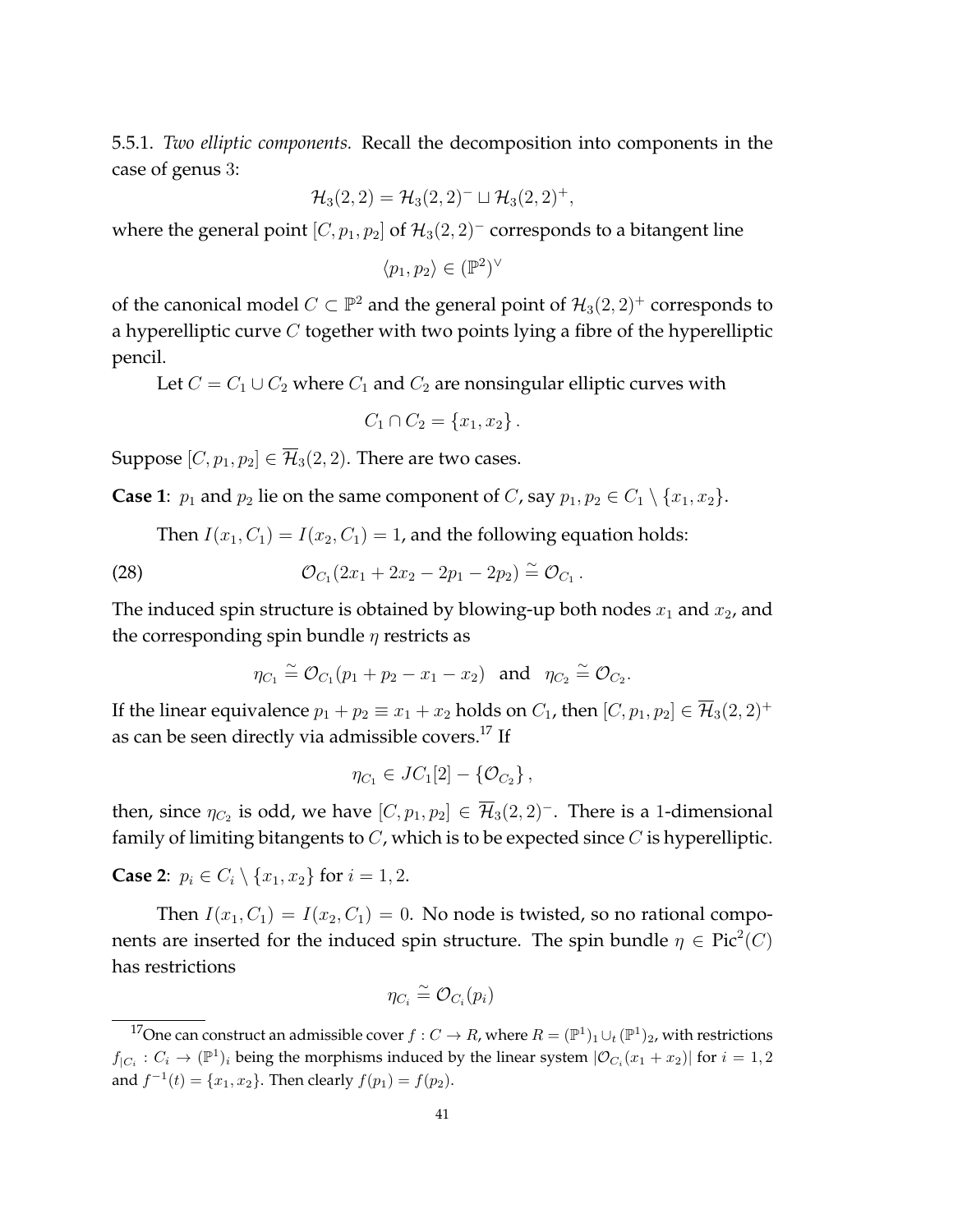for  $i = 1, 2$ . Since the resulting spin curve is odd,

$$
[C, p_1, p_2] \in \overline{\mathcal{H}}_3(2, 2)^-\,.
$$

We obtain  $16 = 4 \times 4$  limits of bitangents corresponding to the choice of points  $p_i \in C_i$  satisfying

$$
\mathcal{O}_{C_i}(2p_i-x_1-x_2)\stackrel{\sim}{=}\mathcal{O}_{C_i}.
$$

We now study three further degenerate cases to offer an illustration of the transitivity condition in the definition of twists.

**Case 3:**  $[C_1 \cup C_2 \cup E, p_1, p_2] \in \widetilde{\mathcal{H}}_3(2, 2)$  with  $p_1 \in E \cong \mathbb{P}^1$ ,  $p_2 \in C_1$ .

We have the following component intersections:

$$
C_1 \cap C_2 = \{x_2\}, \ \ C_1 \cap E = \{x'_1\}, \ \ C_2 \cap E = \{x''_1\}.
$$

The twists are subject to three dependent equations. Let  $a = I(x'_1, C_1)$ . We find

$$
I(x''_1, C_2) = -I(x''_1, E) = -2 - a
$$
 and  $I(x_2, C_1) = -I(x_2, C_2) = -a$ .

If  $a \le -2$ , the ordering on components defined by  $I$ ,

$$
C_1 < E \le C_2 < C_1 \;,
$$

contradicts transitivity. Similarly, if  $a \geq 0$ , we obtain

$$
E \leq C_1 \leq C_2 < E \,,
$$

which is also a contradiction. Therefore  $a = -1$ , and we have

$$
\mathcal{O}_{C_1}(2p_2 - 2x_2) \stackrel{\sim}{=} \mathcal{O}_{C_1}.
$$

The result is a 4-dimensional subvariety of  $\overline{\mathcal{M}}_{3,2}$  and therefore cannot be a component of  $\mathcal{H}_3(2, 2)$ .

**Case 4:**  $[C_1 \cup C_2 \cup E_1 \cup E_2, p_1, p_2] \in \widetilde{\mathcal{H}}_3(2, 2)$  with  $p_i \in E_i \stackrel{\sim}{=} \mathbb{P}^1$ .

We have the following component intersections:

$$
C_1 \cap E_1 = \{x'_1\}, C_1 \cap E_2 = \{x'_2\}, C_2 \cap E_1 = \{x''_1\}, C_2 \cap E_2 = \{x''_2\}.
$$

Let  $a = I(x'_1, C_1) = -I(x'_1, E_1)$ . We obtain, after solving a system of equations,

$$
I(x'_2, C_1) = -I(x'_2, E_2) = -2 - a, \quad I(x''_2, E_2) = -I(x''_2, C_2) = -a,
$$
  

$$
I(x''_1, E_1) = -I(x''_1, C_2) = a + 2.
$$

When  $a \le -2$ , we obtain

$$
C_1 < E_1 \le C_2 \le E_2 \le C_1 \,,
$$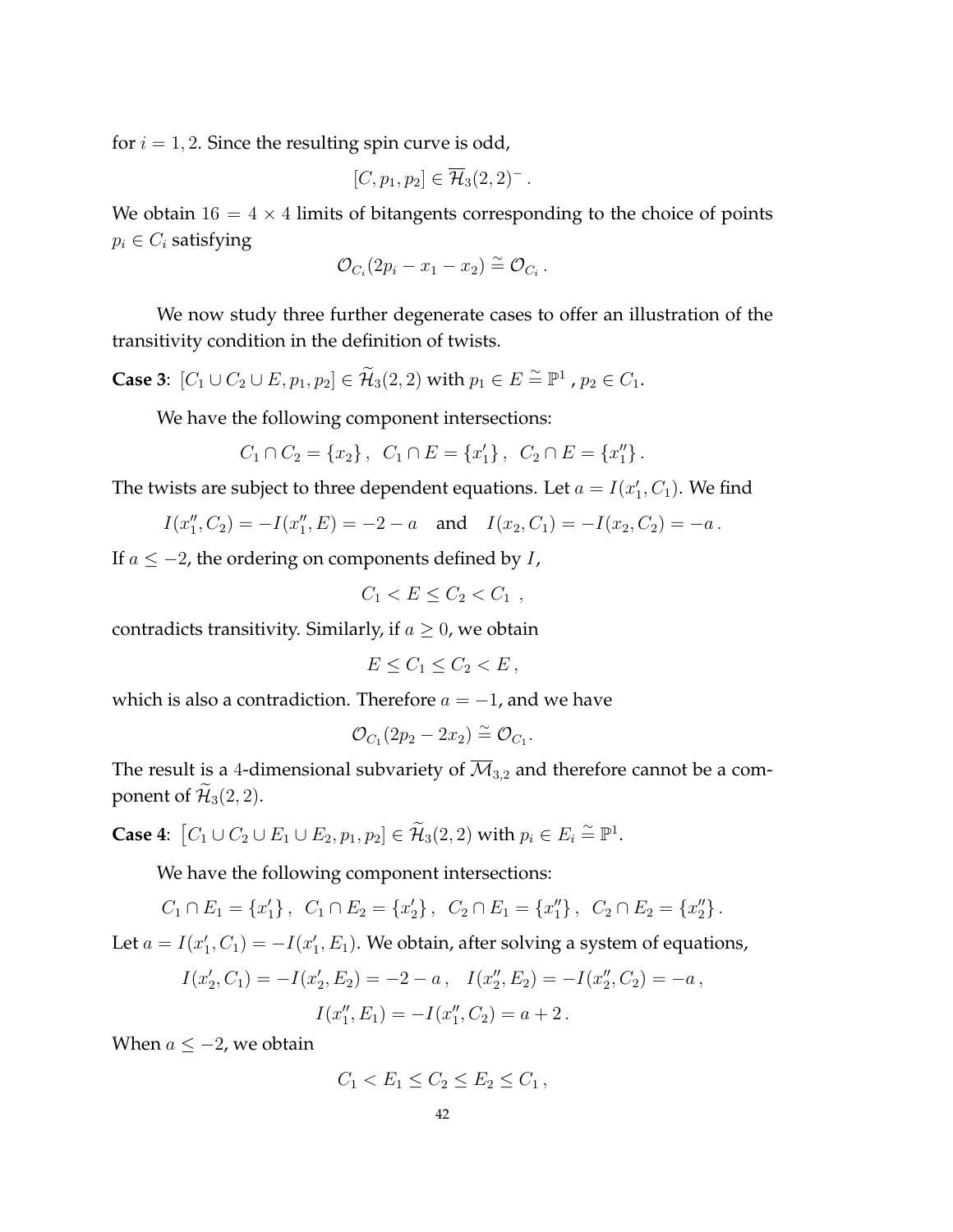a contradiction. The case  $a \geq 0$  is similarly ruled out, which forces  $a = -1$ . Then the twists impose no further constraints on the point in  $\mathcal{M}_{3,2}$ , so we obtain again a 4-dimensional subvariety of  $\mathcal{H}_3(2, 2)$  which cannot be an irreducible component.

**Case 5:**  $[C_1 \cup C_2 \cup E, p_1, p_2] \in \widetilde{\mathcal{H}}_3(2, 2)$  with  $p_1 \neq p_2 \in E \cong \mathbb{P}^1$ .

We have the following component intersections:

$$
C_1 \cap C_2 = \{x_2\}, C_1 \cap E = \{x'_1\}, C_2 \cap E = \{x''_1\}.
$$

Arguments as above yield the conditions

$$
\mathcal{O}_{C_1}(2x'_1-2x_2)\stackrel{\sim}{=}\mathcal{O}_{C_1}\quad \text{and}\quad \mathcal{O}_{C_2}(2x''_1-2x_2)\stackrel{\sim}{=}\mathcal{O}_{C_2}
$$

which constrains the locus to 3 dimensions in  $\overline{\mathcal{M}}_{3,2}$ .

5.5.2. *Singular quartics.* A nonsingular plane quartic curve

$$
C\subset \mathbb{P}^2
$$

is of genus 3 and has 28 bitangent lines corresponding to the set  $\theta(C)$  of 28 odd theta characteristics. A general quartic  $C \subset \mathbb{P}^2$  can be reconstructed from its 28 bitangent lines [3]: the rational map

$$
\overline{\mathcal{M}}_3 \dashrightarrow \text{Sym}^{28}(\mathbb{P}^2)^\vee/\!/\mathbb{P}\mathbb{GL}(3), \quad C \mapsto \theta(C)
$$

is generically injective. Our approach to  $\overline{\mathcal{H}}_3(2, 2)$  naturally recovers classical results on the limits of bitangents for singular quartic curves. The investigation also further illustrates the difference between  $\overline{\mathcal{H}}_3(2, 2)$  and  $\widetilde{\mathcal{H}}_3(2, 2)$ .

**Definition 19.** Let  $C \subset \mathbb{P}^2$  be an irreducible plane quartic. A line

$$
L \in (\mathbb{P}^2)^{\vee}
$$

is a *bitangent* of C if the cycle  $L \cdot C$  is everywhere nonreduced and even. A bitangent L is of *type* i if L contains precisely i singularities of C. For  $i = 0, 1, 2$ , let  $b_i$ denote the number of bitangent lines to  $C$  of type  $i$ .

Let  $C \subset \mathbb{P}^2$  be an irreducible plane quartic having  $\delta$  nodes and  $\kappa$  cusps. By Plücker's formulas involving the singularities of the dual plane curve,  $C$  has

$$
b = b_0 + b_1 + b_2 = 28 + 2\delta(\delta - 7) + 6\kappa\delta + \frac{9\kappa(\kappa - 5)}{2}
$$

bitangent lines of which  $b_2 = \binom{\delta + \kappa}{2}$  $_2^{+\kappa})$  are of type 2, see [3] and [17, Chapter XVII]. In Table 1, the possibilities for  $b_i$ , depending on the singularities of  $C$ , are listed.

In order to recover the sum 28 in the each line of Table 1, multiplicities must be calculated. By [3, Lemma 3.3.1]: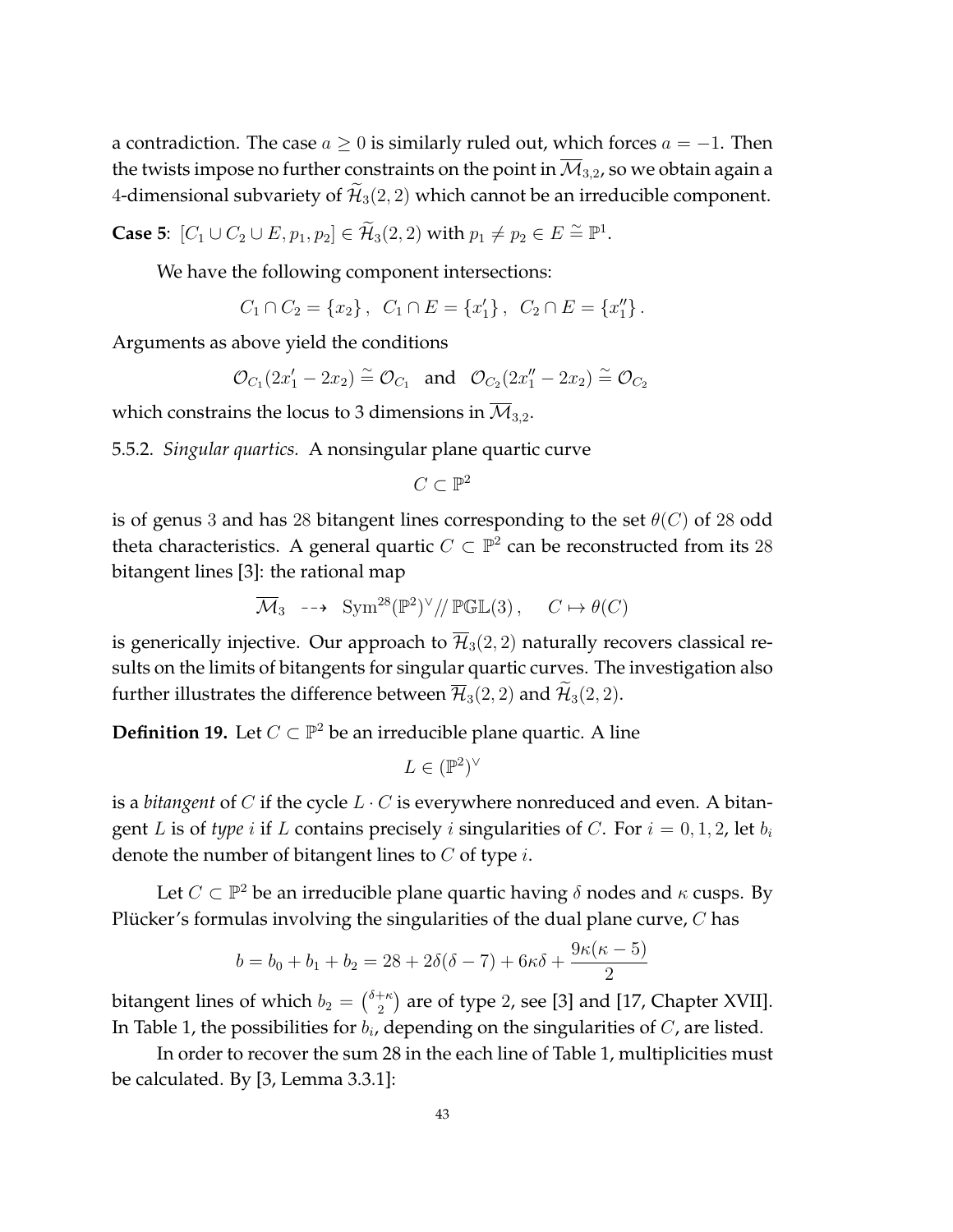| $(\delta,\kappa)$ | $b_0$ | $b_1$ | $b_2$ |
|-------------------|-------|-------|-------|
| (0, 0)            | 28    | 0     | 0     |
| (1,0)             | 16    | 6     | 0     |
| (2,0)             | 8     | 8     | 1     |
| (3,0)             | 4     | 6     | 3     |
| (0, 1)            | 10    | 6     | 0     |
| (0, 2)            | 1     | 6     | 1     |
| (0, 3)            | 1     | 0     | 3     |
| (1, 1)            | 4     | 7     | 1     |

TABLE 1. Bitangent data for singular quartic curves [3, 17]

- $\blacktriangleright$  a bitangent of type 0 appears with multiplicity 1 in the scheme  $\theta(C)$ ,
- $\blacktriangleright$  a bitangent of type 1 containing a node (respectively a cusp) appears in  $\theta$ (C) with multiplicity 2 (respectively 3),
- $\triangleright$  a bitangent joining two nodes (respectively two cusps) contributes to  $\theta$ (*C*) with multiplicity 4 (respectively 9).

We will explain how the results of Table 1 can be recovered using the geometry of  $\widetilde{\mathcal{H}}_3(2, 2)$  in two cases (the others are similiar).

**Case 1**: 1-nodal quartics.

Let  $[C, x_1, x_2] \in M_{2,2}$  be a general point and denote by

$$
C'=C/x_1\sim x_2
$$

the genus 3 curve obtained by identifying  $x_1$  and  $x_2$ . If  $[C', p_1, p_2] \in \tilde{\mathcal{H}}_3(2, 2)$ , then

$$
\mathcal{O}_{C'}(2p_1+2p_2)\stackrel{\sim}{=}\omega_{C'}
$$

and  $\mathcal{O}_C(2p_1 + 2p_2) \cong \omega_C(x_1 + x_2)$ . Since multiplication by 2 on JC has degree 4, there are 16 bitangents of type 0. All 16 lie in  $\overline{\mathcal{H}}_3(2, 2)$  by Lemma 12.

We determine next the bitangents of type 1. Let

$$
[C\cup E, p_1, p_2] \in \widetilde{\mathcal{H}}_3(2,2),
$$

where  $E \stackrel{\sim}{=} \mathbb{P}^1$ ,  $p_1 \in E$ ,  $p_2 \in C$ , and  $E \cap C = \{x_1, x_2\}$ . Then

$$
I(x_1, E) = I(x_2, E) = 1
$$

and  $\omega_C = \mathcal{O}_C(2p_2)$ . Hence,  $p_2$  is one of the 6 Weierstrass points of C. Thus the bitangent lines of type 1 join a node and a Weierstrass point of the normalization.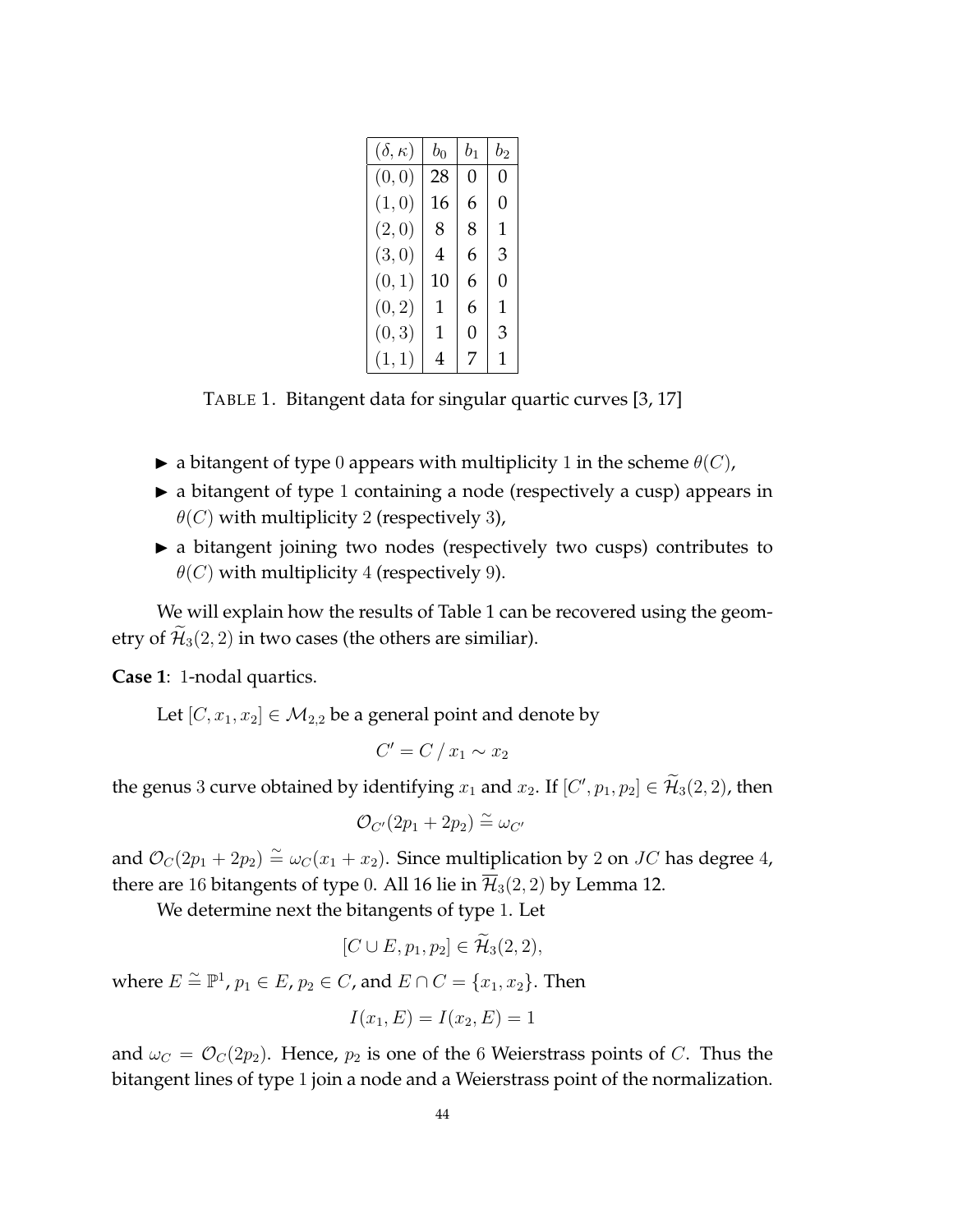Each such bitangent line is counted with multiplicity 2 since  $[C \cup E, p_1, p_2]$  has an automorphism of order 2. By Proposition 16, all 6 lie in  $\overline{\mathcal{H}}_3(2, 2)$ .

Finally, we consider the case  $[C \cup E, p_1, p_2] \in \mathcal{H}_3(2, 2)$  where

$$
p_1, p_2 \in E - \{x_1, x_2\}.
$$

Then we find  $I(x_1, C) + I(x_2, C) = 4$ . Both possibilities  $\{I(x_1, C), I(x_2, C)\} =$  ${2, 2}$  and  ${I(x_1, C), I(x_2, C)} = {1, 3}$  impose a nontrivial condition on the curve  $[C, x_1, x_2] \in M_{2,2}$ , so the case does not appear generically.

We have verified the line corresponding to  $(1, 0)$  in Table 1:  $b_0 = 16$ ,  $b_1 = 6$ ,  $b_2 = 0$ , and  $28 = 16 + 2 \cdot 6$ .

**Case 2**: 1-cuspidal quartics.

We consider the compact type curve  $C = C_1 \cup C_2$ , where  $C_i$  are smooth curves of genus  $i$  for  $i=1,2$  and  $C_1\cap C_2=\{x\}$  . We furthermore assume  $x\in C_2$  is *not* a Weierstrass point, so C is not hyperelliptic. We will determine the bitangents which have  $C$  as the underlying curve. Suppose

$$
[C, p_1, p_2] \in \widetilde{\mathcal{H}}_3(2, 2)
$$

so  $p_1, p_2 \in C \setminus \{x\}$ . We distinguish several cases:

- $p_1, p_2 \in C_1 \Rightarrow I(x, C_1) = 3$  and  $\omega_{C_2} = \mathcal{O}_{C_2}(2x)$ . Since  $x$  is not a Weierstrass point, the case is impossible.
- $p_1 \in C_1$  and  $p_2 \in C_2 \Rightarrow I(x, C_1) = 1$ . We obtain the conditions

$$
\mathcal{O}_{C_1}(2p_1) = \mathcal{O}_{C_1}(2x)
$$
 and  $\omega_{C_2} = \mathcal{O}_{C_2}(2p_2)$ .

All solutions are smoothable by Proposition 16. The case accounts for 18 points in the fibre of the projection  $\overline{\mathcal{H}}_3(2, 2) \rightarrow \overline{\mathcal{M}}_3$  over [C], and shows that the cuspidal curve

$$
\phi = \phi_{\omega_{C_2}(2x)} : C_2 \to \mathbb{P}^2
$$

has 6 bitangents of type 1 joining the cusp  $\phi(x)$  with one of the Weierstrass points of C. Each such line is counted with multiplicity 3 corresponding to the nontrivial 2-torsion points of  $[C_1, x] \in \overline{\mathcal{M}}_{1,1}$ .

•  $p_1, p_2 \in C_2 \Rightarrow I(x, C_2) = 1$ . We obtain the condition

$$
\mathcal{O}_{C_2}(2p_1 + 2p_2) = \omega_{C_2}(2x).
$$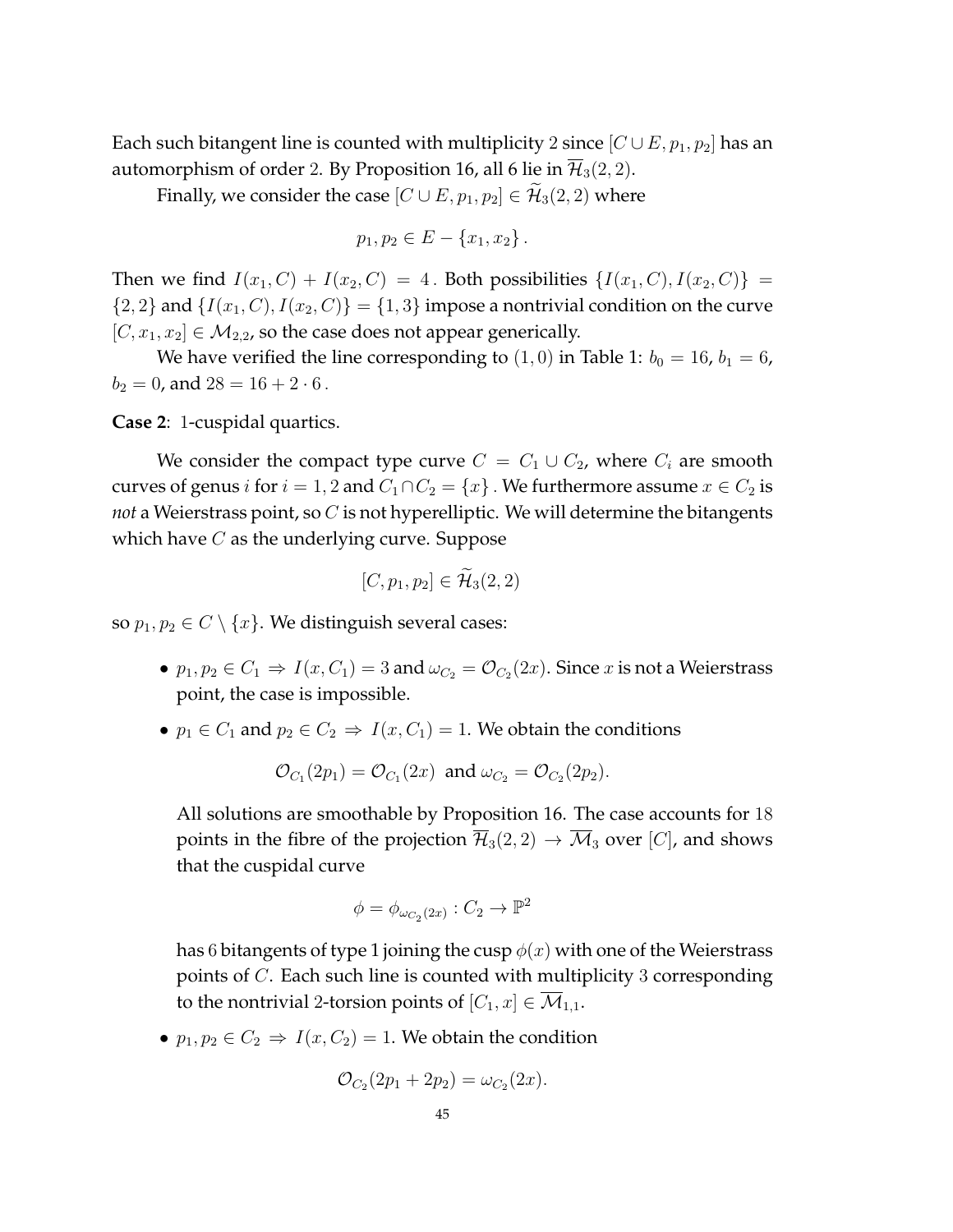The cohomology class of the images of both maps  $f_i : C_2 \to Pic^2(C_2)$ given by

$$
f_1(y) = \mathcal{O}_{C_2}(2y), \ \ f_2(y) = \omega_{C_2}(2x - 2y)
$$

equals  $4\theta \in H^2(\text{Pic}^2(C_2), \mathbb{Z})$ , hence

$$
[f_1(C_2)] \cdot [f_2(C_2)] = 16\theta^2 = 32.
$$

The cases where  $p_1 = x$  and  $p_2 \in C_2$  is a Weierstrass point must be discarded, so we are left with  $10 = 16 - 6$  possibilities for the bitangent lines.

Suppose one of the points  $p_1$  or  $p_2$  tends to x. The case when both  $p_1$  and  $p_2$ merge to x leads to  $x \in C_2$  being a Weierstrass point and can be discarded. We are thus left with the following situation.

• 
$$
[C_1 \cup E \cup C_2, p_1, p_2] \in \widetilde{\mathcal{H}}_3(2, 2)
$$
 with  $p_1 \in E \cong \mathbb{P}^1$  and  $p_2 \in C_2$ . Let  
\n
$$
\{y\} = C_1 \cap E \text{ and } \{x\} = C_2 \cap E.
$$

We compute  $I(y, C_1) = -1$  and  $I(x, C_2) = -1$ , therefore x is a Weierstrass point of  $C_2$ .

The locus of such points forms a 5-dimensional component of  $\widetilde{\mathcal{H}}_3(2,2)$ that lies entirely in the boundary  $\partial \overline{M}_{3,2}$  (as can be checked by residue restrictions or limit linear series arguments). The general point can *not* be smoothed.

We have verified the line corresponding to  $(0, 1)$  in Table 1:  $b_0 = 10$ ,  $b_1 = 6$ ,  $b_2 = 0$ , and  $28 = 10 + 3 \cdot 6$ .

# 6. TWISTED k-CANONICAL DIVISORS

6.1. **Moduli space.** Let g and n be in the stable range  $2g - 2 + n > 0$ , and let  $k \in \mathbb{Z}_{\geq 0}$ . Let

$$
\mu=(m_1,\ldots,m_n),\quad m_i\in\mathbb{Z}
$$

be a vector satisfying

$$
\sum_{i=1}^{n} m_i = k(2g - 2).
$$

We define the closed substack of *k-canonical divisors*  $\mathcal{H}^{k}_g(\mu) \subset \mathcal{M}_{g,n}$  by

$$
\mathcal{H}_g^k(\mu) = \left\{ [C, p_1, \ldots, p_n] \in \mathcal{M}_{g,n} \, \middle| \, \mathcal{O}_C\Big(\sum_{i=1}^n m_i p_i\Big) = \omega_C^k \right\}.
$$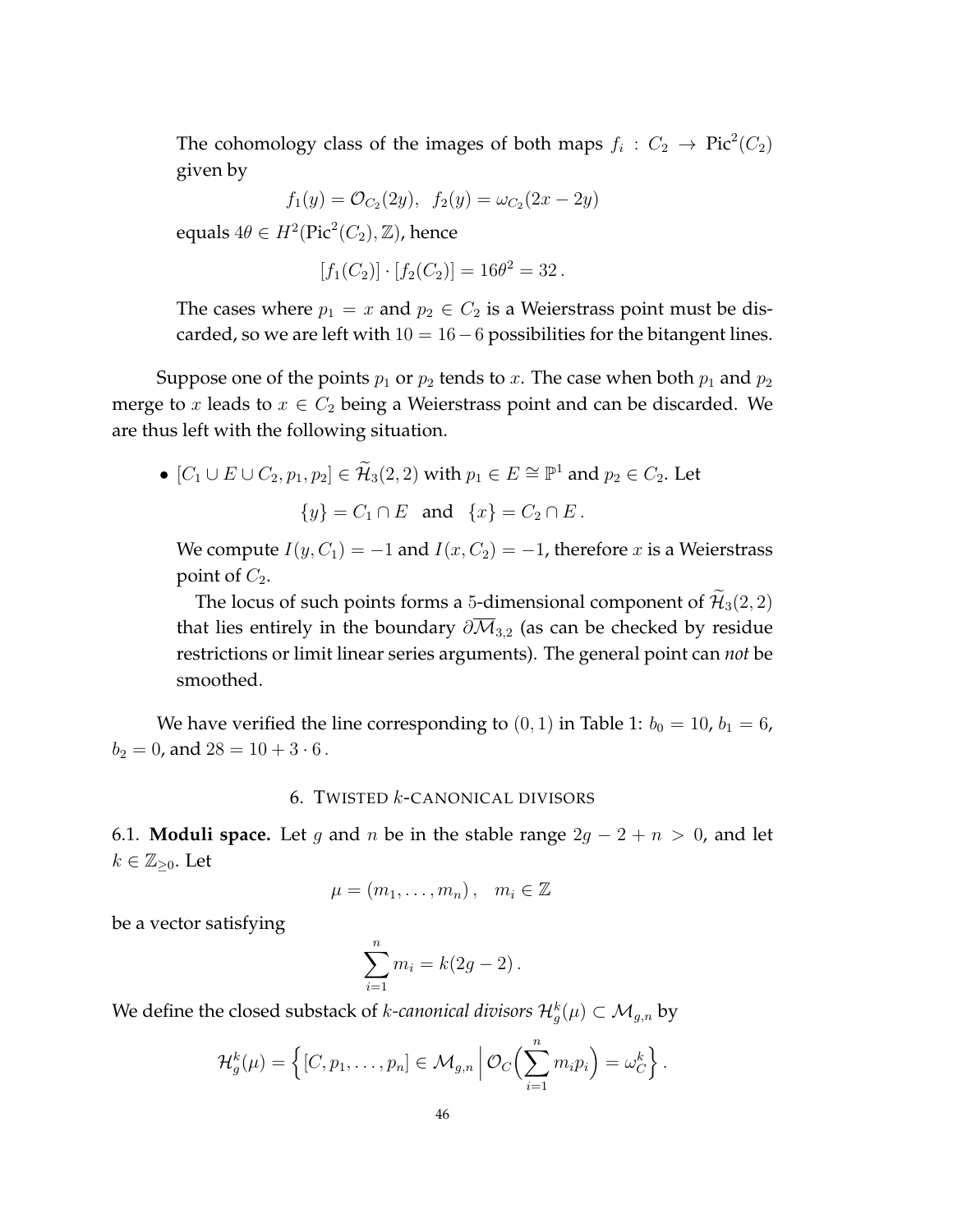The main focus of the paper has been on *differentials* which is the  $k = 1$  case. *Rational functions* and *quadratic differentials* correspond to  $k = 0$  and  $k = 2$  respectively.

**Definition 20.** The divisor  $\sum_{i=1}^n m_i p_i$  associated to  $[C, p_1, \ldots, p_n] \in \overline{\mathcal{M}}_{g,n}$  is k*-twisted canonical* if there exists a twist I for which

$$
\nu^* \mathcal{O}_C\left(\sum_{i=1}^n m_i p_i\right) \stackrel{\sim}{=} \nu^*(\omega_C^k) \otimes \mathcal{O}_{C_I}\left(\sum_{q \in \mathbb{N}_I} I(q, D'_q) \cdot q' + I(q, D''_q) \cdot q''\right)
$$

on the partial normalization  $C_I$ .

We define the subset  $\widetilde{\mathcal{H}}^k_g(\mu) \subset \overline{\mathcal{M}}_{g,n}$  parameterizing  $k$ -twisted canonical divisors by

$$
\widetilde{\mathcal{H}}_g^k(\mu) = \left\{ [C, p_1, \ldots, p_n] \in \overline{\mathcal{M}}_{g,n} \Big| \sum_{i=1}^n m_i p_i \text{ is a } k\text{-twisted canonical divisor} \right\}.
$$

By definition, we have

$$
\widetilde{\mathcal{H}}_g^k(\mu) \cap \mathcal{M}_{g,n} = \mathcal{H}_g^k(\mu) ,
$$

so  $\mathcal{H}^{k}_{g}(\mu) \subset \mathcal{H}^{k}_{g}(\mu)$  is an open set.

**Theorem 21.** The moduli space  $\widetilde{\mathcal{H}}_g^k(\mu) \subset \overline{\mathcal{M}}_{g,n}$  is a closed substack with irreducible *components all of dimension at least*  $2g - 3 + n$ *.* 

*Proof.* We replace  $\omega_C$  by  $\omega_C^k$  in the proofs of Proposition 4, Lemma 6, Lemma 9, and Proposition 11. The tensor power  $k$  plays no essential role in the arguments.  $\Box$ 

6.2. **Rational functions.** In the  $k = 0$  case of rational functions, the moduli space

$$
\widetilde{\mathcal{H}}^0_g(\mu)\subset \overline{\mathcal{M}}_{g,n}
$$

may have irreducible components of various dimensions. No result parallel to the simple dimension behavior of Theorems 2 and 3 holds.

Let  $\mu = (m_1, \ldots, m_n)$  be a vector satisfying

$$
\sum_{i=1}^n m_i = 0.
$$

Let  $\overline{\mathcal{M}}_g(\mathbb{P}^1, \mu)$  be the moduli space of stable maps to *rubber*<sup>18</sup> with ramification profiles over 0 and  $\infty$  determined by the positive and negative part of  $\mu$ . The following  $k = 0$  result has a straightforward proof which we leave to the reader.

<sup>&</sup>lt;sup>18</sup>See [11] for definitions and further references.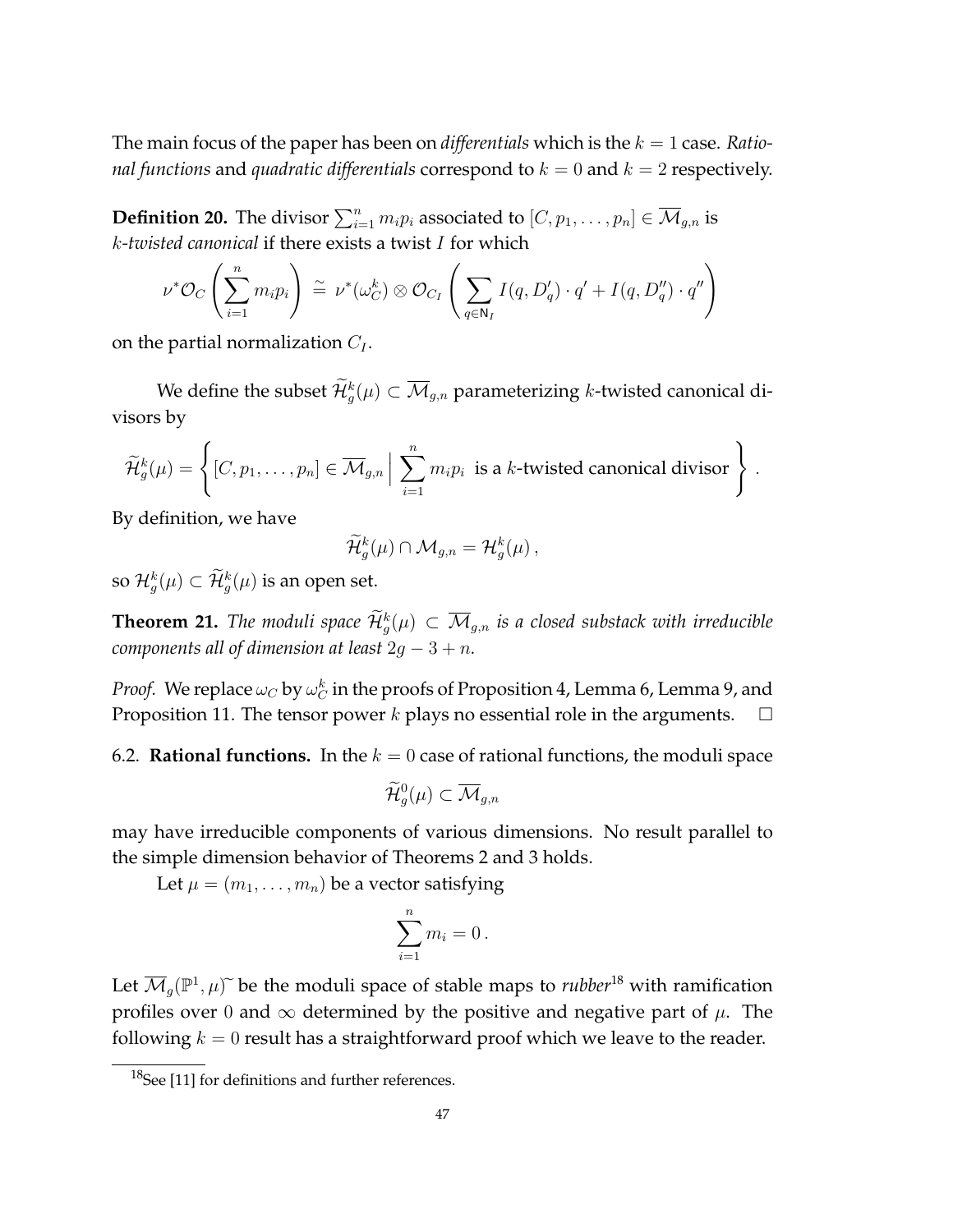**Proposition 22.** *The image of the canonical map*  $\overline{\mathcal{M}}_g(\mathbb{P}^1,\mu)^\sim \to \overline{\mathcal{M}}_{g,n}$  *equals* 

$$
\widetilde{\mathcal{H}}_g^0(\mu) \subset \overline{\mathcal{M}}_{g,n}.
$$

6.3. **Higher** k. For  $k > 1$ , we do not know uniform dimension results for  $\mathcal{H}^k_g(\mu)$ . Is the locus

$$
\mathcal{H}^k_g(\mu)\subset \mathcal{M}_{g,n}
$$

pure of expected codimension  $g$ ? Unfortunately, the answer is *no*: if all parts of  $\mu$ are non-negative and divisible by  $k$ , then the sublocus

(29) 
$$
\mathcal{H}_g^1\left(\frac{1}{k}\cdot\mu\right)\subset\mathcal{H}_g^k(\mu)
$$

is of codimension  $g - 1$  in  $\mathcal{M}_{g,n}$ .

**Question:** *Perhaps construction* (29) *is the only source of impure dimension?*

In the  $k = 2$  case of quadratic differentials, the dimension theory developed in [22, 27] answers the above question in the affirmative when

$$
m_i \in \{-1, 0, 1, 2, \ldots\}
$$
 for all  $1 \le i \le n$ .

An affirmative answer for all  $g$ ,  $\mu$ , and  $k > 1$  would perhaps be expected.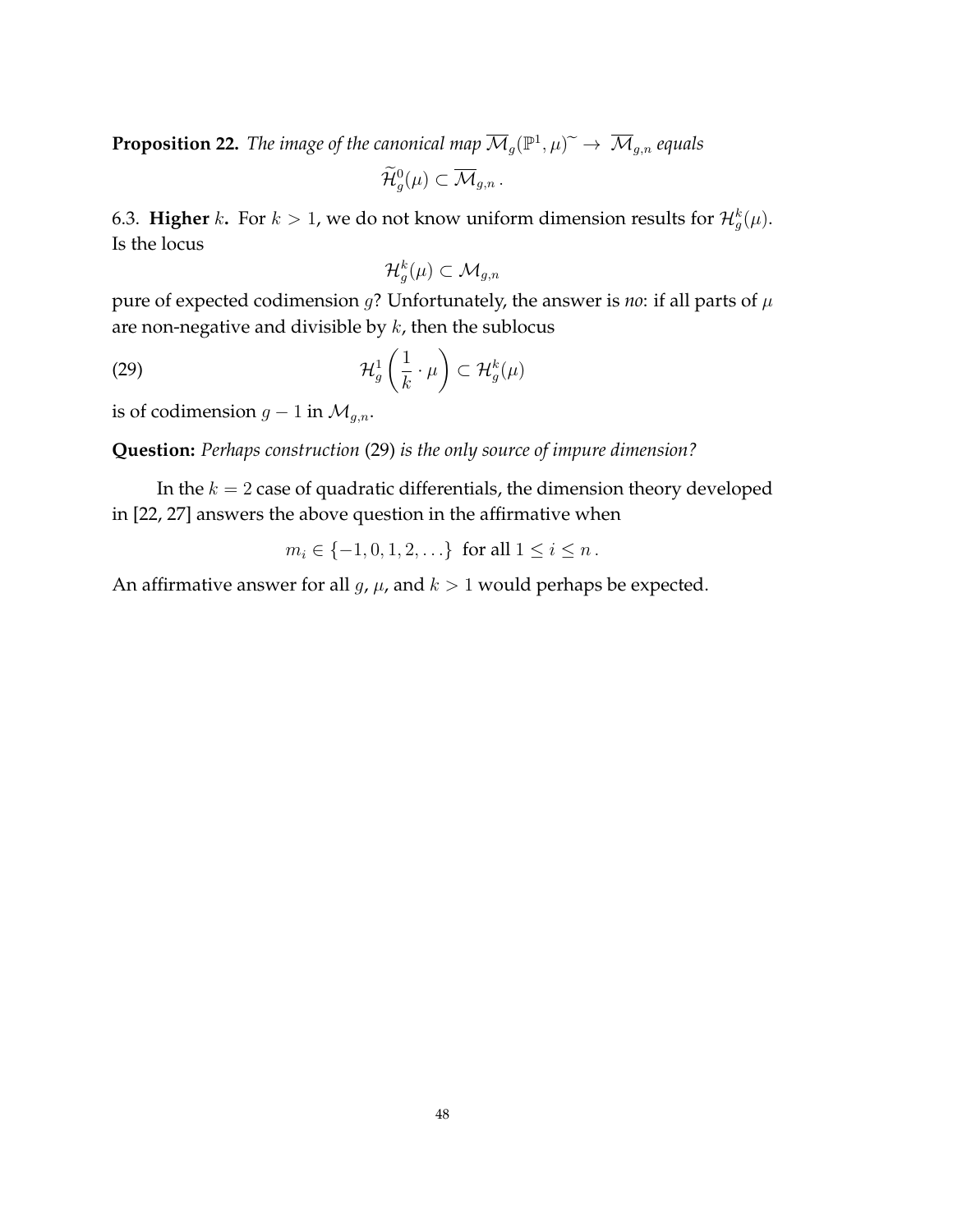# Appendix: The weighted fundamental class of  $\mathcal{H}_g(\mu)$

*by F. Janda, R. Pandharipande, A. Pixton, and D. Zvonkine*

## A.1 **Stable graphs and strata.**

In the strictly meromorphic case, the fundamental class of  $\widetilde{\mathcal{H}}_g(\mu)$  weighted by intrinsic multiplicities is conjectured here to be an explicit cycle in the tautological ring  $R^*(\overline{\mathcal M}_{g,n})$  found by Pixton in 2014. The formula is written in term of a summation over stable graphs  $\Gamma$  indexing the strata of  $\overline{\mathcal{M}}_{g,n}$ . The summand in Pixton's formula corresponding to  $\Gamma$  is a product over vertex, marking, and edge factors. We review here the standard indexing of the strata of  $\mathcal{M}_{g,n}$  by stable graphs.

The strata of the moduli space of curves correspond to *stable graphs*

$$
\Gamma = (V, H, L, g: V \to \mathbb{Z}_{\geq 0}, v: H \to V, \iota: H \to H)
$$

satisfying the following properties:

- (i) V is a vertex set with a genus function  $g: V \to \mathbb{Z}_{\geq 0}$ ,
- (ii) H is a half-edge set equipped with a vertex assignment  $v : H \to V$  and an involution  $\iota$ ,
- (iii) E, the edge set, is defined by the 2-cycles of  $\iota$  in H (self-edges at vertices are permitted),
- (iv) L, the set of legs, is defined by the fixed points of  $\iota$  and is endowed with a bijective correspondence with a set of markings,
- (v) the pair (V, E) defines a *connected* graph,
- (vi) for each vertex  $v$ , the stability condition holds:

$$
2g(v) - 2 + n(v) > 0,
$$

where  $n(v)$  is the valence of  $\Gamma$  at v including both half-edges and legs.

An automorphism of Γ consists of automorphisms of the sets V and H which leave invariant the structures L, g, v, and  $\iota$ . Let Aut(Γ) denote the automorphism group of Γ.

The genus of a stable graph  $\Gamma$  is defined by:

$$
g(\Gamma) = \sum_{v \in V} g(v) + h^{1}(\Gamma).
$$

A stratum of the moduli space  $\overline{\mathcal{M}}_{g,n}$  of Deligne-Mumford stable curves naturally determines a stable graph of genus  $g$  with  $n$  legs by considering the dual graph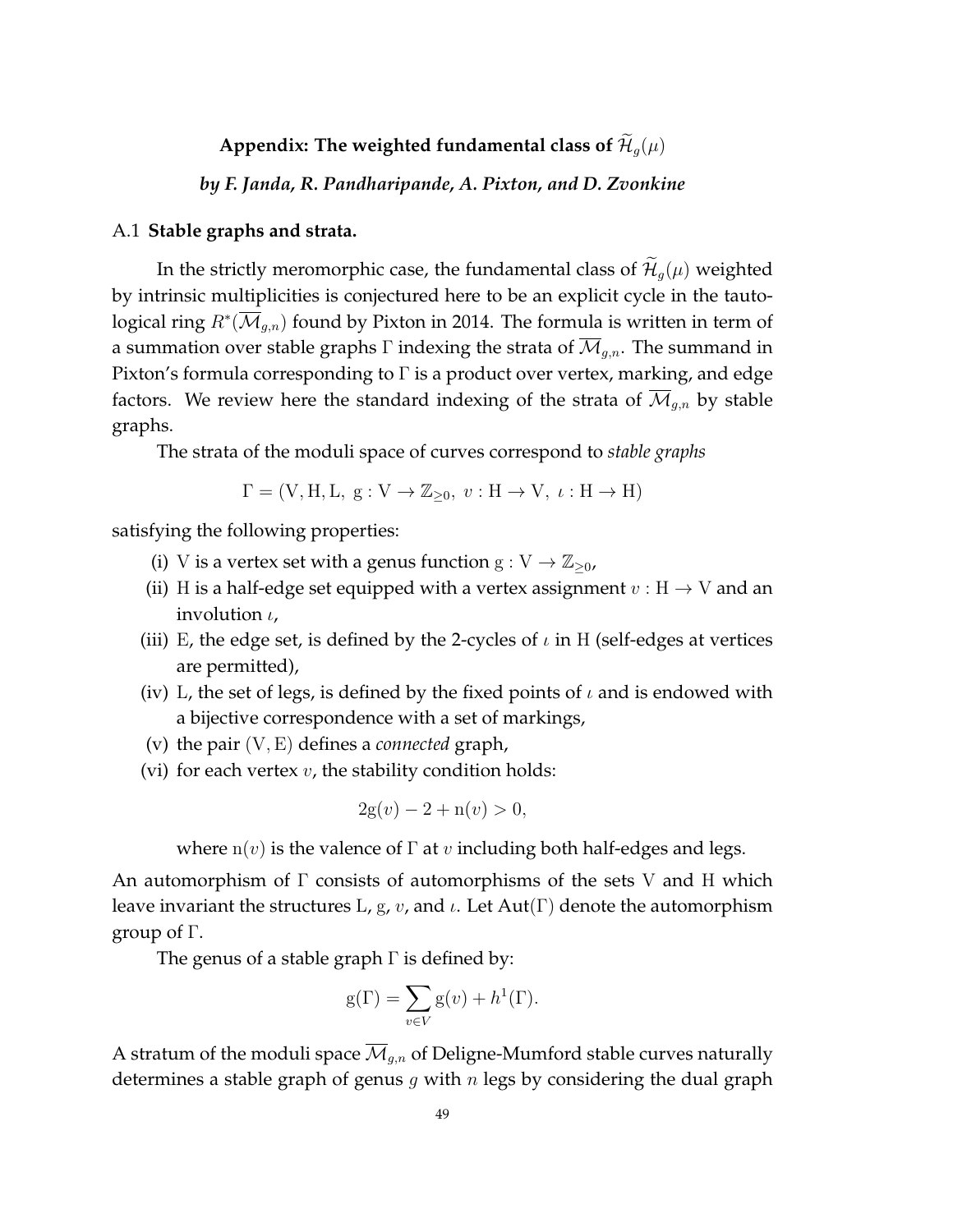of a generic pointed curve parametrized by the stratum. Let  $G_{q,n}$  be the set of isomorphism classes of stable graphs of genus g with n legs. The set  $G_{g,n}$  is finite.

To each stable graph Γ, we associate the moduli space

$$
\overline{\mathcal{M}}_{\Gamma} = \prod_{v \in \mathrm{V}} \overline{\mathcal{M}}_{\mathrm{g}(v),\mathrm{n}(v)}.
$$

Let  $\pi_v$  denote the projection from  $\overline{\mathcal{M}}_{\Gamma}$  to  $\overline{\mathcal{M}}_{g(v),n(v)}$  associated to the vertex v. There is a canonical morphism

$$
\xi_{\Gamma} : \overline{\mathcal{M}}_{\Gamma} \to \overline{\mathcal{M}}_{g,n}
$$

with image<sup>19</sup> equal to the stratum associated to the graph Γ. To construct  $\xi_{\Gamma}$ , a family of stable pointed curves over  $\overline{\mathcal{M}}_{\Gamma}$  is required. Such a family is easily defined by attaching the pull-backs of the universal families over each of the  $\mathcal{M}_{g(v),n(v)}$  along the sections corresponding to half-edges.

# A.2 **Additive generators of the tautological ring.**

Let  $\Gamma$  be a stable graph. A *basic class* on  $\overline{\mathcal{M}}_{\Gamma}$  is defined to be a product of monomials in  $\kappa$  classes<sup>20</sup> at each vertex of the graph and powers of  $\psi$  classes at each half-edge (including the legs),

$$
\gamma = \prod_{v \in V} \prod_{i>0} \kappa_i[v]^{x_i[v]} \cdot \prod_{h \in H} \psi_h^{y[h]} \in A^*(\overline{\mathcal{M}}_{\Gamma}),
$$

where  $\kappa_i[v]$  is the  $i^{\text{th}}$  kappa class on  $\overline{\mathcal M}_{\text{g}(v),\text{n}(v)}.$  We impose the condition

$$
\sum_{i>0} ix_i[v] + \sum_{h \in \mathcal{H}[v]} y[h] \le \dim_{\mathbb{C}} \overline{\mathcal{M}}_{g(v),n(v)} = 3g(v) - 3 + n(v)
$$

at each vertex to avoid the trivial vanishing of  $\gamma$ . Here, H[v]  $\subset$  H is the set of legs (including the half-edges) incident to  $v$ .

Consider the Q-vector space  $S_{q,n}$  whose basis is given by the isomorphism classes of pairs  $[\Gamma, \gamma]$ , where  $\Gamma$  is a stable graph of genus g with n legs and  $\gamma$  is a basic class on  $\overline{\mathcal{M}}_{\Gamma}$ . Since there are only finitely many pairs  $[\Gamma, \gamma]$  up to isomorphism,  $\mathcal{S}_{q,n}$  is finite dimensional. The canonical map

$$
q: \mathcal{S}_{g,n} \to R^*(\overline{\mathcal{M}}_{g,n})
$$

 $^{20}\!{\rm Our}$  convention is  $\kappa_i = \pi_*(\psi_{n+1}^{i+1})\ \in A^i(\overline{\mathcal M}_{g,n},\mathbb Q)$  where

$$
\pi:\overline{\mathcal{M}}_{g,n+1}\to\overline{\mathcal{M}}_{g,n}
$$

is the map forgetting the marking  $n + 1$ . For a review of  $\kappa$  and and the cotangent  $\psi$  classes, see [15].

<sup>&</sup>lt;sup>19</sup>The degree of  $\xi_{\Gamma}$  is  $|Aut(\Gamma)|$ .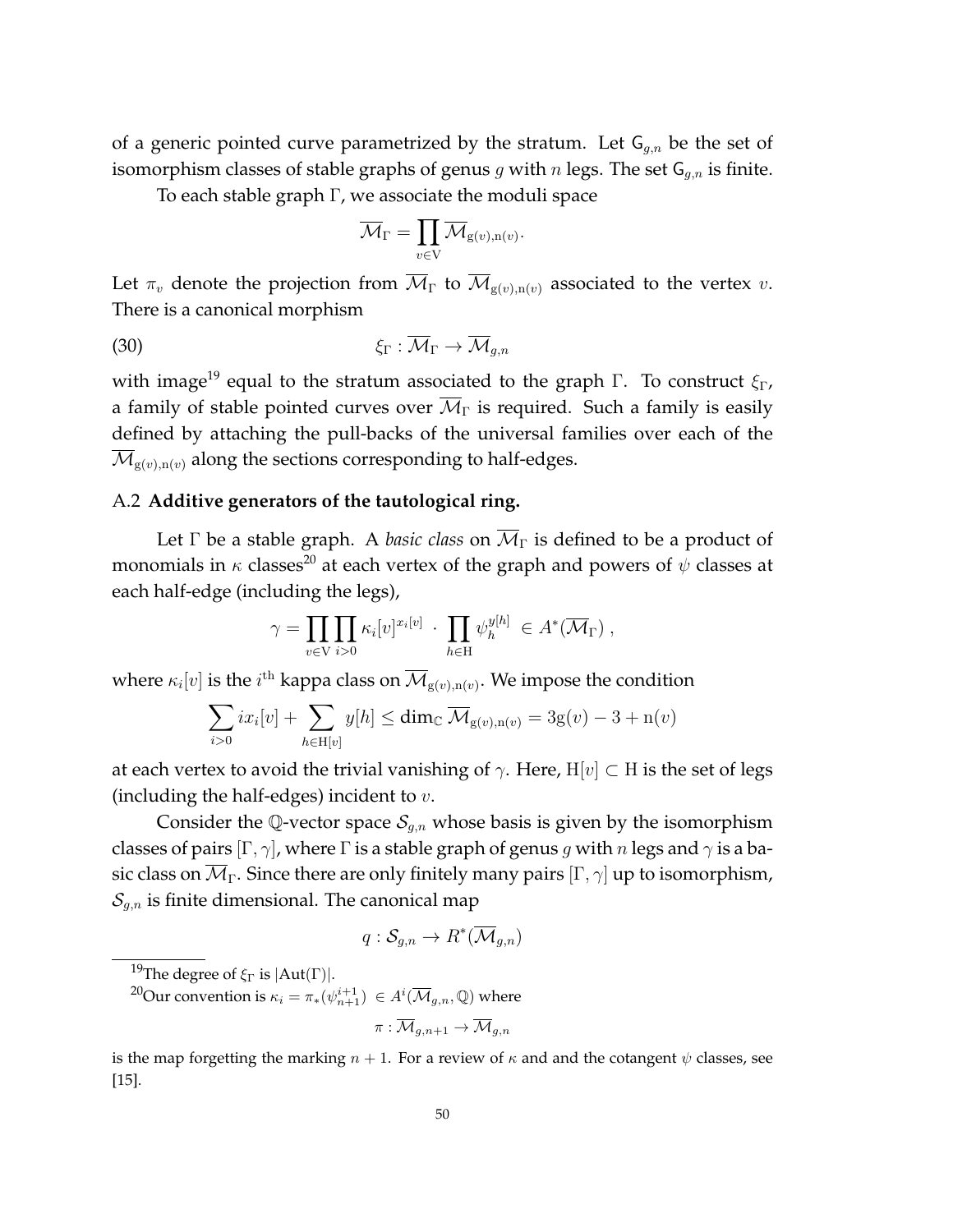is surjective [15] and provides additive generators of the tautological ring. The kernel of  $q$  is the ideal of tautological relations, see [23, Section 0.3].

# A.3 **Pixton's formula.**

A.3.1 **Weighting.** Let  $\mu = (m_1, \dots, m_n)$  be a vector of zero and pole multiplicities satisyfing

$$
\sum_{i=1}^n m_i = 2g - 2.
$$

It will be convenient to work with the shifted vector defined by

$$
\widetilde{\mu} = (m_1 + 1, \dots, m_n + 1), \quad \widetilde{m}_i = m_i + 1.
$$

Let Γ be a stable graph of genus g with n legs. An *admissible weighting* of Γ is a function on the set of half-edges,

$$
w: H(\Gamma) \to \mathbb{Z},
$$

which satisfies the following three properties:

(i)  $\forall h_i \in L(\Gamma)$ , corresponding to the marking  $i \in \{1, \ldots, n\}$ ,

$$
w(h_i)=\widetilde{m}_i,
$$

(ii)  $\forall e \in E(\Gamma)$ , corresponding to two half-edges  $h(e), h'(e) \in H(\Gamma)$ ,

$$
w(h) + w(h') = 0
$$

(iii)  $\forall v \in V(\Gamma)$ ,

$$
\sum_{h \mapsto v} w(h) = 2g(v) - 2 + n(v),
$$

where the sum is taken over  $all \, n(v)$  half-edges incident to  $v$ .

Let r be a positive integer. An *admissible weighting mod* r of Γ is a function,

$$
w: H(\Gamma) \to \{0, \ldots, r-1\},\
$$

which satisfies exactly properties (i-iii) above, but with the equalities replaced, in each case, by the condition of *congruence* mod r. For example, for (i), we require

$$
w(h_i) = \widetilde{m}_i \mod r.
$$

Let  $W_{\Gamma,r}$  be the set of admissible weightings mod r of Γ. The set  $W_{\Gamma,r}$  is finite.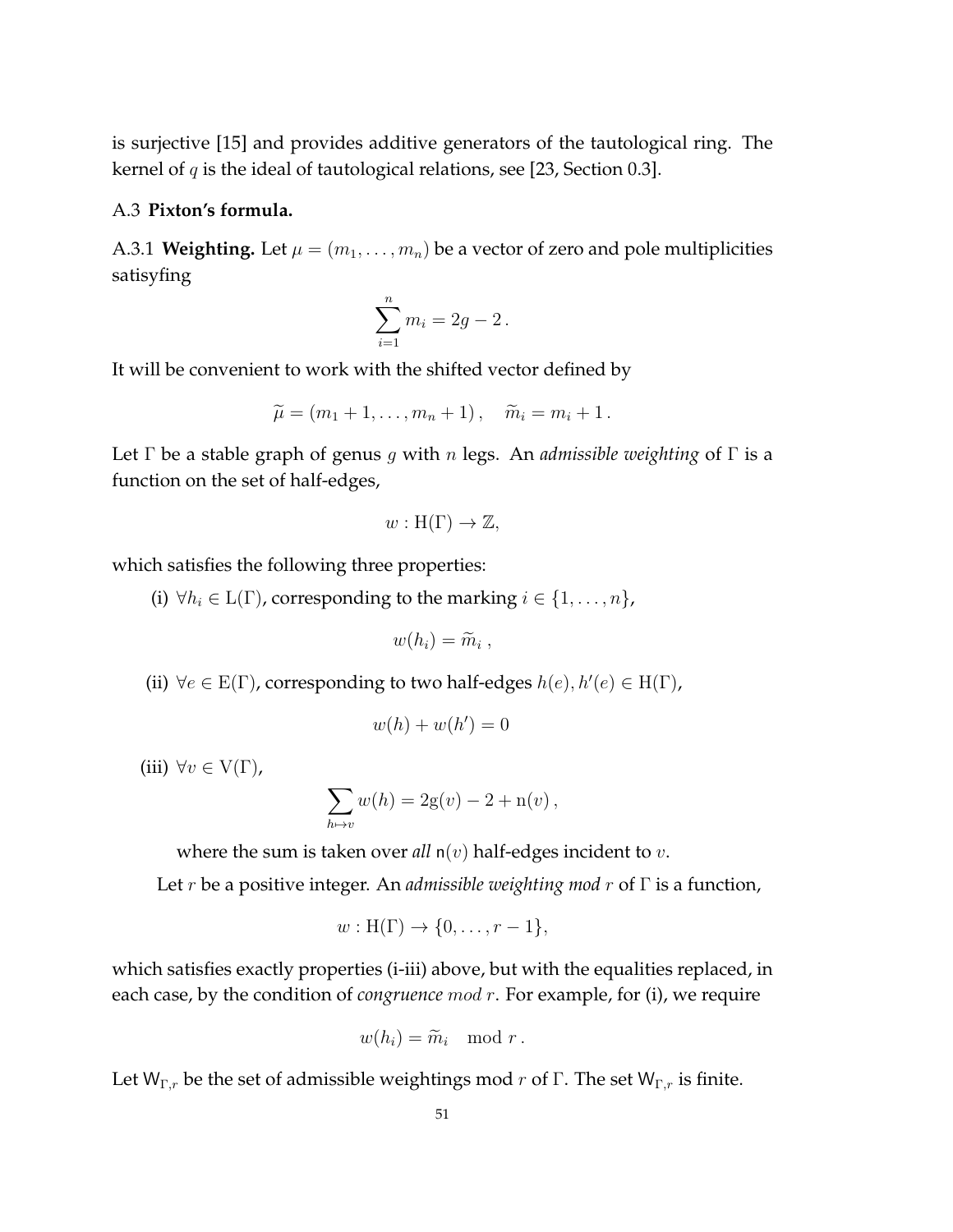A.3.2 **Pixton's cycle.** Let  $r$  be a positive integer. We denote by  $\mathsf{P}^{d,r}_{g,\mu} \in R^d(\overline{\mathcal M}_{g,n})$ the degree  $d$  component of the tautological class

$$
\sum_{\Gamma \in \mathsf{G}_{g,n}} \sum_{w \in \mathsf{W}_{\Gamma,r}} \frac{1}{|\mathrm{Aut}(\Gamma)|} \frac{1}{r^{h^1(\Gamma)}} \, \xi_{\Gamma*} \Bigg[ \prod_{v \in \mathrm{V}(\Gamma)} \exp(-\kappa_1[v]) \prod_{i=1}^n \exp(\widetilde{m}_i^2 \psi_{h_i}) \cdot \prod_{e=(h,h') \in \mathrm{E}(\Gamma)} \frac{1 - \exp(-w(h)w(h')(\psi_h + \psi_{h'}))}{\psi_h + \psi_{h'}} \Bigg].
$$

The following fundamental polynomiality property of  $P_{g,\mu}^{d,r}$  has been proven by Pixton.

**Proposition** (Pixton [24]). *For fixed g,*  $\mu$ *, and d, the class* 

$$
\mathsf{P}^{d,r}_{g,\mu} \in R^d(\overline{\mathcal{M}}_{g,n})
$$

*is polynomial in* r *for sufficiently large* r*.*

We denote by  $P_{g,\mu}^d$  the value at  $r=0$  of the polynomial associated to  $P_{g,\mu}^{d,r}$ by Proposition 6.3. In other words,  $P_{g,\mu}^d$  is the *constant* term of the associated polynomial in r. The cycle  $\mathsf{P}^d_{g,\mu}$  was constructed by Pixton [24] in 2014.

If  $d > g$ , Pixton conjectured (and Clader and Janda have proven [6]) the vanishing

$$
\mathsf{P}^d_{g,\mu} = 0 \, \in R^*(\overline{\mathcal{M}}_{g,n}).
$$

If  $d = g$ , the class  $P_{g,\mu}^g$  is nontrivial. When restricted to the moduli of curves of compact type,  $P_{g,\mu}^g$  is related to canonical divisors via the Abel-Jacobi map by earlier work of Hain [16]. We propose a precise relationship between  $P_{g,\mu}^g$  and a weighted fundamental classes of the moduli space of twisted canonical divisors on  $\mathcal{M}_{g,n}$ .

## A.4 **The moduli of twisted canonical divisors.**

We consider here the strictly meromorphic case where  $\mu = (m_1, \ldots, m_n)$  has at least one negative part. We construct a cycle

$$
\mathsf{H}_{g,\mu} \in A^g(\overline{\mathcal{M}}_{g,n})
$$

by summing over the irreducible components of the moduli space  $\mathcal{H}_q(\mu)$  of twisted canonical divisors defined in the paper.

Let  $S_{g,\mu} \subset G_{g,n}$  be the set of *simple* star graphs defined by the following properties:

•  $\Gamma \in \mathsf{S}_{g,\mu}$  has a single center vertex  $v_0$ ,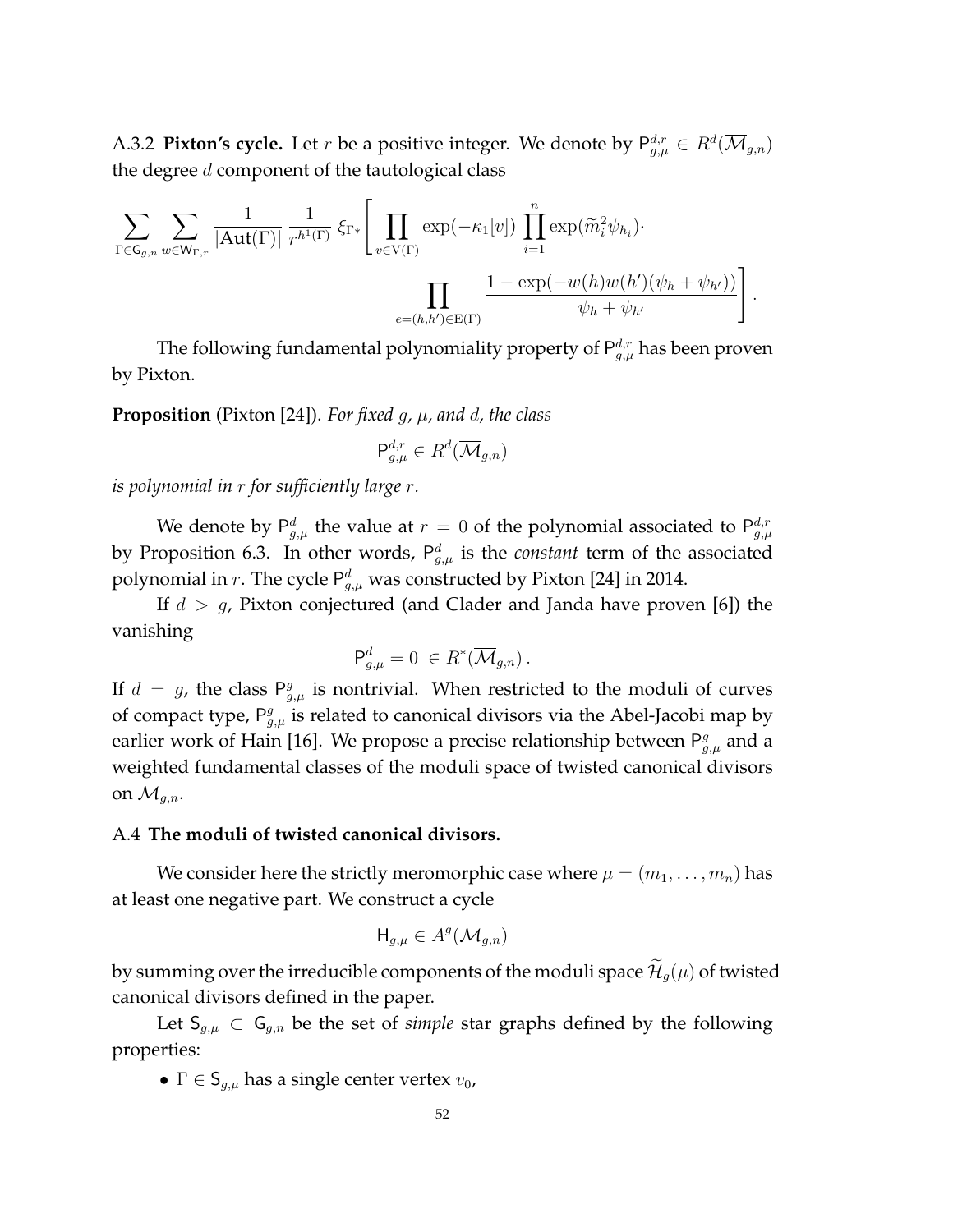- edges (possibly multiple) of  $\Gamma$  connect  $v_0$  to outlying vertices  $v_1, \ldots, v_k$ ,
- the negative parts of  $\mu$  are distributed to the center  $v_0$  of  $\Gamma$ .

A simple star graph  $\Gamma$  has no self-edges. Let  $V_{out}(\Gamma)$  denote the set of outlying vertices. The simplest star graph consists of the center alone with no outlying vertices.

A twist I of a simple star graph is a function

$$
I: \mathsf{E}(\Gamma) \to \mathbb{Z}_{>0}
$$

satisfying:

• for the center  $v_0$  of  $\Gamma$ ,

$$
2g(v_0) - 2 + \sum_{e \mapsto v_0} (I(e) + 1) = \sum_{i \mapsto v_0} m_i,
$$

• for each outlying vertex  $v_j$  of Γ,

$$
2g(v_j) - 2 + \sum_{e \mapsto v_j} (-I(e) + 1) = \sum_{i \mapsto v_j} m_i,
$$

Let  $Tw(\Gamma)$  denote the finite set of possible twists.

The notation  $i \mapsto v$  in above equations denotes markings (corresponding to the parts of  $\mu$ ) which are incident to the vertex v. We denote by  $\mu[v]$  the vector consisting of the parts of  $\mu$  incident to v. Similarly,  $e \mapsto v$  denotes edges incident to the vertex v. We denote by  $-I[v_0]$  − 1 the vector of values  $-I(e)$  − 1 indexed by all edges incident to  $v_0$ , and by  $I[v_j] - 1$  the vector of values  $I(e) - 1$  indexed by all edges incident to an outlying vertex  $v_j$ .

We define the weighted fundamental class  $H_{g,\mu} \in A^g(\overline{\mathcal M}_{g,n})$  of the moduli space  $H_g(\mu)$  of twisted canonical divisors in the strictly meromorphic case by

$$
\mathsf{H}_{g,\mu} = \sum_{\Gamma \in \mathsf{S}_{g,\mu}} \sum_{I \in \mathrm{Tw}(\Gamma)} \frac{\prod_{e \in \mathrm{E}(\Gamma)} I(e)}{|\mathrm{Aut}(\Gamma)|} \xi_{\Gamma*} \left[ \left[ \overline{\mathcal{H}}_{\mathrm{g}(v_0)} \left( \mu[v_0], -I[v_0] - 1 \right) \right] \right. \\ \left. \cdot \prod_{v \in \mathrm{V}_{\mathrm{out}}(\Gamma)} \left[ \overline{\mathcal{H}}_{\mathrm{g}(v)} \left( \mu[v], I[v] - 1 \right) \right] \right].
$$

The right side of the definition of  $H_{g,\mu}$  may be viewed as a sum over all irreducible components of

$$
Z\subset \widetilde{\mathcal{H}}_g(\mu)\,.
$$

If the curves of  $Z$  generically do not have a separating node,

$$
Z\subset\overline{\mathcal{H}}_g^{\mathrm{Irr}}(\mu)\subset\overline{\mathcal{M}}_{g,n},
$$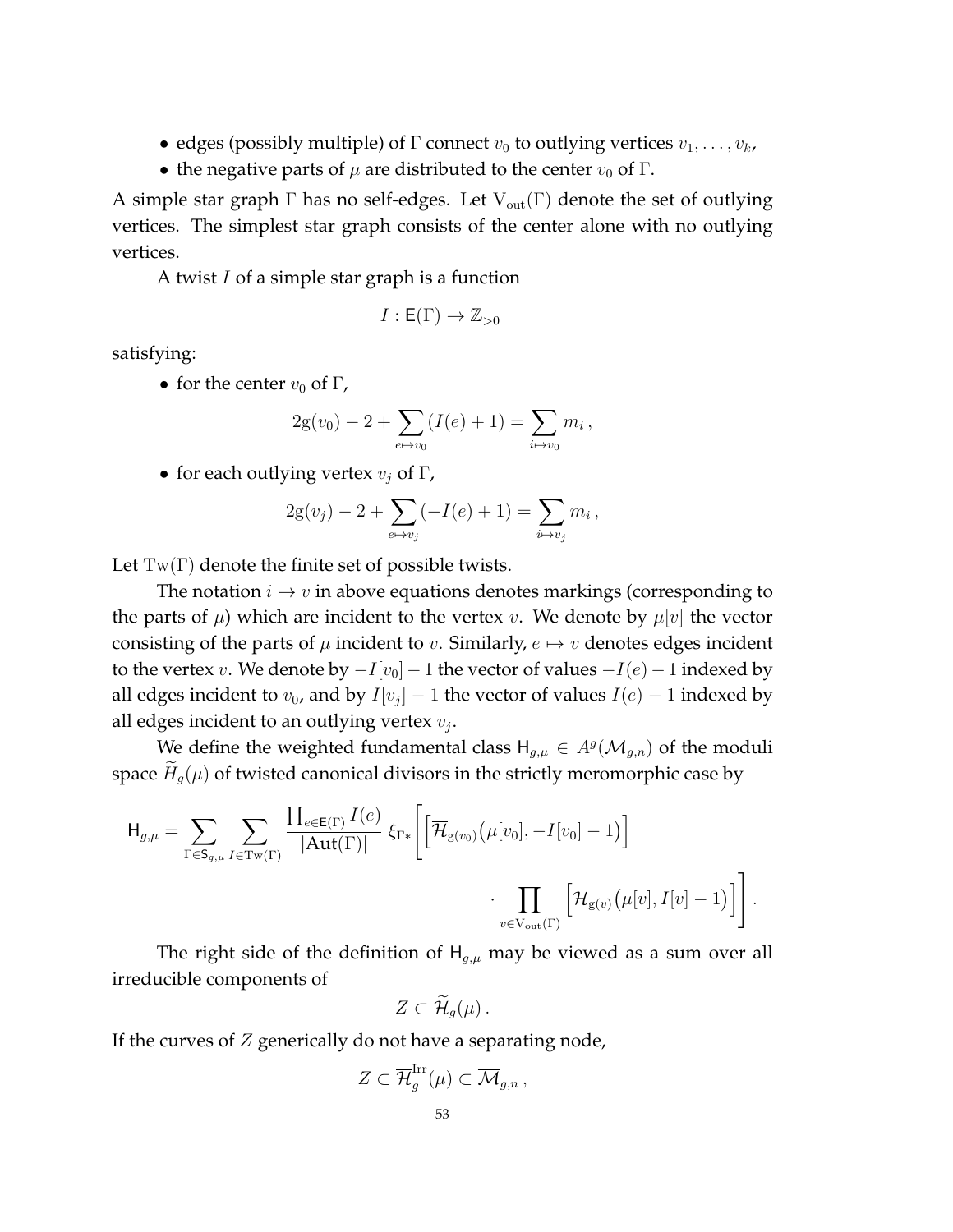see Section 3.2. Since there is an equality of closures  $\overline{\mathcal{H}}_g(\mu)=\overline{\mathcal{H}}_g^{\rm Irr}$  $_{g}^{\mathrm{m}}(\mu)$ , we obtain

$$
Z\subset \overline{\mathcal{H}}_g(\mu)\subset \overline{\mathcal{M}}_{g,n}.
$$

Hence, Z contributes to the term corresponding to the trivial star graph

$$
\Gamma = \{v_0\}
$$

of genus g carrying all the parts of  $\mu$ .

The trivial star graph Γ has no edges, nothing to twist, and no automorphisms. Since  $\xi_{\Gamma}$  is the identity map here, the term corresponding to  $\Gamma$  is

$$
\left[\overline{\mathcal{H}}_{g(v_0)}(\mu)\right] \in A^{g(v_0)}(\overline{\mathcal{M}}_{g(v_0),n(v_0)})\,.
$$

If  $Z$  has a separating node, then, by Section 2.2 of the paper,  $Z$  contributes to the term corresponding to the associated simple star graph. Every outlying vertex contributes the class

$$
\left[\overline{\mathcal{H}}_{g(v_j)}\big(\mu[v_j], I[v_j] - 1\big)\right] \in A^{g(v_j)-1}(\overline{\mathcal{M}}_{g(v_j), n(v_j)})
$$

corresponding to a canonical divisor in the holomorphic case (since the parts of  $\mu[v_j]$  and  $I[v_j] - 1$  are non-negative).

The formula for  $H_{g,\mu}$  differs from the usual fundamental class of  $\widetilde{\mathcal{H}}_g(\mu)$  by the weighting factor  $\prod_{e\in \mathsf{E}(\Gamma)} I(e)$  which is motivated by relative Gromov-Witten theory.

**Conjecture A.** In the strictly meromorphic case,  $H_{g,\mu} = 2^{-g} P_{g,\mu}^g$ .

Our conjecture provides a completely geometric representative of Pixton's cycle in terms of twisted canonical divisors. The geometric situation here is parallel, but much better behaved, than the corresponding result of [18] proving Pixton's conjecture for the double ramification cycle (as the latter carries virtual contributions from contracted components of excess dimension).

Finally, we speculate that the study of volumes of the moduli spaces of meromorphic differentials may have a much simpler answer if summed over all the components of  $\mathcal{H}_q(\mu)$ . How to properly define such volumes here is a question left for the future.

## A.5 **Examples.**

A.5.1 **Genus at most 1.** Conjecture A is trivial in case  $q = 0$  since both sides are the identity in  $R^0(\overline{\mathcal M}_{0,n}).$  In case  $g=1$ , Conjecture A is nontrivial and true. The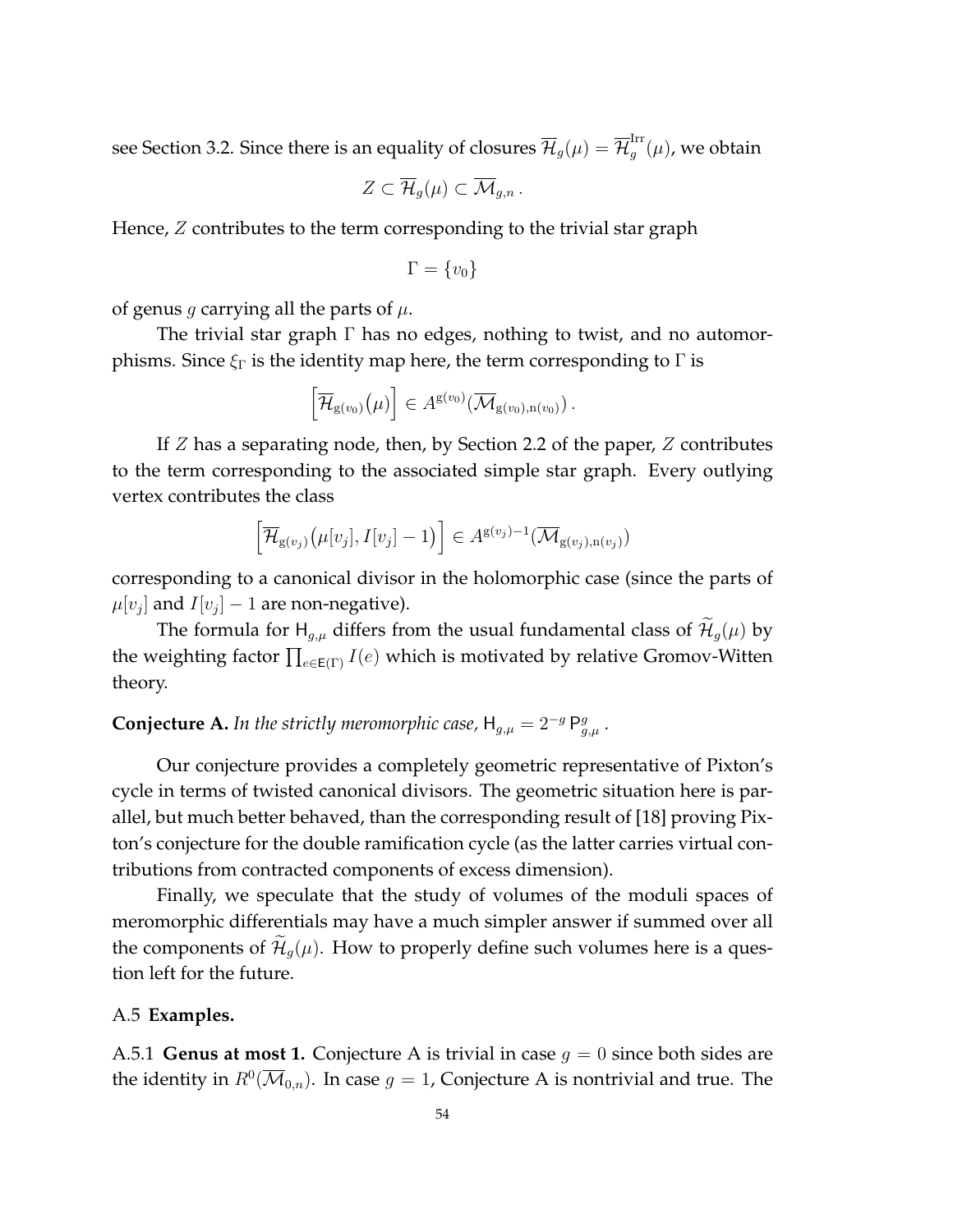class  $H_{1,\mu}$  has contributions from boundary components. Our of proof Conjecture A in case  $g = 1$  is indirect. We prove

- $H_{1,\mu}$  equals the double ramification cycle in genus 1 associated to  $\mu$  via geometric arguments.
- $2^{-1}P_{1,\mu}^1$  equals Pixton's prediction for the double ramification cycle via direct analysis of the formulas.

Then, by the main result of [18], Conjecture A holds in  $q = 1$ . An alternate approach via direct calculation is also available in  $q = 1$ .

A.5.2 **Genus 2.** A more interesting example is  $g = 2$  with  $\mu = (3, -1)$ . We first enumerate all simple star graphs (together with their possible twists) which contribute to the cycle  $H_{2,(3,-1)}$ :

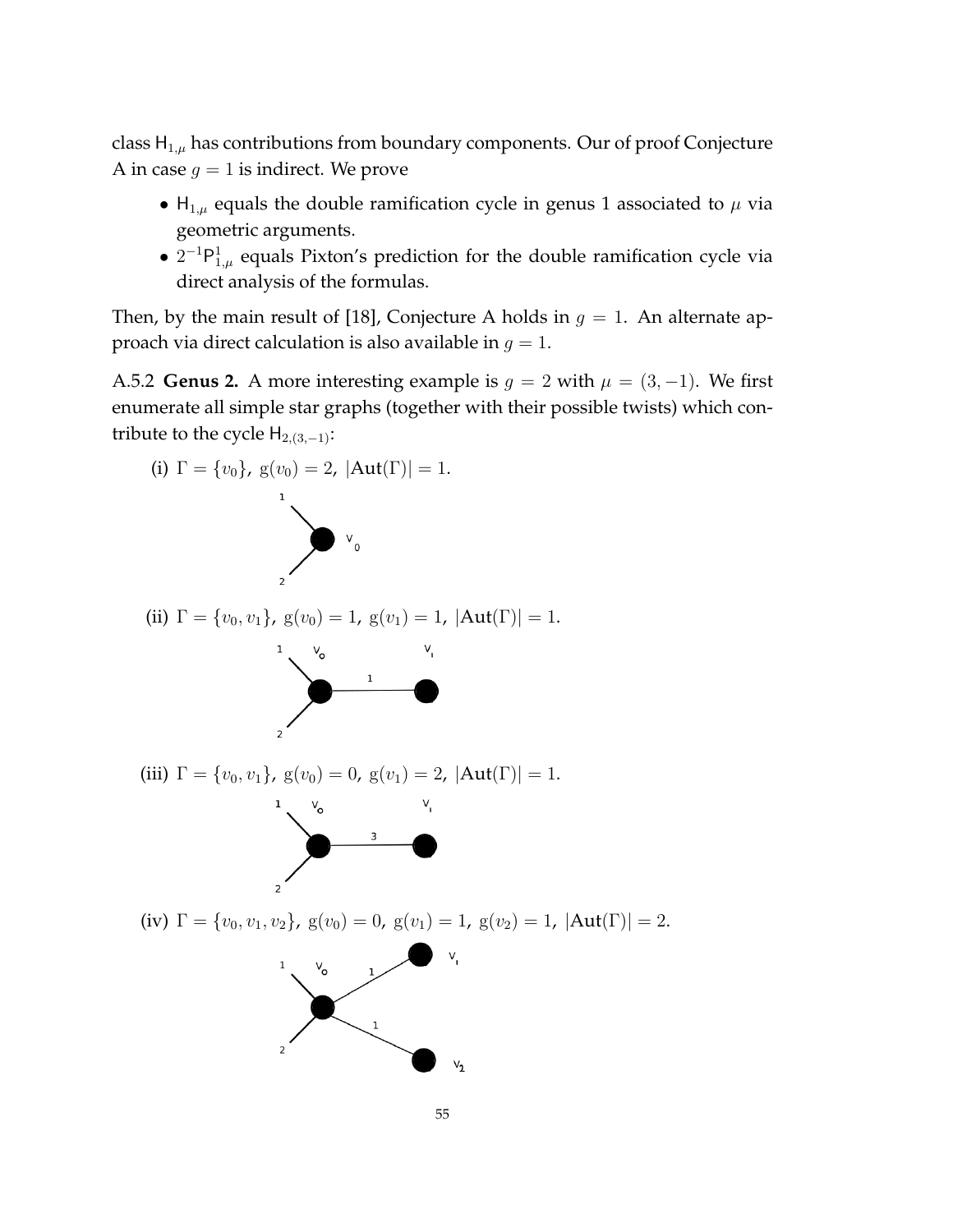(v) 
$$
\Gamma = \{v_0, v_1\}
$$
,  $g(v_0) = 0$ ,  $g(v_1) = 1$ ,  $|\text{Aut}(\Gamma)| = 2$ .

In the diagrams, the legs are assigned a marking, and the edges are assigned a twist. In all the cases  $\Gamma$  above, the twist  $I \in \text{Tw}(\Gamma)$  is unique.

The second step is to calculate, for each star graph  $\Gamma$  and associated twist  $I \in \text{Tw}(\Gamma)$ , the contribution

$$
\frac{\prod_{e\in E(\Gamma)}I(e)}{|Aut(\Gamma)|}\xi_{\Gamma*}\left[\left[\overline{\mathcal{H}}_{g(v_0)}\big(\mu[v_0], -I[v_0]-1\big)\right]\cdot\prod_{v\in V_{out}(\Gamma)}\left[\overline{\mathcal{H}}_{g(v)}\big(\mu[v], I[v]-1\big)\right]\right].
$$

The contributions in cases  $(i)-(v)$  above are:

- (i) The moduli space  $\overline{\mathcal{H}}_2(3,-1)$  is empty since there are no meromorophic differentials with a simple pole. The contribution is 0.
- (ii) We must calculate here  $\overline{\mathcal{H}}_1(3,-1,-2)$  which is easily obtained from the method of test curves (or by applying Conjecture A in the proven genus 1 case). The contribution is

$$
3\begin{bmatrix}1\\2\end{bmatrix} \Rightarrow 3\begin{bmatrix}1\\2\end{bmatrix} \Rightarrow 2\begin{bmatrix}1\\1\end{bmatrix} \Rightarrow 3\begin{bmatrix}2\\3\end{bmatrix} \Rightarrow 2\begin{bmatrix}1\\2\end{bmatrix} \Rightarrow 3\begin{bmatrix}2\\3\end{bmatrix} \Rightarrow 3\begin{bmatrix}1\\2\end{bmatrix} \Rightarrow 3\begin{bmatrix}1\\2\end{bmatrix} \Rightarrow 3\begin{bmatrix}1\\2\end{bmatrix} \Rightarrow 4\begin{bmatrix}1\\2\end{bmatrix} \Rightarrow 4\begin{bmatrix}1\\2\end{bmatrix} \Rightarrow 4\begin{bmatrix}1\\2\end{bmatrix} \Rightarrow 4\begin{bmatrix}1\\2\end{bmatrix} \Rightarrow 4\begin{bmatrix}1\\2\end{bmatrix} \Rightarrow 4\begin{bmatrix}1\\2\end{bmatrix} \Rightarrow 4\begin{bmatrix}1\\2\end{bmatrix} \Rightarrow 4\begin{bmatrix}1\\2\end{bmatrix} \Rightarrow 4\begin{bmatrix}1\\2\end{bmatrix} \Rightarrow 4\begin{bmatrix}1\\2\end{bmatrix} \Rightarrow 4\begin{bmatrix}1\\2\end{bmatrix} \Rightarrow 4\begin{bmatrix}1\\2\end{bmatrix} \Rightarrow 4\begin{bmatrix}1\\2\end{bmatrix} \Rightarrow 4\begin{bmatrix}1\\2\end{bmatrix} \Rightarrow 4\begin{bmatrix}1\\2\end{bmatrix} \Rightarrow 4\begin{bmatrix}1\\2\end{bmatrix} \Rightarrow 4\begin{bmatrix}1\\2\end{bmatrix} \Rightarrow 4\begin{bmatrix}1\\2\end{bmatrix} \Rightarrow 4\begin{bmatrix}1\\2\end{bmatrix} \Rightarrow 4\begin{bmatrix}1\\2\end{bmatrix} \Rightarrow 4\begin{bmatrix}1\\2\end{bmatrix} \Rightarrow 4\begin{bmatrix}1\\2\end{bmatrix} \Rightarrow 4\begin{bmatrix}1\\2\end{bmatrix} \Rightarrow 4\begin{bmatrix}1\\2\end{bmatrix} \Rightarrow 4\begin{bmatrix}1\\2\end{bmatrix} \Rightarrow 4\begin{bmatrix}1\\2\end{bmatrix} \Rightarrow 4\begin{bmatrix}1\\2\end{bmatrix} \Rightarrow 4\begin{bmatrix}1\\2\end{bmatrix} \Rightarrow 4\begin{bmatrix}1\\2\end{bmatrix} \Rightarrow 4\begin{bmatrix}1\\2\end{bmatrix} \Rightarrow 4\begin{bmatrix}1\\2\end{bmatrix} \Rightarrow
$$

(iii) We require here the well-known formula for the Weierstrass locus,

$$
\overline{\mathcal{H}}_2(2)\subset \overline{\mathcal{M}}_{2,1}\,,
$$

studied by Eisenbud and Harris [8]. Lemma 5 of [2] follows our notation here. The contribution, including the twist 3, is

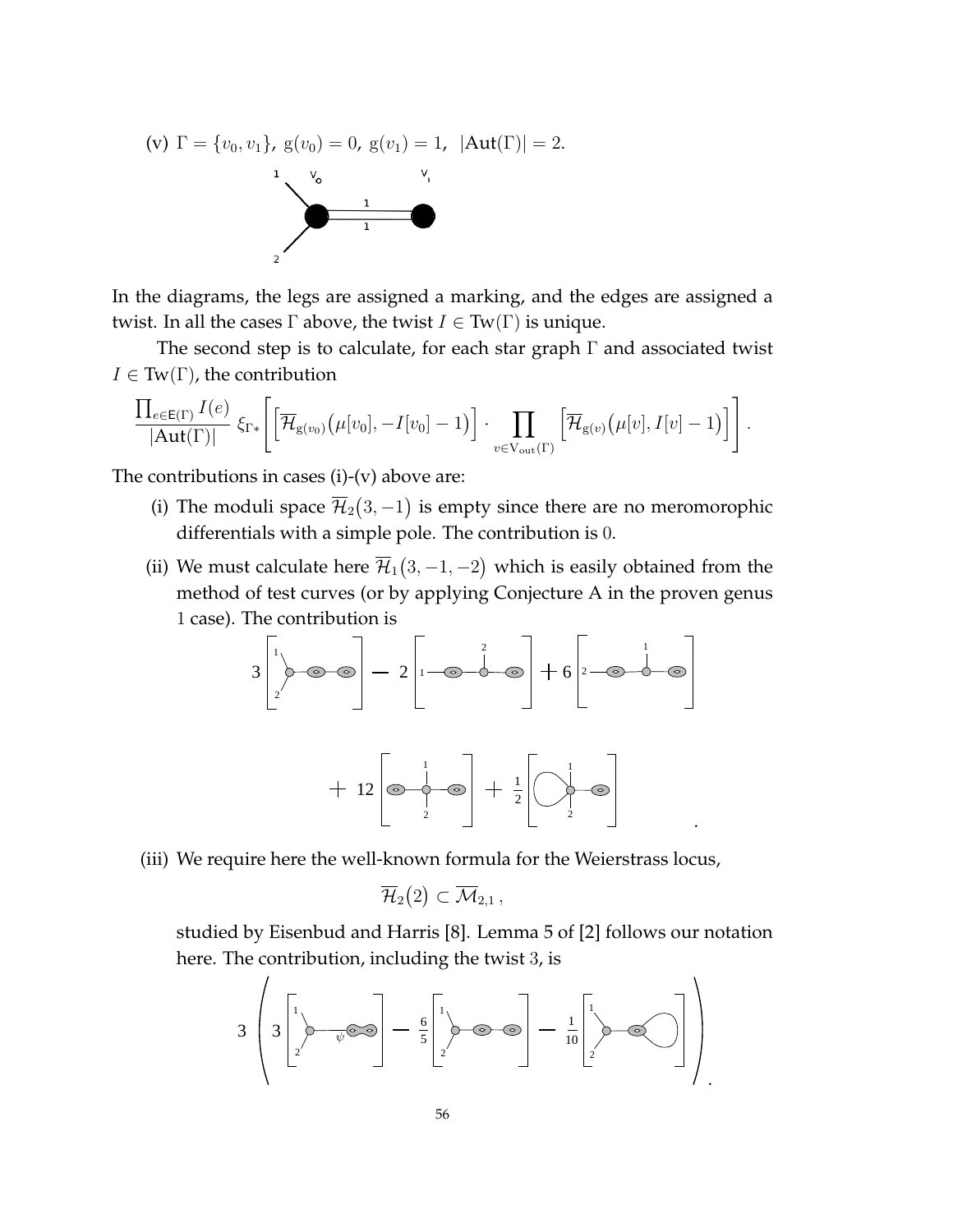(iv) The locus is already codimension 2, so the contribution (including the automorphism factor) is



(v) The locus is again codimension 2, so the contribution (including the automorphism factor) is



After summing over the cases (i)-(v), we obtain a formula in  $R^2(\overline{\mathcal M}_{2,2})$  for the weighted fundamental class  $H_{2,(3,-1)}$  of the moduli space of twisted canonical divisors:



The result exactly equals  $2^{-2}$   $\mathsf{P}^2_{2,(3,-1)} \in R^2(\overline{\mathcal M}_{2,2}).$ 

The match is obtained by expanding  $2^{-2}P_{2,(3,-1)}^2$  via the definition in Section A.3.2 and then applying relations in the tautological ring. Conjecture A is therefore true for  $g = 2$  with  $\mu = (3, -1)$ .

We have also checked Conjecture A for  $g = 2$  with  $\mu = (2, 1, -1)$ . The calculation of  $H_{2,(2,1,-1)}$  involves 7 simple star graphs, Lemmas 5 and 6 of [2], and 23 strata classes of  $R^2(\overline{\mathcal M}_{2,3}).$  The matching with

$$
2^{-2} P_{2,(2,1,-1)}^2 \in R^2(\overline{\mathcal{M}}_{2,3})
$$

as predicted by Conjecture A exactly holds.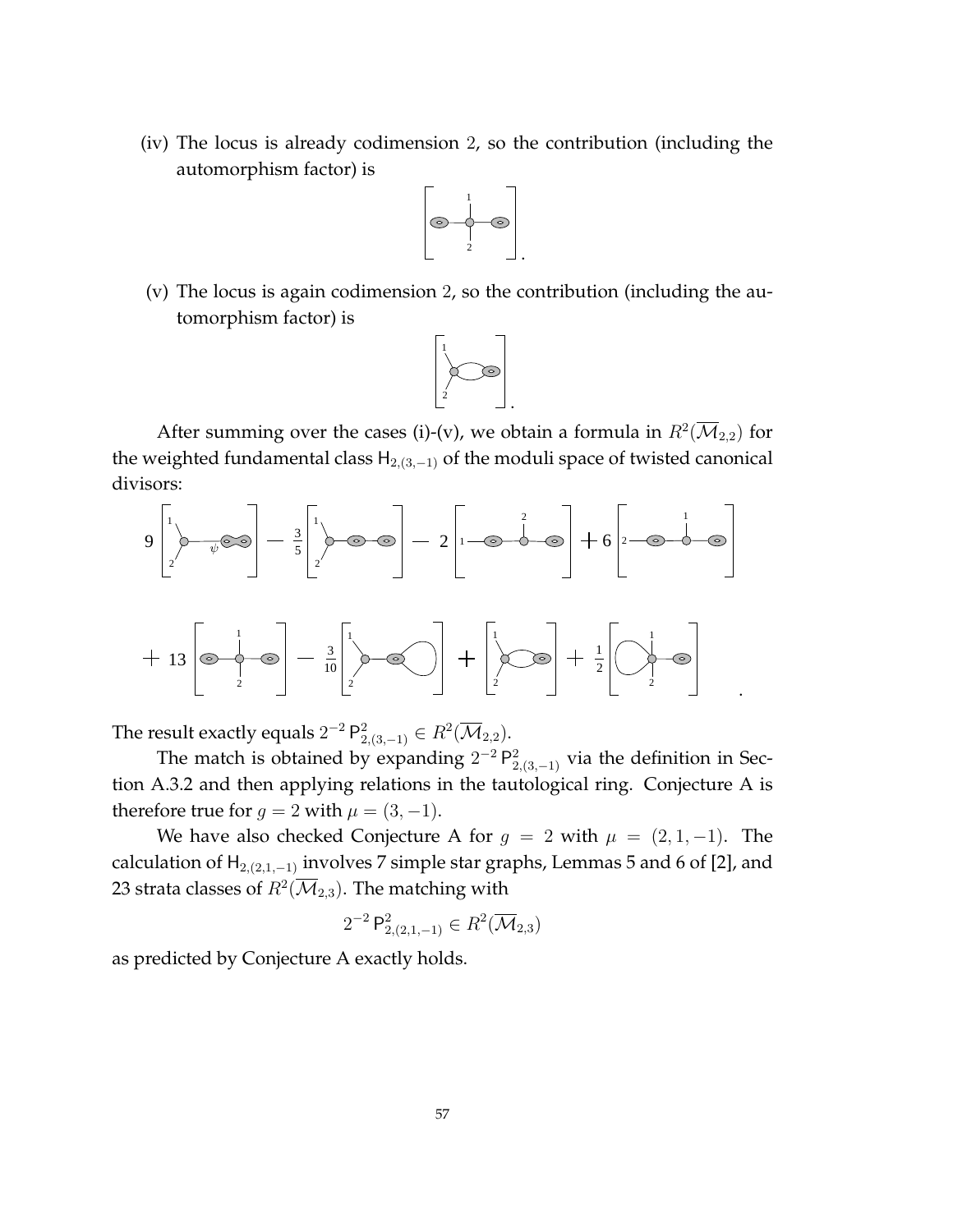A.6 **The cycle**  $\overline{\mathcal{H}}_q(\mu)$ 

A.6.1 **Meromorphic differentials.** In the strictly meromorphic case, where

$$
\mu=(m_1,\ldots,m_n)
$$

has at least one negative part, Conjecture A provides a formula in the tautological ring for the weighted fundamental class

$$
\mathsf{H}_{g,\mu} \in A^g(\overline{\mathcal{M}}_{g,n})\,.
$$

Can Conjecture A also be used to determine the class

$$
[\overline{\mathcal{H}}_g(\mu)] \in A^g(\overline{\mathcal{M}}_{g,n})
$$

of closure of the moduli of canonical divisors  $\mathcal{H}_g(\mu)$  on nonsingular curves ? We will prove that the answer is *yes*.

We have seen  $[\overline{\mathcal{H}}_g(\mu)]$  appears exactly as the contribution to  $\mathsf{H}_{g,\mu}$  of the trivial simple star graph. Rewriting the definition of  $H_{q,\mu}$  yields the formula:

(31) 
$$
[\overline{\mathcal{H}}_g(\mu)] = H_{g,\mu} - \sum_{\Gamma \in S_{g,\mu}^{\star}} \sum_{I \in \text{Tw}(\Gamma)} \frac{\prod_{e \in E(\Gamma)} I(e)}{|\text{Aut}(\Gamma)|} \xi_{\Gamma*} \left[ \left[ \overline{\mathcal{H}}_{g(v_0)}(\mu[v_0], -I[v_0] - 1) \right] \right] \cdot \prod_{v \in \text{V}_{\text{out}}(\Gamma)} \left[ \overline{\mathcal{H}}_{g(v)}(\mu[v], I[v] - 1) \right]
$$

where  $S_{g,\mu}^*$  is the set of *nontrivial* simple star graphs.

A nontrivial simple star graph  $\Gamma \in \mathsf{S}_{g,\mu}^*$  must have at least one outlying vertex. An outlying vertex  $v \in V_{out}(\Gamma)$  contributes the factor

$$
\left[\overline{\mathcal{H}}_{g(v)}\big(\mu[v], I[v] - 1\big)\right]
$$

which concerns the *holomorphic* case. Hence if  $g(v) = 0$ , the contribution of Γ vanishes (as there are no holomorphic differential in genus 0).

To state the first induction result, we require the standard partial order on the pairs  $(g, n)$ . We define

$$
\text{(32)}\qquad \qquad (\widehat{g},\widehat{n}) \stackrel{\circ}{\lt} (g,n)
$$

if  $\hat{g} < g$  holds or if

 $\hat{g} = g$  and  $\hat{n} < n$ 

both hold.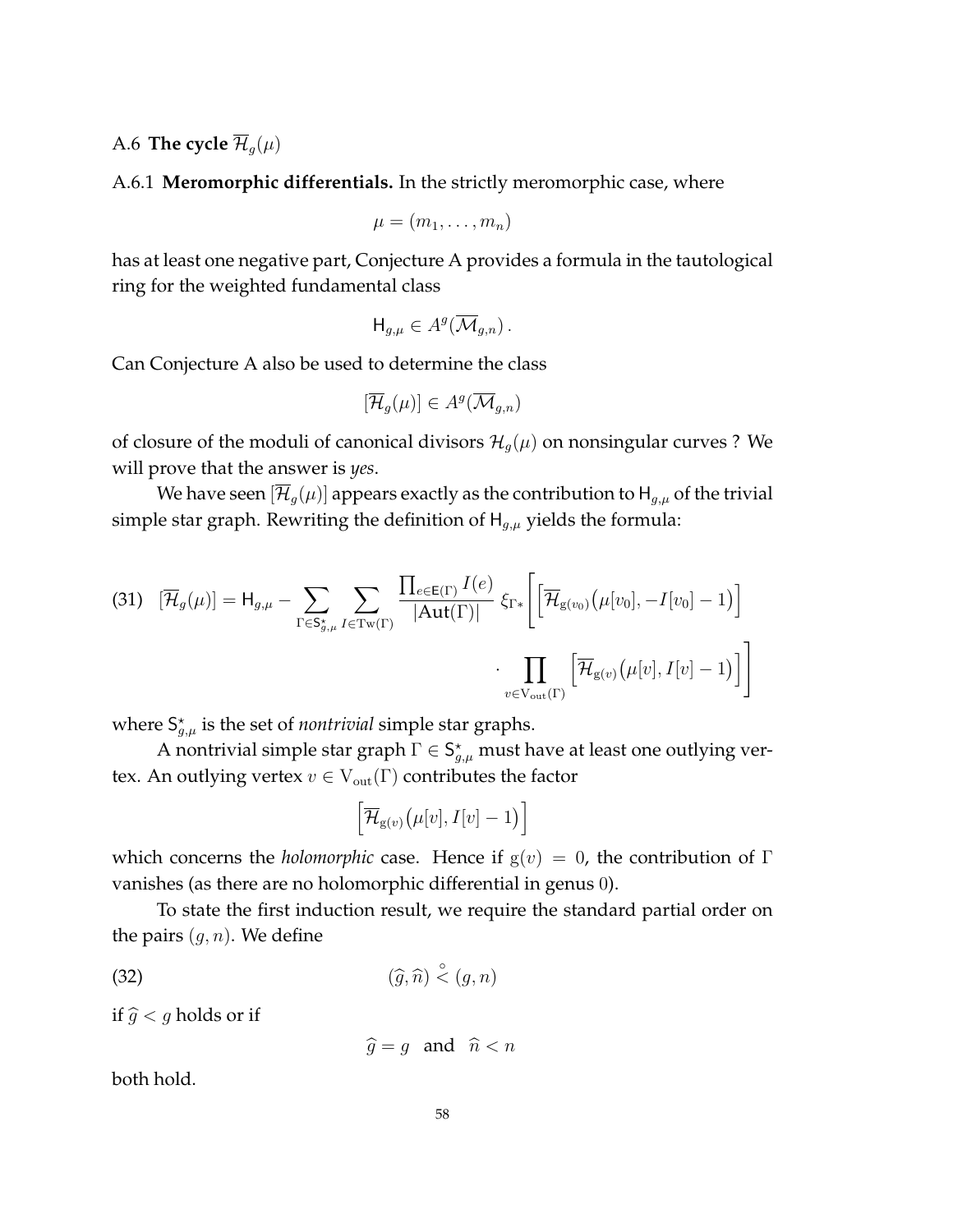**Lemma A1.** Let  $\mu = (m_1, \ldots, m_n)$  be strictly meromorphic. The class

 $[\overline{\mathcal{H}}_g(\mu)] \in A^g(\overline{\mathcal{M}}_{g,n})$ 

*is determined via formula* (31) *by classes of the following three types:*

- (i)  $H_{g,\mu} \in A^g(\overline{\mathcal{M}}_{g,n})$ ,
- (ii)  $[\overline{\mathcal{H}}_{g'}(\mu')] \in A^{g'}(\overline{\mathcal{M}}_{g',n'})$  for  $(g',n') \stackrel{\circ}{\lt} (g,n)$  and  $\mu' = (m'_1,\ldots,m'_{n'})$  strictly *meromorphic,*
- (iii)  $[\overline{\mathcal{H}}_{g''}(\mu'')]\in A^{g''-1}(\overline{\mathcal{M}}_{g'',n''})$  for  $(g'',n'')\overset{\circ}{\prec}(g,n)$  and  $\mu''=(m_1'',\ldots,m_{n''}'')$ *holomorphic.*

*Proof.* The class (i) appears as the leading term on the right side of (31). Nontrivial simple star graphs  $\Gamma$  contribute classes of type (ii) via the center vertex  $v_0$  (with

$$
g' = \mathbf{g}(v_0) < g
$$

or else the contribution of Γ vanishes). The outlying vertices  $v$  of Γ contribute classes of type (iii). If

$$
g'' = g(v) = g,
$$

then  $g(v_0) = 0$  and there are no outlying vertices other than v (or else the contribution of Γ vanishes) and only a single edge. By stability, at least two parts of  $\mu$ must be distributed to  $v_0$ , so  $n'' < n$ .  $\alpha$   $\alpha$ .

Lemma A.1 alone does *not* let us recursively calculate  $[\overline{\mathcal{H}}_q(\mu)]$  in terms of  $H_{q,\mu}$  because of occurances of the holomorphic cases (iii).

A.6.2 **Holomorphic differentials.** Consider the holomorphic case where

$$
\mu=(m_1,\ldots,m_n)
$$

has only non-negative parts. Since

$$
\sum_{i=1}^{n} m_i = 2g - 2
$$

we must have  $g \geq 1$ . If  $g = 1$ , then all parts of  $\mu$  must be 0 and

$$
[\overline{\mathcal{H}}_1(0,\ldots,0)]=1\in A^0(\overline{\mathcal{M}}_{1,n}).
$$

We assume  $g \geq 2$ .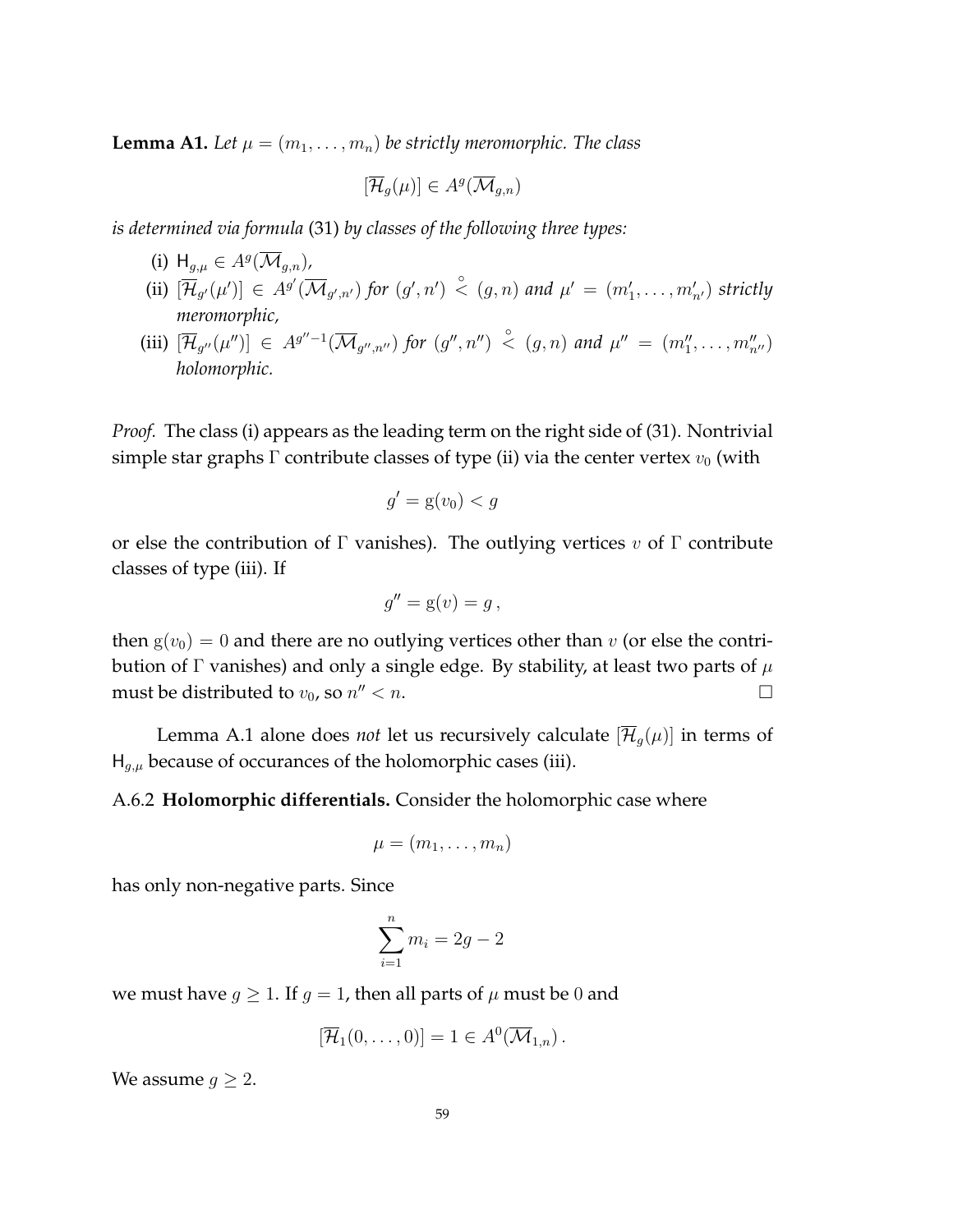Let  $\mu' = (m'_1, \dots, m'_{n'})$  be obtained from  $\mu$  by removing the parts equal to 0. Then  $[\overline{\mathcal{H}}_q(\mu)]$  is obtained by pull-back<sup>21</sup> via the map

$$
\tau: \overline{\mathcal{M}}_{g,n} \to \overline{\mathcal{M}}_{g,n'}
$$

forgetting the markings associated to the 0 parts of  $\mu$ ,

(33) 
$$
[\overline{\mathcal{H}}_g(\mu)] = \tau^* [\overline{\mathcal{H}}_g(\mu')] \in A^{g-1}(\overline{\mathcal{M}}_{g,n}).
$$

We assume  $\mu$  has no 0 parts, so all parts  $m_i$  are positive. We place the parts of  $\mu$  in increasing order

$$
m_1 \leq m_2 \leq \cdots \leq m_{n-1} \leq m_n,
$$

so  $m_n$  is the largest part. Let  $\mu^+$  be the partition defined by

$$
\mu^+ = (m_1, \ldots, m_{n-1}, m_n + 1, -1).
$$

We have increased the largest part of  $\mu$ , added a negative part, and preserved the sum

$$
|\mu|=|\mu^+|.
$$

For notational convenience, we will write

$$
\mu^+ = (m_1^+, \ldots, m_n^+, -1), \quad m_{i
$$

The length of  $\mu^+$  is  $n+1$ .

Since  $\mu^+$  is strictly meromorphic, we are permitted to apply formula (31). We obtain

$$
[\overline{\mathcal{H}}_g(\mu^+)] = \mathsf{H}_{g,\mu^+} - \sum_{\Gamma \in \mathsf{S}_{g,\mu^+}^*} \sum_{I \in \text{Tw}(\Gamma)} \frac{\prod_{e \in \mathsf{E}(\Gamma)} I(e)}{|\text{Aut}(\Gamma)|} \, \xi_{\Gamma*} \Bigg[ \Big[ \overline{\mathcal{H}}_{g(v_0)}(\mu^+[v_0], -I[v_0]-1) \Big] \\ \cdot \prod_{v \in \text{V}_{\text{out}}(\Gamma)} \Big[ \overline{\mathcal{H}}_{g(v)}(\mu^+[v], I[v]-1) \Big] \Bigg]
$$

where  $S_{g,\mu^+}^{\star}$  is the set of nontrivial simple star graphs.

Since a meromorphic differential on a nonsigular curve *can not* have just one simple pole,  $\mathcal{H}_g(\mu^+)$  is empty and  $[\overline{\mathcal{H}}_g(\mu^+)] = 0$ . We rewrite the above equation

<sup>21</sup>The pull-back is true on the level of subvarieties,  $\overline{\mathcal{H}}_g(\mu)=\tau^{-1}\big(\overline{\mathcal{H}}_g(\mu')\big)\subset \overline{\mathcal{M}}_{g,n}$  .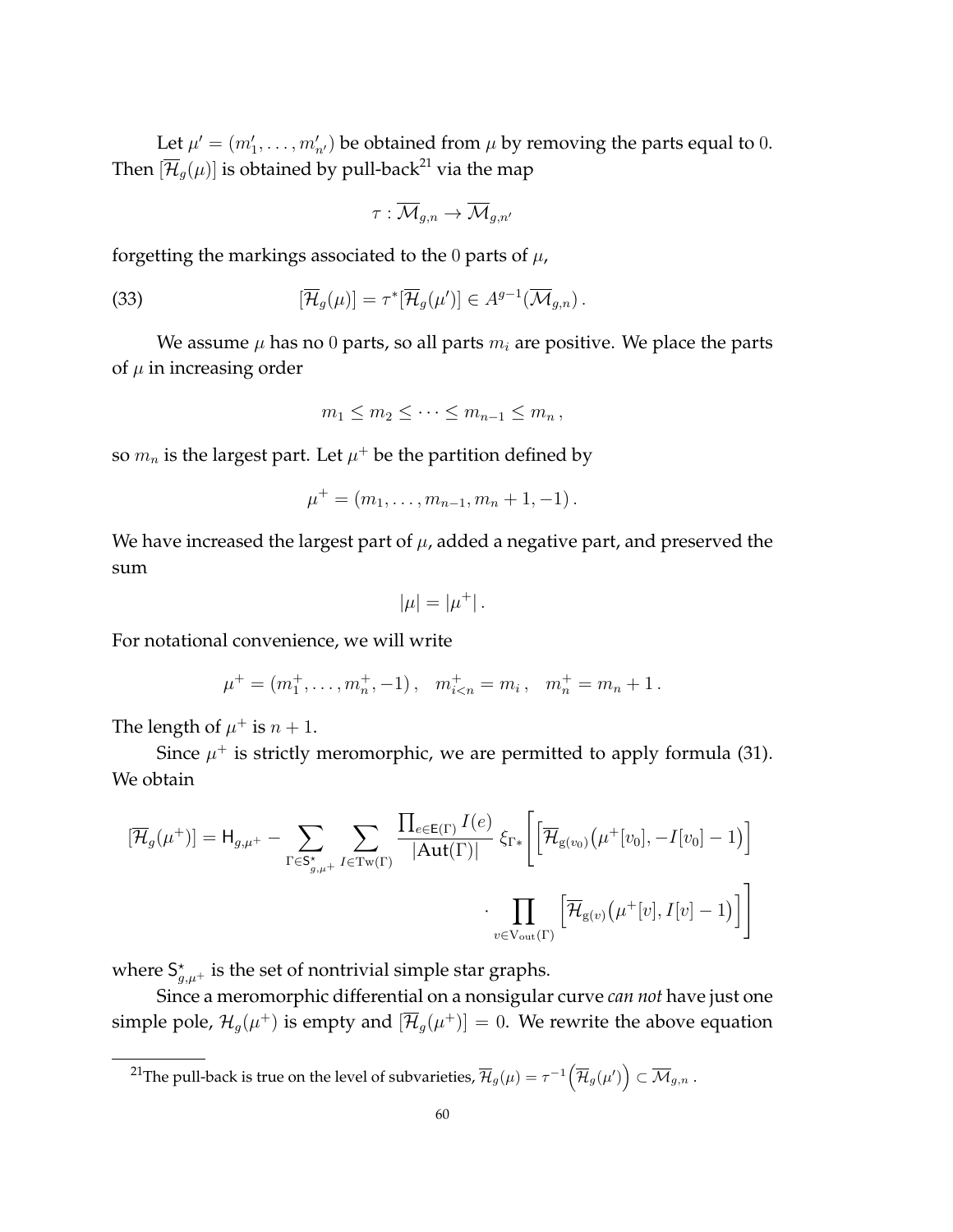as

$$
\text{(34)} \quad \mathsf{H}_{g,\mu^{+}} = \sum_{\Gamma \in \mathsf{S}_{g,\mu^{+}}^{*}} \sum_{I \in \text{Tw}(\Gamma)} \frac{\prod_{e \in \mathsf{E}(\Gamma)} I(e)}{|\text{Aut}(\Gamma)|} \, \xi_{\Gamma*} \Bigg[ \Big[ \overline{\mathcal{H}}_{g(v_{0})} \big( \mu^{+}[v_{0}], -I[v_{0}] - 1 \big) \Big] \\ \cdot \prod_{v \in \text{V}_{\text{out}}(\Gamma)} \Big[ \overline{\mathcal{H}}_{g(v)} \big( \mu^{+}[v], I[v] - 1 \big) \Big] \Bigg].
$$

A nonvanishing term on right side of (34) corresponding to  $\Gamma \in \mathsf{S}_{g,\mu^+}^{\star}$  has a center vertex factor

$$
\left[\overline{\mathcal{H}}_{g(v_0)}\big(\mu^+[v_0], -I[v_0]-1\big)\right] \quad \text{satisfying} \quad g(v_0) < g
$$

and outlying vertex factors

(35) 
$$
\left[\overline{\mathcal{H}}_{g(v)}\left(\mu^+[v], I[v]-1\right)\right]
$$

satisfying either  $g(v) < g$  or  $g(v) = g$ . If  $g(v) = g$ , then the entire genus of  $Γ$  is concentrated on *v* and there can be no other outlying vertices (or else the contribution of Γ vanishes) and only a single edge. By stability, at least two parts of  $\mu^+$  must be distributed to  $v_0$ , so  $n(v) \leq n$ . Hence, the outlying vertex factors (35) satisfy either  $g(v) < g$  or

$$
(36) \t\t\t g(v) = g \t and \t n(v) \le n.
$$

We study now all the contributions of graphs  $\Gamma \in \mathsf{S}^\star_{g,\mu^+}$  which carry an outlying vertex  $v \in V_{out}(\Gamma)$  satisfying

$$
g(v) = g \quad \text{and} \quad n(v) = n \,,
$$

the extremal case of (36). We have seen

(37) 
$$
\Gamma = \{v_0, v_1\} \text{ with a single edge } e \text{ and } g(v_0) = 0, g(v_1) = g
$$

is the only possibility for a nonvanishing contribution. By definition, the negative part of  $\mu^+$  must be distributed to  $v_0$ . In order for  $n(v_1) = n$ , exactly one positive part  $m_i^+$  of  $\mu^+$  must also be distributed to  $v_0$ . Let  $\Gamma_i \in \mathsf{S}^\star_{g,\mu^+}$  be the simple star graph of type (37) with marking distribution

(38) 
$$
\{m_i^+, -1\} \mapsto v_0, \quad \{m_1^+, \ldots, m_i^+, \ldots, m_n^+\} \mapsto v_1.
$$

The graphs  $\Gamma_1, \Gamma_2, \ldots, \Gamma_n$  are the only elements of  $S_{g,\mu^+}^{\star}$  which saturate the bounds (36) and have possibly nonvanishing contributions to the right side of (34).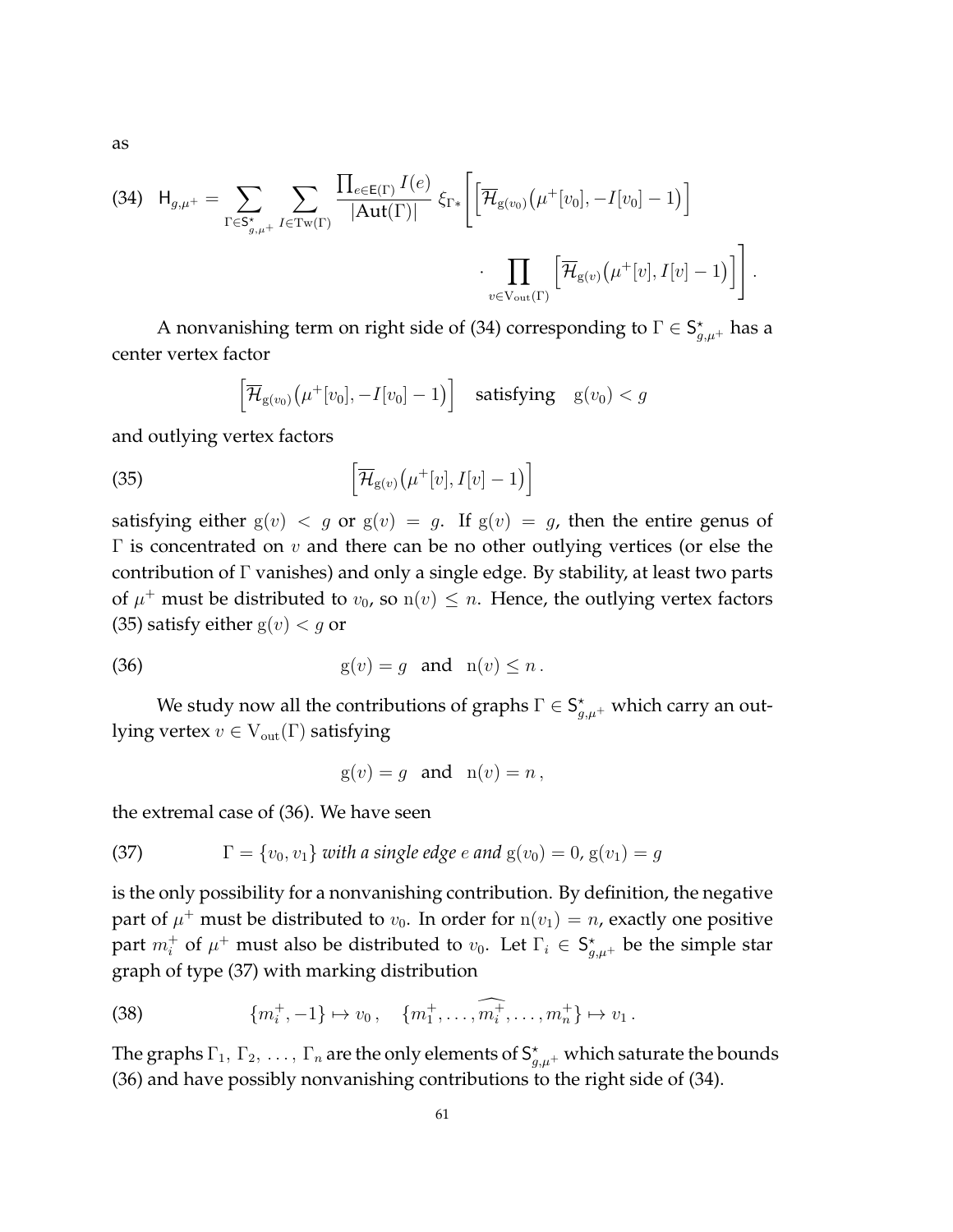The negative part of  $\mu^+$  corresponds to the last marking of the associated moduli space  $\overline{\mathcal{M}}_{g,n+1}$ . Let

$$
\epsilon:\overline{\mathcal{M}}_{g,n+1}\to\overline{\mathcal{M}}_{g,n}
$$

be the map forgetting the last marking. We push-forward formula (34) under  $\epsilon$ ,

$$
(39) \quad \epsilon_* \mathsf{H}_{g,\mu^+} = \sum_{\Gamma \in \mathsf{S}_{g,\mu^+}^*} \sum_{I \in \mathrm{Tw}(\Gamma)} \frac{\prod_{e \in \mathrm{E}(\Gamma)} I(e)}{|\mathrm{Aut}(\Gamma)|} \epsilon_* \xi_{\Gamma*} \left[ \left[ \overline{\mathcal{H}}_{\mathrm{g}(v_0)} \left( \mu^+[v_0], -I[v_0] - 1 \right) \right] \right] \cdot \prod_{v \in \mathrm{V}_{\mathrm{out}}(\Gamma)} \left[ \overline{\mathcal{H}}_{\mathrm{g}(v)} \left( \mu^+[v], I[v] - 1 \right) \right]
$$

to obtain an equation in  $A^{g-1}(\overline{\mathcal M}_{g,n}).$ 

We study the precise contribution to the right side of (39) of the graphs  $\Gamma_i$ characterized by (37) and (38). The graph  $\Gamma_i$  has a unique possible twist<sup>22</sup>

$$
I(e) = m_i^+ \ .
$$

The contribution of  $\Gamma_i$  is

$$
m_i^+ \cdot \epsilon_* \xi_{\Gamma_i*} \left[ \left[ \overline{\mathcal{H}}_0(m_i^+, -1, -m_i^+ - 1) \right] \cdot \left[ \overline{\mathcal{H}}_g(m_1^+, \dots, m_{i-1}^+, m_i^+ - 1, m_{i+1}^+, \dots, m_n^+) \right] \right]
$$

where we have

(40) 
$$
\epsilon \circ \xi_{\Gamma_i} : \overline{\mathcal{M}}_{0,3} \times \overline{\mathcal{M}}_{g,n} \xrightarrow{\sim} \overline{\mathcal{M}}_{g,n}.
$$

Using the isomorphism (40), the contribution of  $\Gamma_i$  is simply

Cont(
$$
\Gamma_i
$$
) =  $m_i^+$   $\cdot$   $\Big[\overline{\mathcal{H}}_g(m_1^+, \ldots, m_{i-1}^+, m_i^+ - 1, m_{i+1}^+, \ldots, m_n^+)\Big] \in A^{g-1}(\overline{\mathcal{M}}_{g,n})$ .

The contribution of  $\Gamma_n$  to the right side of (39) is special. Since by construction  $m_n^+ - 1 = m_n$ , we see

$$
Cont(\Gamma_n) = (m_n + 1) \cdot \left[ \overline{\mathcal{H}}_g(m_1, \dots, m_n) \right] = (m_n + 1) \cdot \left[ \overline{\mathcal{H}}_g(\mu) \right] \in A^{g-1}(\overline{\mathcal{M}}_{g,n})
$$

with  $m_n + 1 \neq 0$ . The contributions of the graphs  $\Gamma_1, \ldots, \Gamma_{n-1}$  are proportional to classes

$$
[\overline{\mathcal{H}}_g(\mu')] \in A^{g-1}(\overline{\mathcal{M}}_{g,n})
$$

for non-negative partitions  $\mu'$  with largest part *larger* than the largest part of  $\mu$ .

**Lemma A2.** Let  $\mu = (m_1, \ldots, m_n)$  be holomorphic with no 0 parts. The class

$$
[\overline{\mathcal{H}}_g(\mu)] \in A^{g-1}(\overline{\mathcal{M}}_{g,n})
$$

<sup>&</sup>lt;sup>22</sup>We use the condition  $m_i^+>0$  here.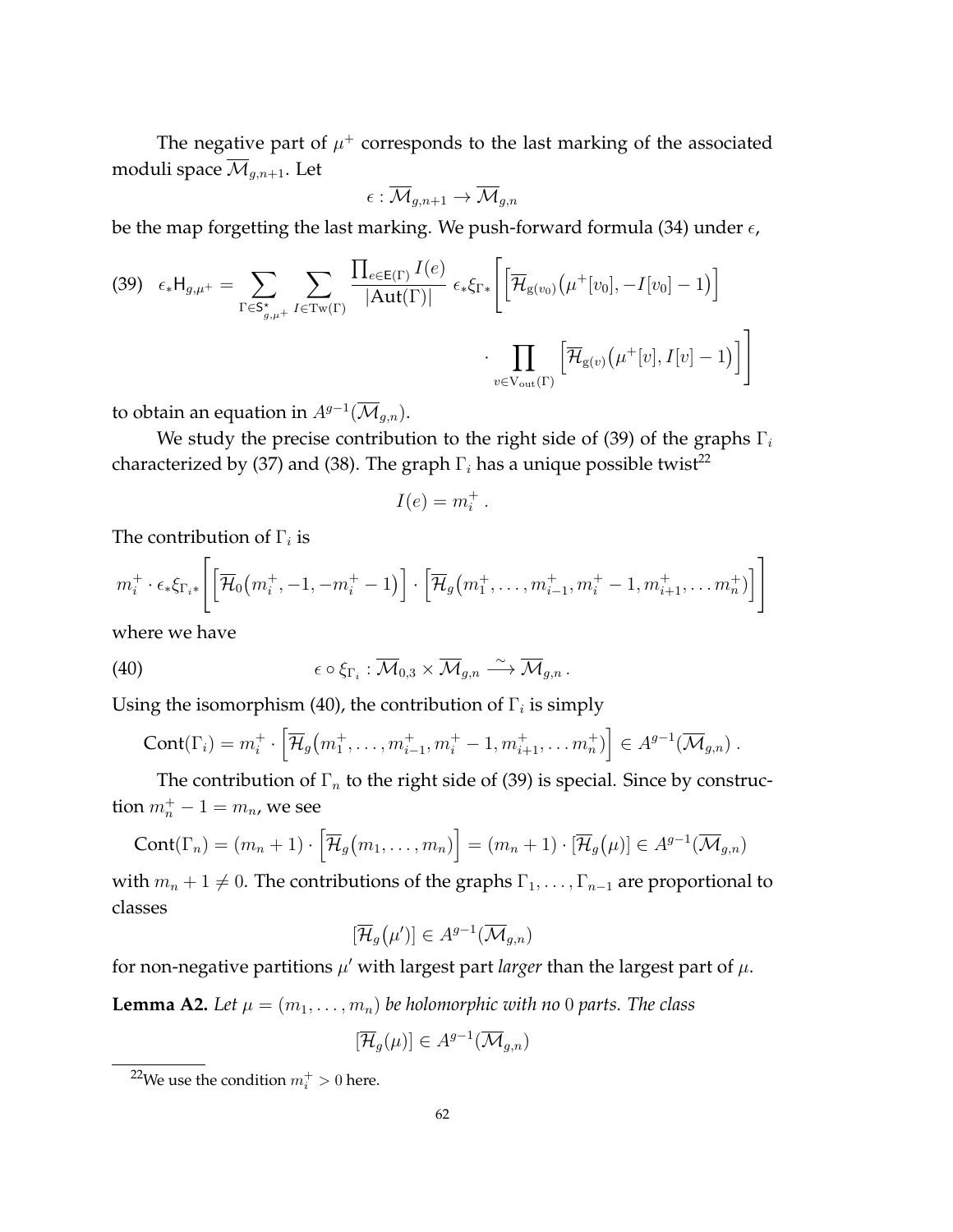*is determined via formula* (39) *by classes of the following four types:*

- (i)  $H_{g,\mu^+} \in A^g(\overline{\mathcal{M}}_{g,n})$ ,
- (ii)  $[\overline{\mathcal{H}}_{g'}(\mu')] \in A^{g'}(\overline{\mathcal{M}}_{g',n'})$  for  $(g',n') \stackrel{\circ}{\lt} (g,n)$  and  $\mu' = (m'_1,\ldots,m'_{n'})$  strictly *meromorphic,*
- (iii)  $[\overline{\mathcal{H}}_{g''}(\mu'')]\in A^{g''-1}(\overline{\mathcal{M}}_{g'',n''})$  for  $(g'',n'')\overset{\circ}{\prec}(g,n)$  and  $\mu''=(m_1'',\ldots,m_{n''}'')$ *holomorphic.*
- (iv)  $[\overline{\mathcal{H}}_g(\mu'')] \in A^{g-1}(\overline{\mathcal{M}}_{g,n})$  for  $\mu'' = (m''_1, \ldots, m''_n)$  holomorphic with the largest part of  $\mu''$  larger *than the largest part of*  $\mu$ *.*

*Proof.* The  $\epsilon$  push-forward of the class (i) appears on the left of (39). Nontrivial simple star graphs not equal to  $\Gamma_1, \ldots, \Gamma_n$  contribute (ii) via the center vertex and (iii) via the outlying vertices. The graphs  $\Gamma_1, \ldots, \Gamma_{n-1}$  contribute (iv). We then solve (39) for the contribution  $(m_n + 1) \cdot [\overline{\mathcal{H}}_g(\mu)]$  of  $\Gamma_n$ .

A.6.3 **Determination.** We now combine Lemmas A1 and A2 to obtain the following basic result.

**Theorem A3.** *Conjecture A effectively determines the classes*

$$
[\overline{\mathcal{H}}_g(\mu)] \in A^*(\overline{\mathcal{M}}_{g,n})
$$

*both in the holomorphic and the strictly meromorphic cases.*

*Proof.* If  $g = 0$ , the class  $[\overline{\mathcal{H}}_g(\mu)]$  vanishes in the holomorphic case and is the indentity  $1 \in A^*(\overline{\mathcal M}_{0,n})$  in the strictly meromorphic case. We proceed by induction with respect to the partial ordering  $\stackrel{\circ}{\le}$  on pairs defined by (32).

If  $\mu$  is strictly meromorphic, we apply Lemma A1. Conjecture A determines the class

$$
\mathsf{H}_{g,\mu} \in A^g(\overline{\mathcal{M}}_{g,n})\,.
$$

The rest of the classes specified by Lemma A1 are *strictly lower* in the partial ordering  $\stackrel{\circ}{<}$  .

If  $\mu$  is holomorphic and  $\mu$  has parts equal to 0, then either

 $g=1, \mu=(0,\ldots,0)$ , and  $[\overline{\mathcal{H}}_g(0,\ldots,0)]=1\in A^0(\overline{\mathcal{M}}_{1,n})$ 

or  $\mu'$  (obtained by removing the 0 parts) yields a class

$$
[\overline{\mathcal{H}}_g(\mu')] \in A^{g-1}(\overline{\mathcal{M}}_{g,n'})
$$

which is *strictly lower* in the partial ordering  $\stackrel{\circ}{\lt}$  . We then apply the pull-back (33) to determine  $[\overline{\mathcal{H}}_q(\mu)] \in \overline{\mathcal{M}}_{q,n}$ .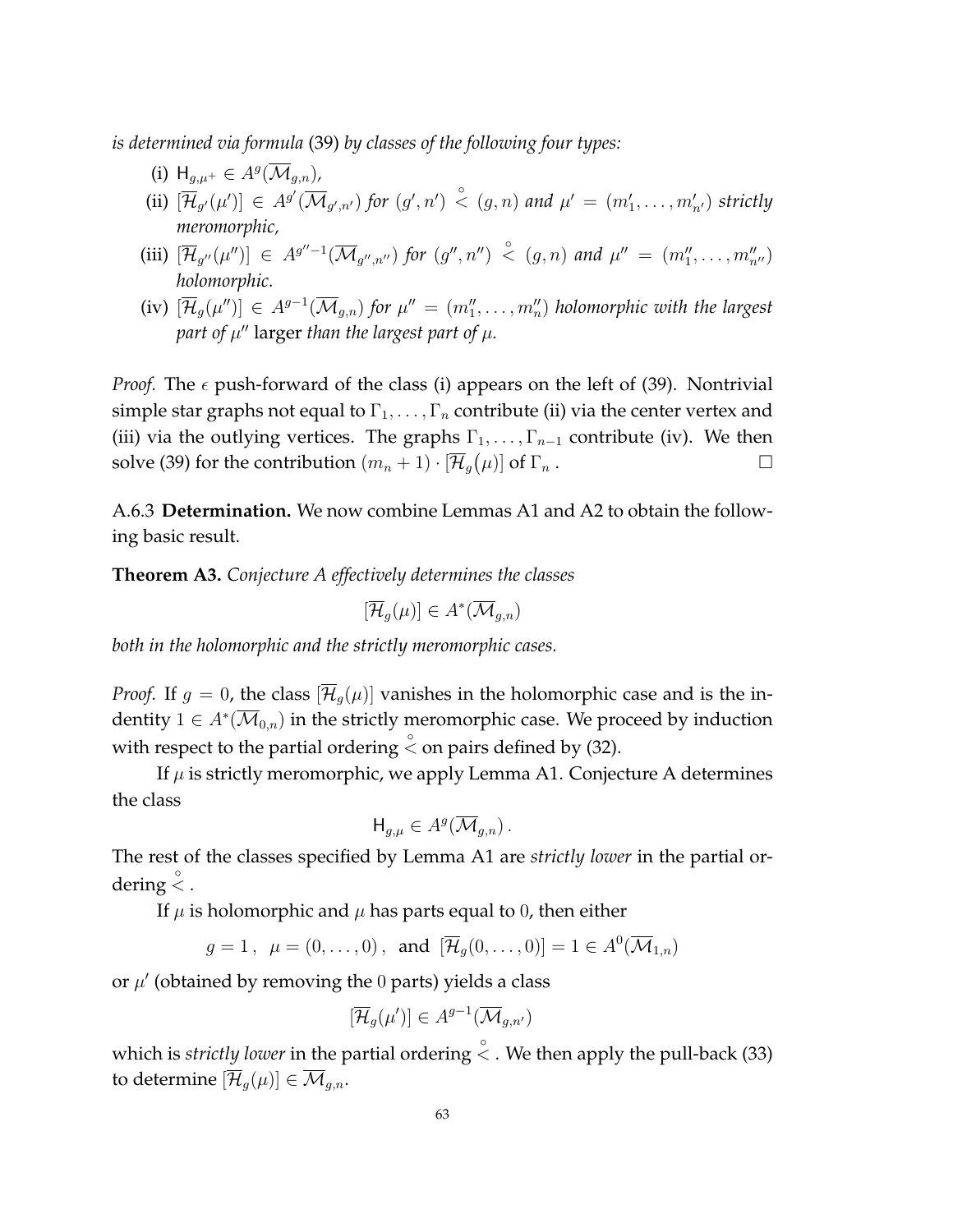We may therefore assume  $\mu$  is holomorphic with no 0 parts. We then apply Lemma A2. Conjecture A determines the class

$$
\epsilon_* \mathsf{H}_{g,\mu^+} \in A^{g-1}(\overline{\mathcal{M}}_{g,n})\,.
$$

The rest of the classes specified by Lemma A2 either are *strictly lower* in the partial ordering  $\stackrel{\circ}{<}$  or are

(iv)  $[\overline{\mathcal{H}}_g(\mu'')]\in A^{g-1}(\overline{\mathcal{M}}_{g,n})$  for  $\mu''=(m_1'',\ldots,m_n'')$  holomorphic with the largest part of  $\mu''$  *larger* than the largest part of  $\mu$ .

To handle (iv), we apply descending induction on the largest part of  $\mu$  in the holomorphic case. The base for the descending induction occurs when the largest part is 2g − 2, then there are *no partitions with larger largest part*.

We have presented a calculation of the classes of the closures

$$
\overline{\mathcal{H}}_g(\mu)\subset \overline{\mathcal{M}}_{g,n}
$$

of the moduli spaces of canonical divisors on nonsingular curves via Conjecture A *and* the virtual components of the moduli space of twisted canonical divisors. Theorem A3 yields an effective method with result

$$
[\overline{\mathcal{H}}_g(\mu)] \in R^*(\overline{\mathcal{M}}_{g,n}).
$$

The  $q = 2$  cases with  $\mu = (3, -1)$  and  $\mu = (2, 1, -1)$  discussed in Section A.5 may also be viewed as steps in the recursion of Theorem A3 to calculate

(41)  $\overline{\mathcal{H}}_{2,(2)} \in R^1(\overline{\mathcal{M}}_{2,1})$  and  $\overline{\mathcal{H}}_{2,(1,1)} \in R^1(\overline{\mathcal{M}}_{2,2})$ 

respectively. Since we already have formulas for the classes (41), the calculations serve to check Conjecture A.

#### **REFERENCES**

- [1] M. Bainbridge, D. Chen, Q. Gendron, S. Grushevsky, and M. Möller, in preparation.
- [2] P. Belorousski and R. Pandharipande, *A descendent relation in genus 2*, Ann. Scuola Norm. Sup. Pisa Cl. Sci. **29** (2000), 171–191.
- [3] L. Caporaso and E. Sernesi, *Recovering plane curves from their bitangents*, Journal Alg. Geometry **12** (2003), 225-244.
- [4] D. Chen, *Degenerations of abelian differentials*, arXiv:1504.01983.
- [5] D. Chen and N. Tarasca, *Loci of curves with subcanonical points in low genus*, arXiv:1501.02235.
- [6] E. Clader and F. Janda, *Pixton's double ramification cycle relations*, arXiv:1601.02871.
- [7] M. Cornalba, *Moduli of curves and theta-characteristics*, in: Lectures on Riemann surfaces (Trieste, 1987), 560-589, World Sci. Publ. 1989.